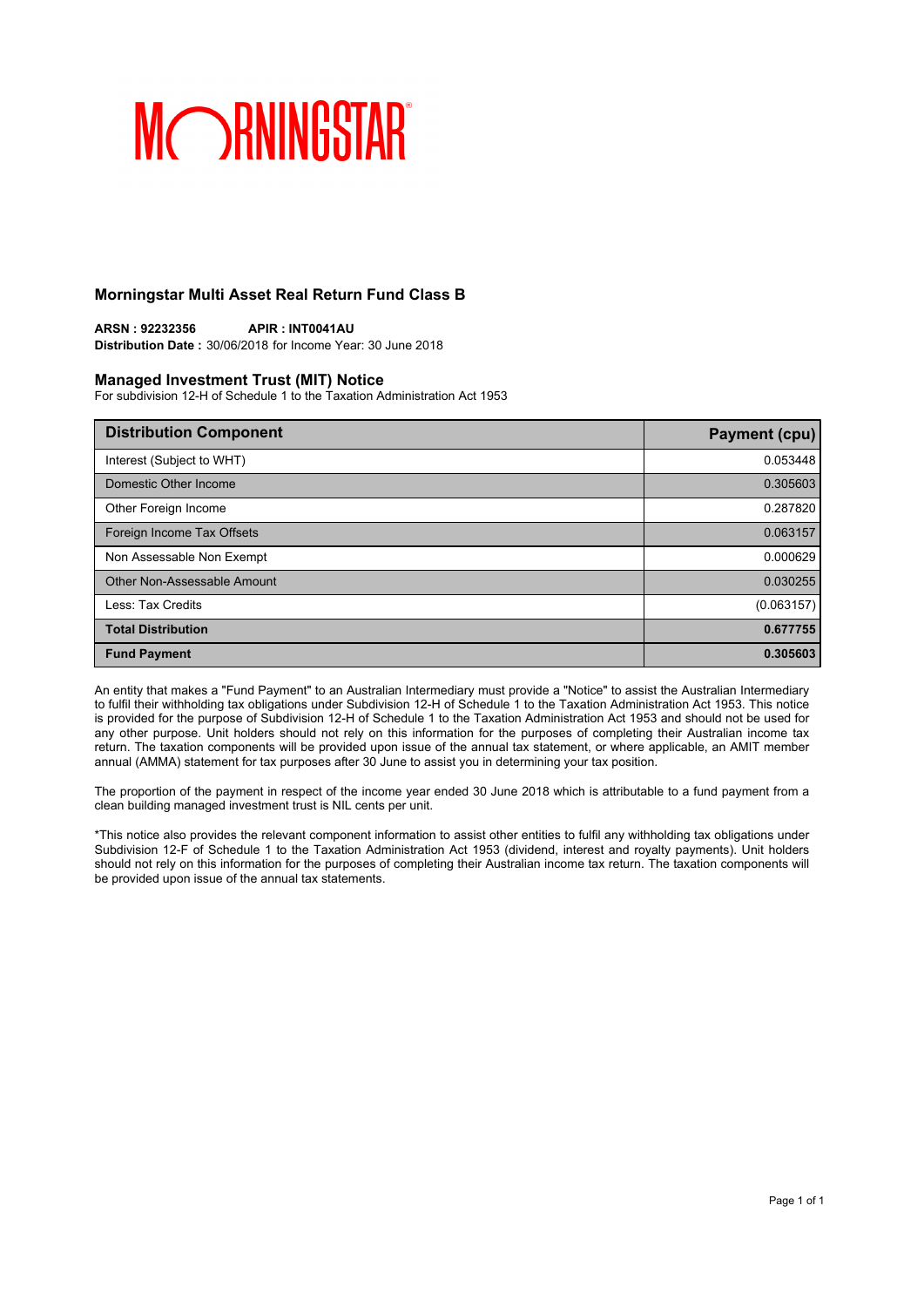## **Morningstar Multi-Asset All Growth Fund Class Z**

**ARSN : 140450835 APIR : ASK1211AU Distribution Date :** 30/06/2018 for Income Year: 30 June 2018

### **Managed Investment Trust (MIT) Notice**

For subdivision 12-H of Schedule 1 to the Taxation Administration Act 1953

| <b>Distribution Component</b>   | Payment (cpu) |
|---------------------------------|---------------|
| <b>Franking Credits</b>         | 0.028233      |
| Foreign Income Tax Offsets      | 0.091278      |
| Discounted Capital Gains - NTAP | 3.700320      |
| Capital Gains - Other - NTAP    | 0.068129      |
| <b>CGT Concession - NTAP</b>    | 3.700320      |
| Other Non-Assessable Amount     | 0.004933      |
| Less: Tax Credits               | (0.119511)    |
| <b>Total Distribution</b>       | 7.473702      |
| <b>Fund Payment</b>             | 0.000000      |

An entity that makes a "Fund Payment" to an Australian Intermediary must provide a "Notice" to assist the Australian Intermediary to fulfil their withholding tax obligations under Subdivision 12-H of Schedule 1 to the Taxation Administration Act 1953. This notice is provided for the purpose of Subdivision 12-H of Schedule 1 to the Taxation Administration Act 1953 and should not be used for any other purpose. Unit holders should not rely on this information for the purposes of completing their Australian income tax return. The taxation components will be provided upon issue of the annual tax statement, or where applicable, an AMIT member annual (AMMA) statement for tax purposes after 30 June to assist you in determining your tax position.

The proportion of the payment in respect of the income year ended 30 June 2018 which is attributable to a fund payment from a clean building managed investment trust is NIL cents per unit.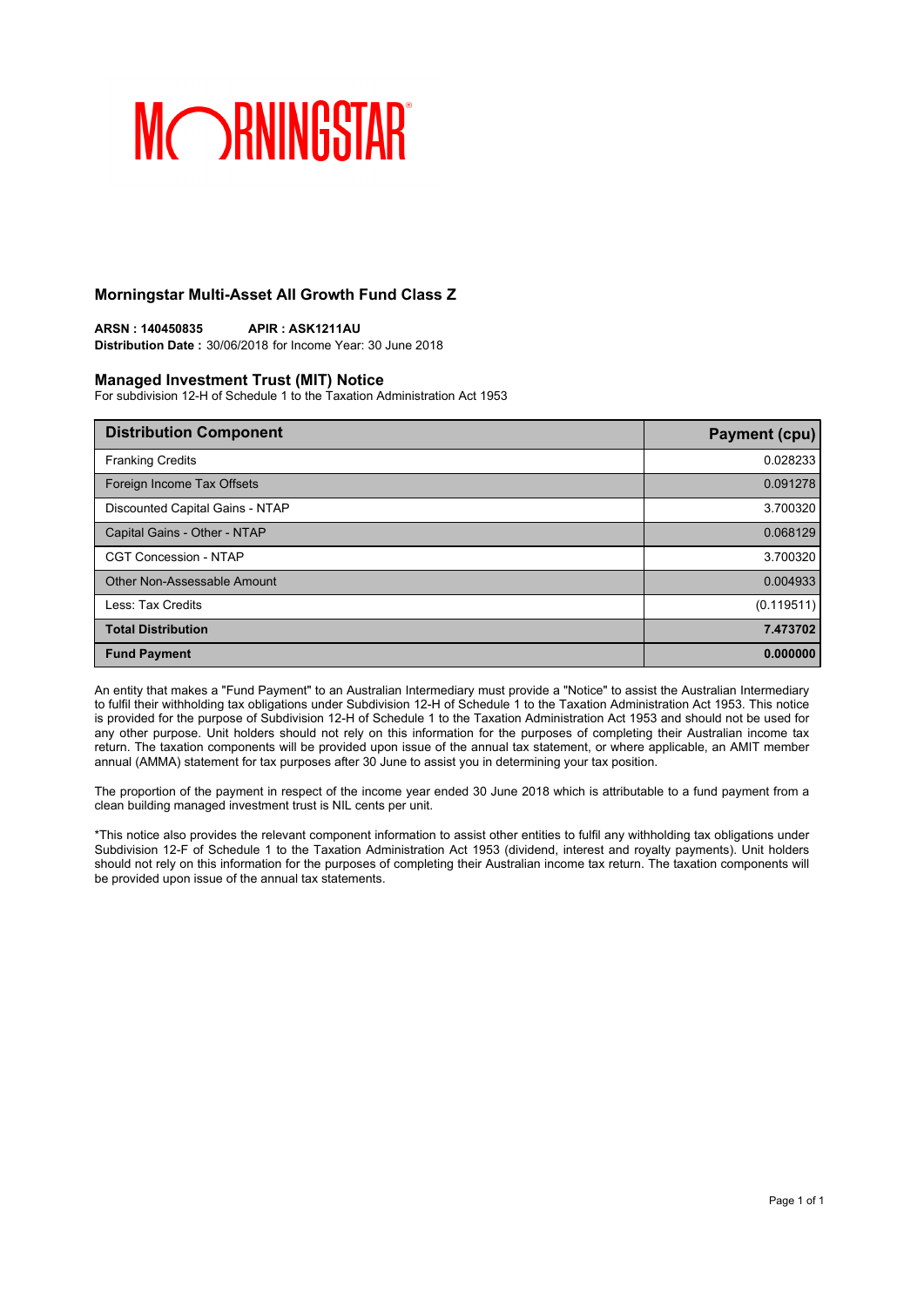## **Morningstar High Growth Real Return Fund Class B**

**ARSN : 92226358 APIR : INT0043AU Distribution Date :** 30/06/2018 for Income Year: 30 June 2018

## **Managed Investment Trust (MIT) Notice**

For subdivision 12-H of Schedule 1 to the Taxation Administration Act 1953

| <b>Distribution Component</b> | <b>Payment (cpu)</b> |
|-------------------------------|----------------------|
| <b>Franking Credits</b>       | 0.023724             |
| Domestic Other Income         | 0.126490             |
| Other Foreign Income          | 0.102368             |
| Foreign Income Tax Offsets    | 0.074363             |
| Return of Capital             | 0.000005             |
| Non Assessable Non Exempt     | 0.000046             |
| Other Non-Assessable Amount   | 0.029477             |
| Less: Tax Credits             | (0.098087)           |
| <b>Total Distribution</b>     | 0.258386             |
| <b>Fund Payment</b>           | 0.126490             |

An entity that makes a "Fund Payment" to an Australian Intermediary must provide a "Notice" to assist the Australian Intermediary to fulfil their withholding tax obligations under Subdivision 12-H of Schedule 1 to the Taxation Administration Act 1953. This notice is provided for the purpose of Subdivision 12-H of Schedule 1 to the Taxation Administration Act 1953 and should not be used for any other purpose. Unit holders should not rely on this information for the purposes of completing their Australian income tax return. The taxation components will be provided upon issue of the annual tax statement, or where applicable, an AMIT member annual (AMMA) statement for tax purposes after 30 June to assist you in determining your tax position.

The proportion of the payment in respect of the income year ended 30 June 2018 which is attributable to a fund payment from a clean building managed investment trust is NIL cents per unit.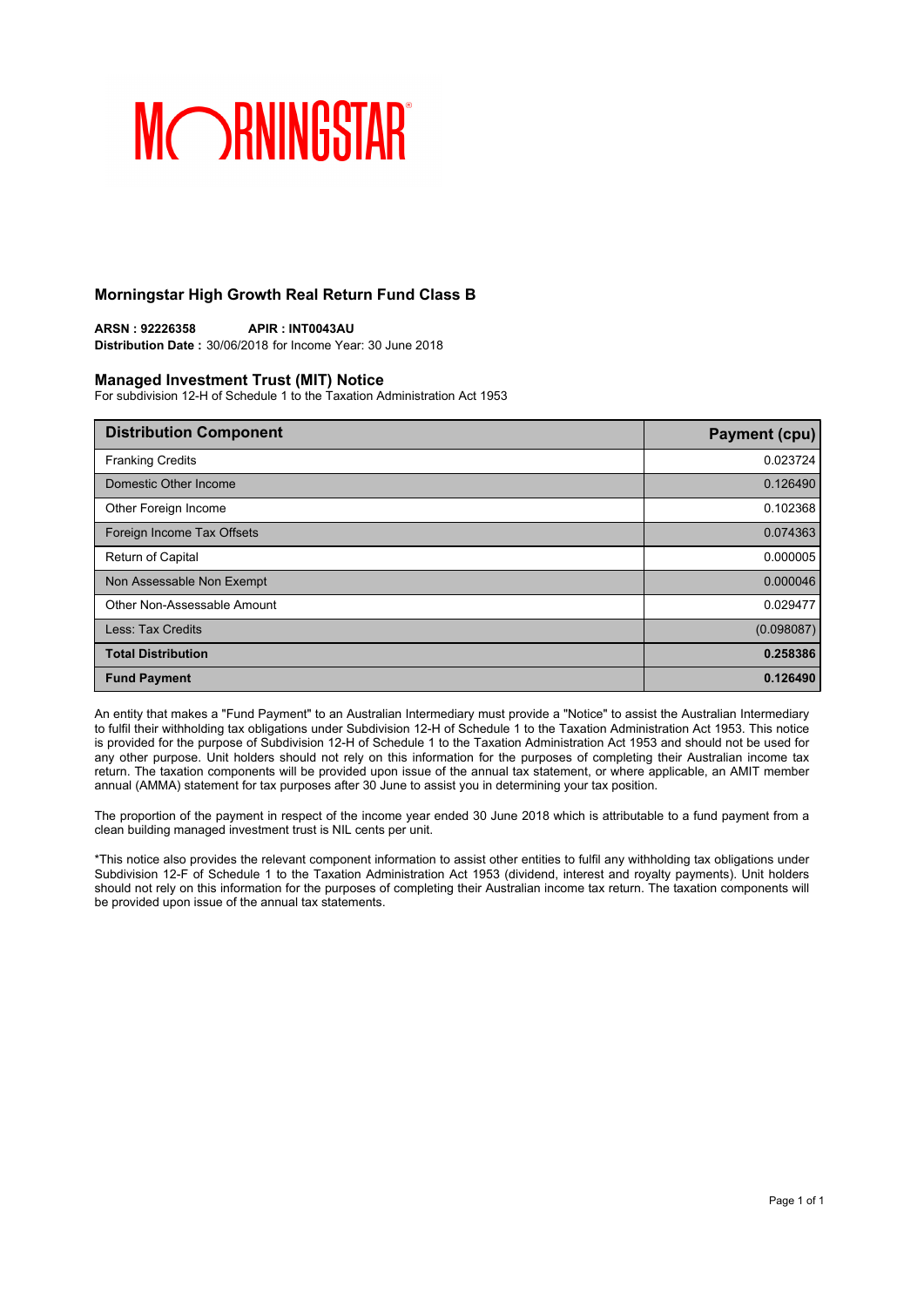## **Morningstar Multi Asset Real Return Fund Class Z**

**ARSN : 92232356 APIR : INT0011AU Distribution Date :** 30/06/2018 for Income Year: 30 June 2018

### **Managed Investment Trust (MIT) Notice**

For subdivision 12-H of Schedule 1 to the Taxation Administration Act 1953

| <b>Distribution Component</b> | <b>Payment (cpu)</b> |
|-------------------------------|----------------------|
| Interest (Subject to WHT)     | 0.061142             |
| Domestic Other Income         | 0.349593             |
| Other Foreign Income          | 0.329249             |
| Foreign Income Tax Offsets    | 0.072249             |
| Non Assessable Non Exempt     | 0.000720             |
| Other Non-Assessable Amount   | 0.034609             |
| Less: Tax Credits             | (0.072249)           |
| <b>Total Distribution</b>     | 0.775313             |
| <b>Fund Payment</b>           | 0.349593             |

An entity that makes a "Fund Payment" to an Australian Intermediary must provide a "Notice" to assist the Australian Intermediary to fulfil their withholding tax obligations under Subdivision 12-H of Schedule 1 to the Taxation Administration Act 1953. This notice is provided for the purpose of Subdivision 12-H of Schedule 1 to the Taxation Administration Act 1953 and should not be used for any other purpose. Unit holders should not rely on this information for the purposes of completing their Australian income tax return. The taxation components will be provided upon issue of the annual tax statement, or where applicable, an AMIT member annual (AMMA) statement for tax purposes after 30 June to assist you in determining your tax position.

The proportion of the payment in respect of the income year ended 30 June 2018 which is attributable to a fund payment from a clean building managed investment trust is NIL cents per unit.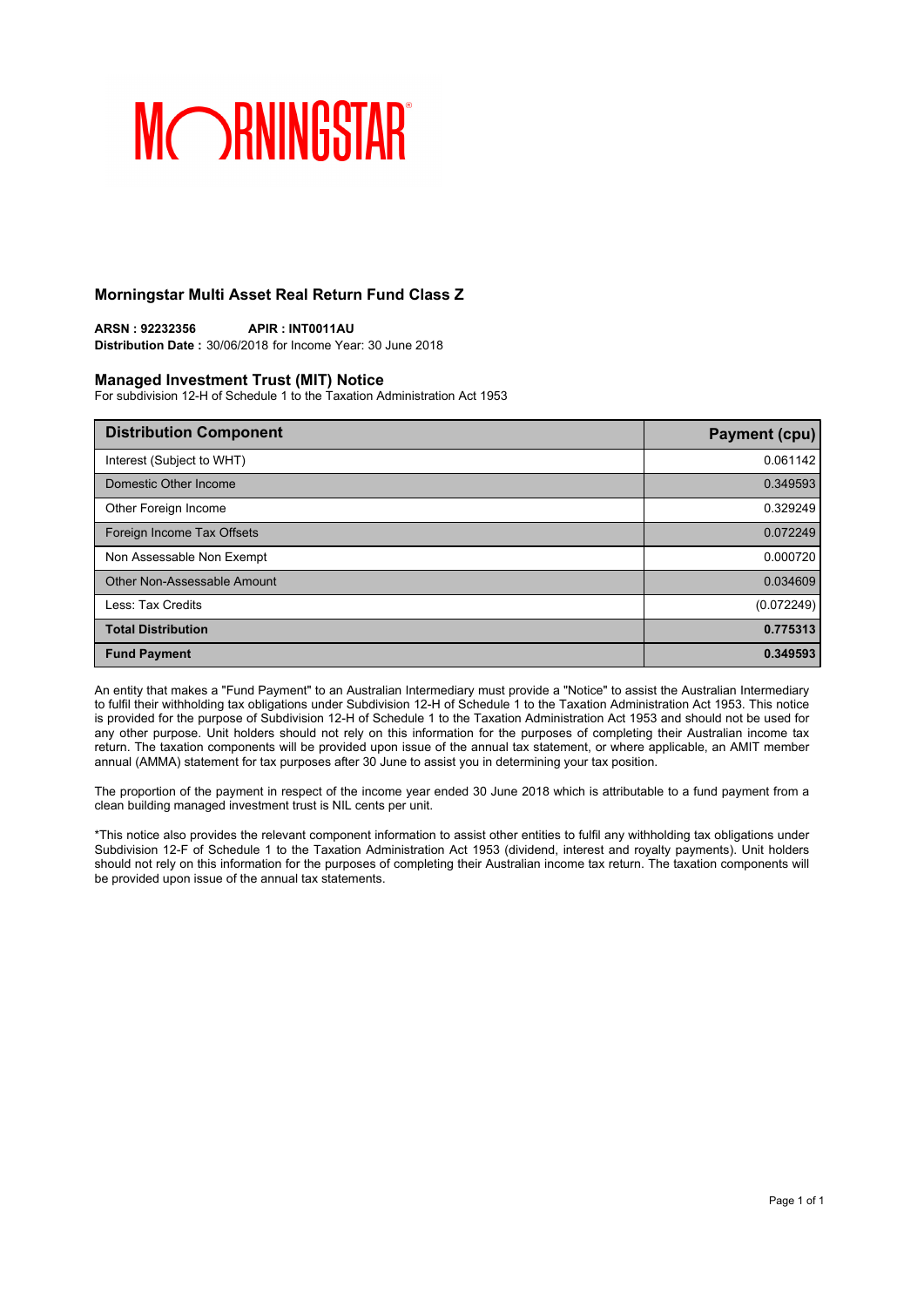## **Morningstar High Growth Real Return Fund Class Z**

**ARSN : 92226358 APIR : INT0012AU Distribution Date :** 30/06/2018 for Income Year: 30 June 2018

### **Managed Investment Trust (MIT) Notice**

For subdivision 12-H of Schedule 1 to the Taxation Administration Act 1953

| <b>Distribution Component</b> | <b>Payment (cpu)</b> |
|-------------------------------|----------------------|
| <b>Franking Credits</b>       | 0.016549             |
| Domestic Other Income         | 0.084402             |
| Other Foreign Income          | 0.067853             |
| Foreign Income Tax Offsets    | 0.049648             |
| Other Non-Assessable Amount   | 0.019859             |
| Less: Tax Credits             | (0.066197)           |
| <b>Total Distribution</b>     | 0.172114             |
| <b>Fund Payment</b>           | 0.084402             |

An entity that makes a "Fund Payment" to an Australian Intermediary must provide a "Notice" to assist the Australian Intermediary to fulfil their withholding tax obligations under Subdivision 12-H of Schedule 1 to the Taxation Administration Act 1953. This notice is provided for the purpose of Subdivision 12-H of Schedule 1 to the Taxation Administration Act 1953 and should not be used for any other purpose. Unit holders should not rely on this information for the purposes of completing their Australian income tax return. The taxation components will be provided upon issue of the annual tax statement, or where applicable, an AMIT member annual (AMMA) statement for tax purposes after 30 June to assist you in determining your tax position.

The proportion of the payment in respect of the income year ended 30 June 2018 which is attributable to a fund payment from a clean building managed investment trust is NIL cents per unit.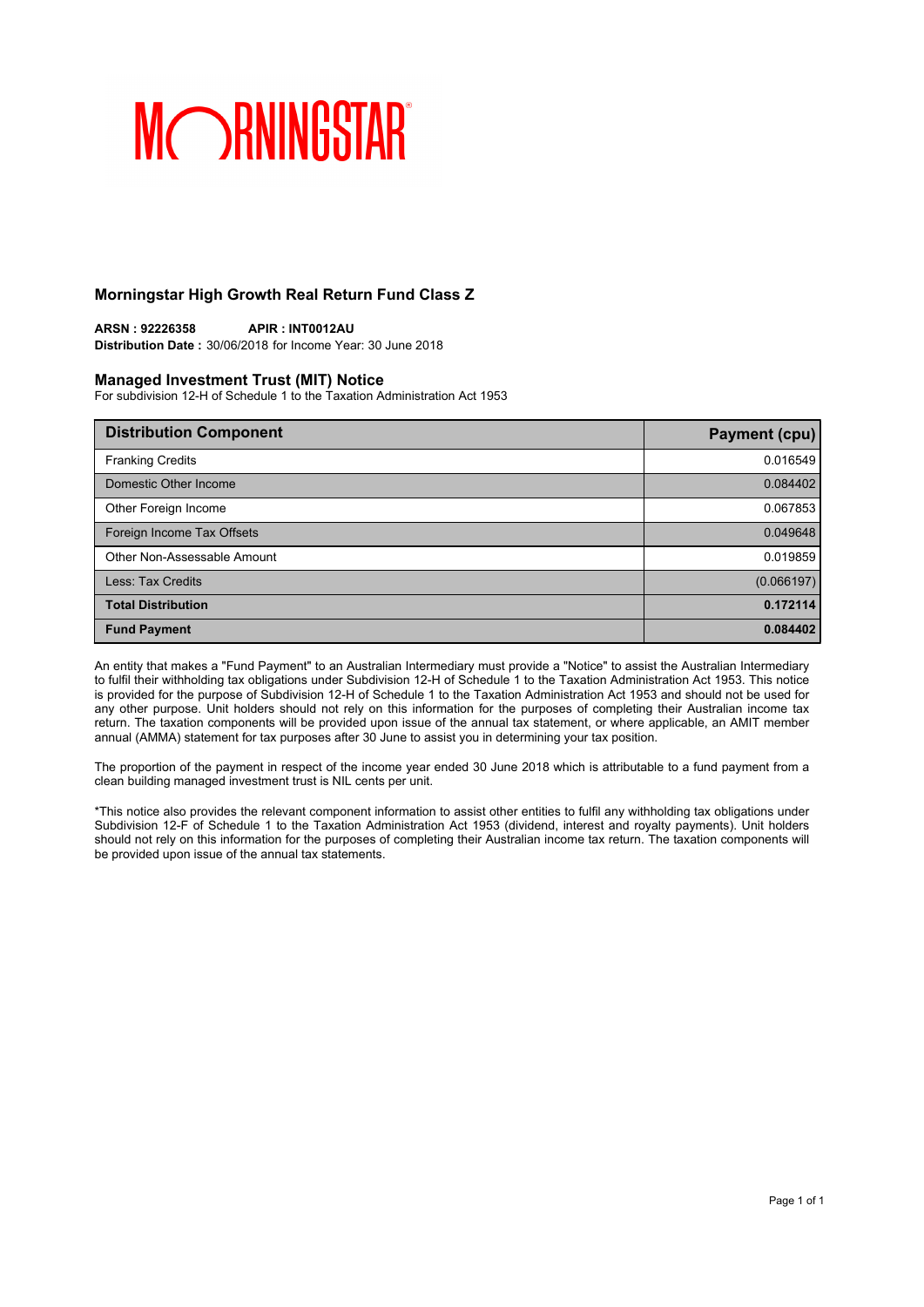## **Ibbotson Intl Shares (Unhedged) Trust-Z**

### **ARSN : 92234289 APIR : INT0072AU Distribution Date :** 30/06/2018 for Income Year: 30 June 2018

## **Managed Investment Trust (MIT) Notice**

For subdivision 12-H of Schedule 1 to the Taxation Administration Act 1953

| <b>Distribution Component</b>   | <b>Payment (cpu)</b> |
|---------------------------------|----------------------|
| Other Foreign Income            | 5.864853             |
| Foreign Income Tax Offsets      | 0.805321             |
| Discounted Capital Gains - NTAP | 1.083082             |
| Capital Gains - Other - NTAP    | 2.543311             |
| <b>CGT Concession - NTAP</b>    | 1.083082             |
| Less: Tax Credits               | (0.805321)           |
| <b>Total Distribution</b>       | 10.574328            |
| <b>Fund Payment</b>             | 0.000000             |

An entity that makes a "Fund Payment" to an Australian Intermediary must provide a "Notice" to assist the Australian Intermediary to fulfil their withholding tax obligations under Subdivision 12-H of Schedule 1 to the Taxation Administration Act 1953. This notice is provided for the purpose of Subdivision 12-H of Schedule 1 to the Taxation Administration Act 1953 and should not be used for any other purpose. Unit holders should not rely on this information for the purposes of completing their Australian income tax return. The taxation components will be provided upon issue of the annual tax statement, or where applicable, an AMIT member annual (AMMA) statement for tax purposes after 30 June to assist you in determining your tax position.

The proportion of the payment in respect of the income year ended 30 June 2018 which is attributable to a fund payment from a clean building managed investment trust is NIL cents per unit.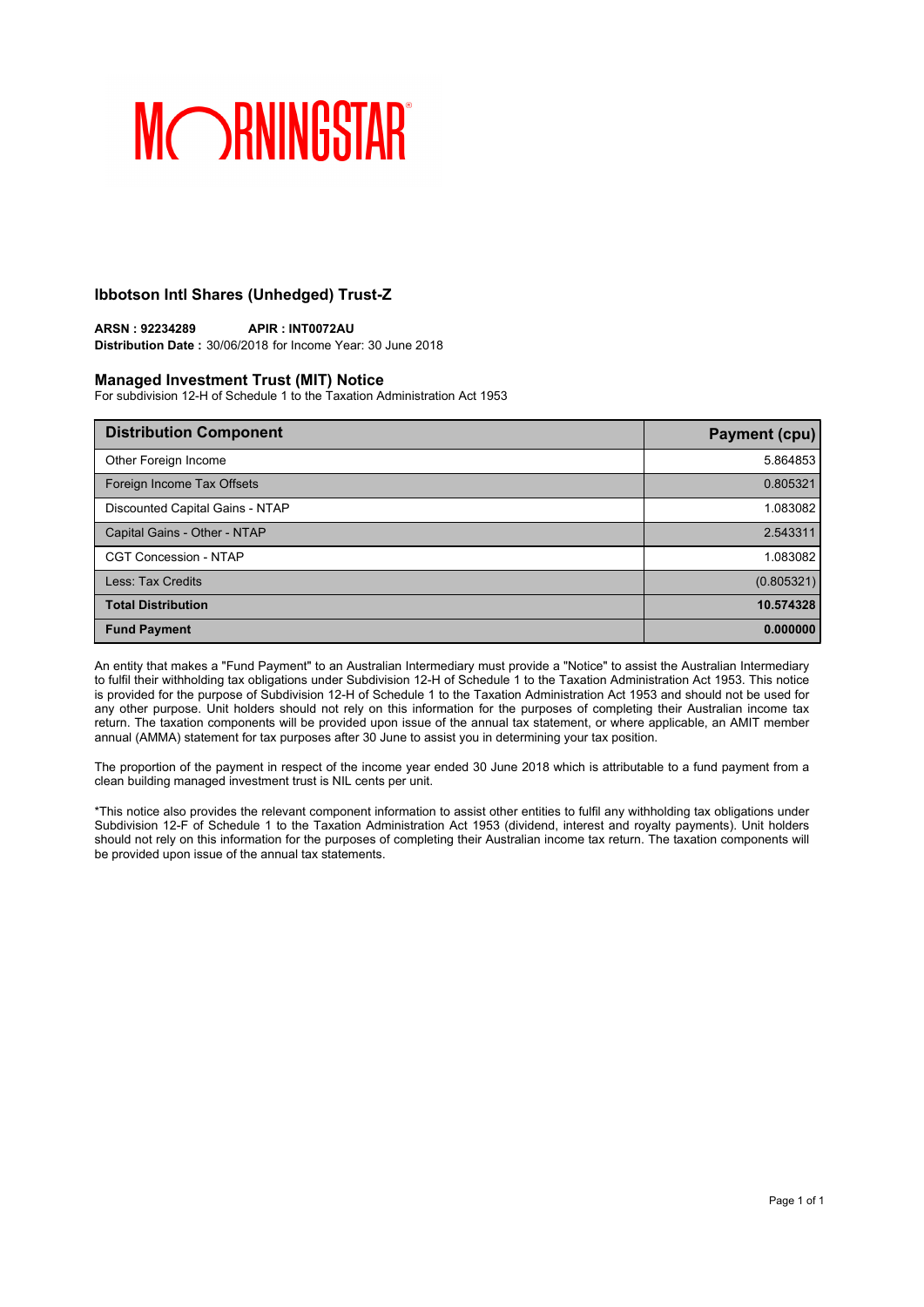## **Ibbotson Supplementary Opportunities Trust - Class B**

**ARSN : 129136410 APIR : INT0101AU Distribution Date :** 30/06/2018 for Income Year: 30 June 2018

### **Managed Investment Trust (MIT) Notice**

For subdivision 12-H of Schedule 1 to the Taxation Administration Act 1953

| <b>Distribution Component</b>   | <b>Payment (cpu)</b> |
|---------------------------------|----------------------|
| Interest (Subject to WHT)       | 0.000074             |
| Domestic Other Income           | 0.005574             |
| Other Foreign Income            | 0.725479             |
| Foreign Income Tax Offsets      | 0.129559             |
| Discounted Capital Gains - NTAP | 3.492003             |
| Capital Gains - Other - NTAP    | 0.519177             |
| <b>CGT Concession - NTAP</b>    | 3.492004             |
| Less: Tax Credits               | (0.129559)           |
| <b>Total Distribution</b>       | 8.234311             |
| <b>Fund Payment</b>             | 0.005574             |

An entity that makes a "Fund Payment" to an Australian Intermediary must provide a "Notice" to assist the Australian Intermediary to fulfil their withholding tax obligations under Subdivision 12-H of Schedule 1 to the Taxation Administration Act 1953. This notice is provided for the purpose of Subdivision 12-H of Schedule 1 to the Taxation Administration Act 1953 and should not be used for any other purpose. Unit holders should not rely on this information for the purposes of completing their Australian income tax return. The taxation components will be provided upon issue of the annual tax statement, or where applicable, an AMIT member annual (AMMA) statement for tax purposes after 30 June to assist you in determining your tax position.

The proportion of the payment in respect of the income year ended 30 June 2018 which is attributable to a fund payment from a clean building managed investment trust is NIL cents per unit.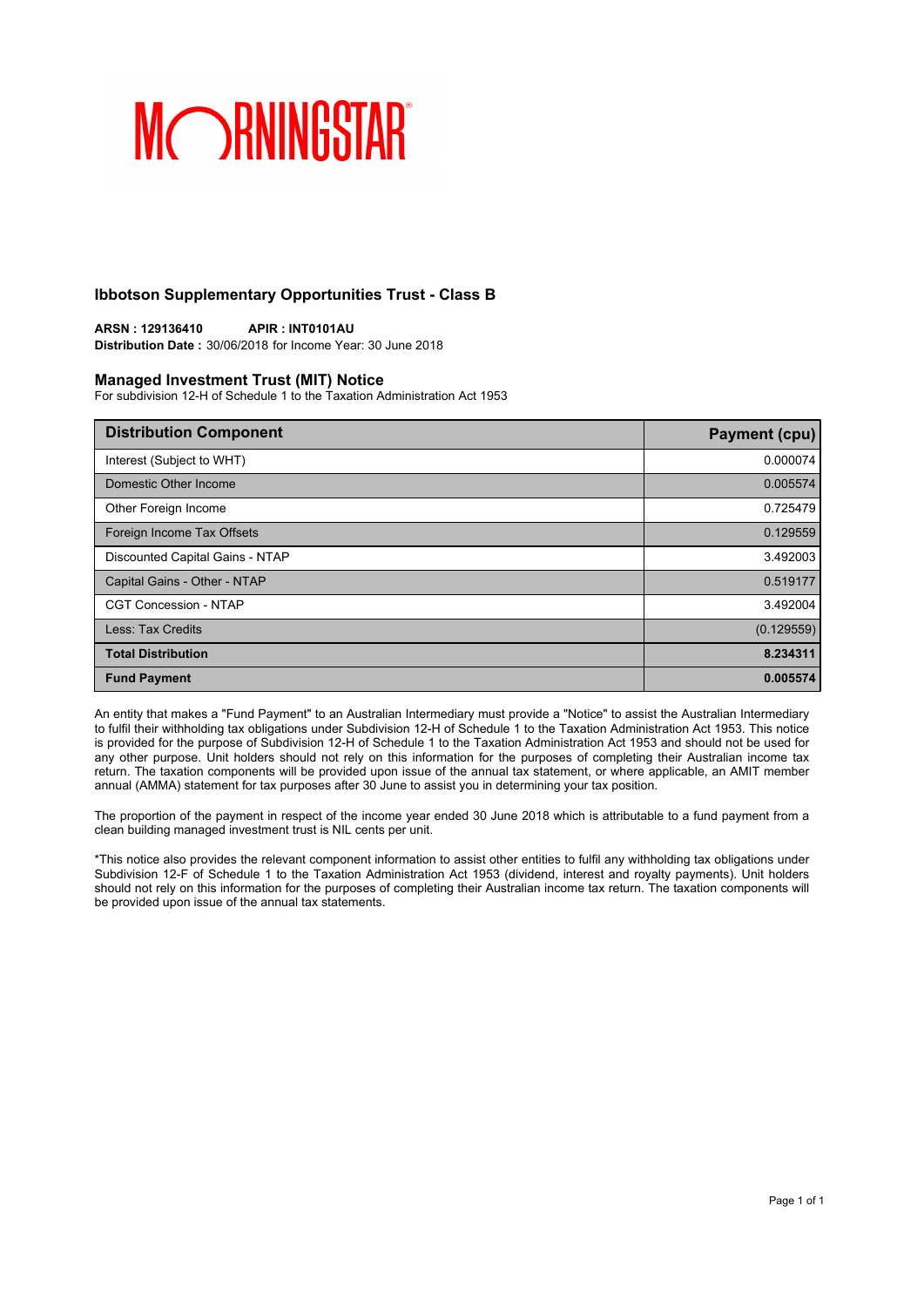## **Morningstar Balanced Fund Class A**

**ARSN : 92233979 APIR : INT0026AU Distribution Date :** 30/06/2018 for Income Year: 30 June 2018

### **Managed Investment Trust (MIT) Notice**

For subdivision 12-H of Schedule 1 to the Taxation Administration Act 1953

| <b>Distribution Component</b>   | <b>Payment (cpu)</b> |
|---------------------------------|----------------------|
| Interest (Subject to WHT)       | 0.005313             |
| <b>Franked Dividends</b>        | 0.042300             |
| <b>Franking Credits</b>         | 0.027920             |
| Unfranked Dividend CFI          | 0.001431             |
| Domestic Other Income           | 0.186903             |
| Other Foreign Income            | 0.510365             |
| Foreign Income Tax Offsets      | 0.028986             |
| Discounted Capital Gains - NTAP | 0.667059             |
| Capital Gains - Other - NTAP    | 0.000237             |
| <b>CGT Concession - NTAP</b>    | 0.667052             |
| Non Assessable Non Exempt       | 0.000009             |
| Other Non-Assessable Amount     | 0.065673             |
| Less: Tax Credits               | (0.056906)           |
| <b>Total Distribution</b>       | 2.146342             |
| <b>Fund Payment</b>             | 0.186903             |

An entity that makes a "Fund Payment" to an Australian Intermediary must provide a "Notice" to assist the Australian Intermediary to fulfil their withholding tax obligations under Subdivision 12-H of Schedule 1 to the Taxation Administration Act 1953. This notice is provided for the purpose of Subdivision 12-H of Schedule 1 to the Taxation Administration Act 1953 and should not be used for any other purpose. Unit holders should not rely on this information for the purposes of completing their Australian income tax return. The taxation components will be provided upon issue of the annual tax statement, or where applicable, an AMIT member annual (AMMA) statement for tax purposes after 30 June to assist you in determining your tax position.

The proportion of the payment in respect of the income year ended 30 June 2018 which is attributable to a fund payment from a clean building managed investment trust is NIL cents per unit.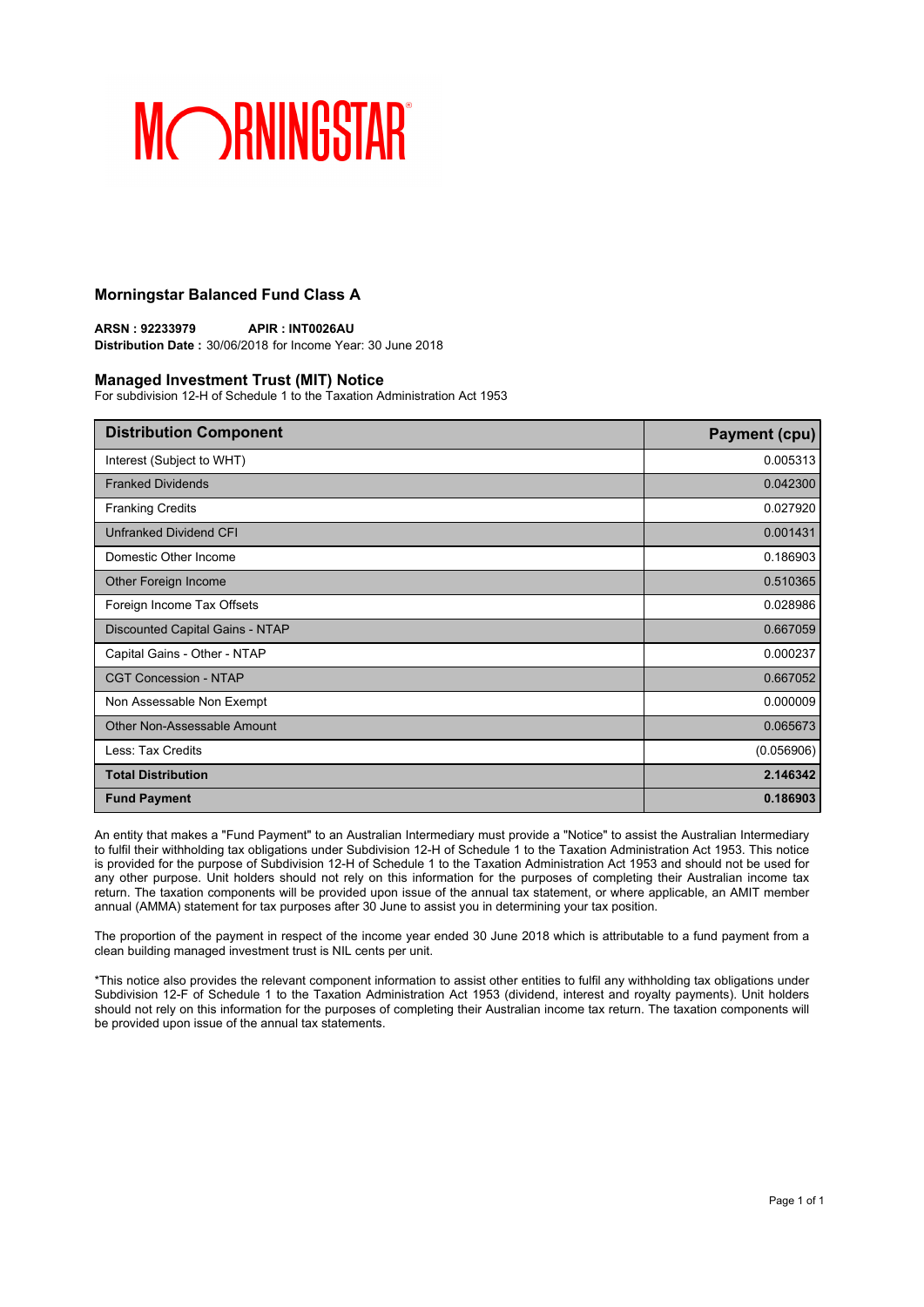## **Morningstar Balanced Fund Class Z**

**ARSN : 92233979 APIR : INT0004AU Distribution Date :** 30/06/2018 for Income Year: 30 June 2018

### **Managed Investment Trust (MIT) Notice**

For subdivision 12-H of Schedule 1 to the Taxation Administration Act 1953

| <b>Distribution Component</b>   | <b>Payment (cpu)</b> |
|---------------------------------|----------------------|
| Interest (Subject to WHT)       | 0.005554             |
| <b>Franked Dividends</b>        | 0.044256             |
| <b>Franking Credits</b>         | 0.029211             |
| Unfranked Dividend CFI          | 0.001499             |
| Domestic Other Income           | 0.195537             |
| Other Foreign Income            | 0.533936             |
| Foreign Income Tax Offsets      | 0.030328             |
| Discounted Capital Gains - NTAP | 0.697870             |
| Capital Gains - Other - NTAP    | 0.000247             |
| <b>CGT Concession - NTAP</b>    | 0.697870             |
| Return of Capital               | 0.000001             |
| Non Assessable Non Exempt       | 0.000005             |
| Other Non-Assessable Amount     | 0.068703             |
| Less: Tax Credits               | (0.059539)           |
| <b>Total Distribution</b>       | 2.245478             |
| <b>Fund Payment</b>             | 0.195537             |

An entity that makes a "Fund Payment" to an Australian Intermediary must provide a "Notice" to assist the Australian Intermediary to fulfil their withholding tax obligations under Subdivision 12-H of Schedule 1 to the Taxation Administration Act 1953. This notice is provided for the purpose of Subdivision 12-H of Schedule 1 to the Taxation Administration Act 1953 and should not be used for any other purpose. Unit holders should not rely on this information for the purposes of completing their Australian income tax return. The taxation components will be provided upon issue of the annual tax statement, or where applicable, an AMIT member annual (AMMA) statement for tax purposes after 30 June to assist you in determining your tax position.

The proportion of the payment in respect of the income year ended 30 June 2018 which is attributable to a fund payment from a clean building managed investment trust is NIL cents per unit.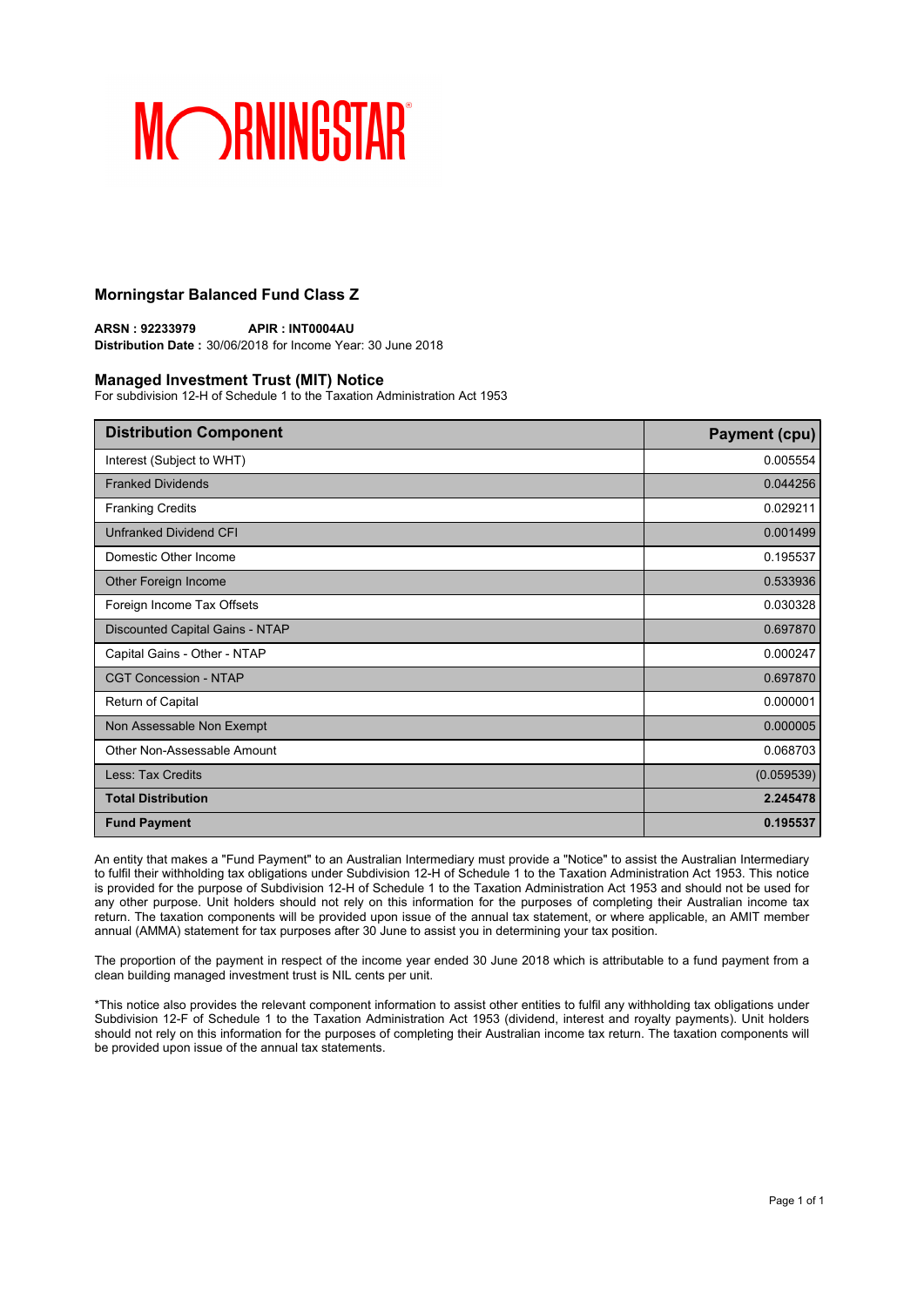## **Morningstar Moderate Fund Class A**

**ARSN : 92227337 APIR : INT0032AU Distribution Date :** 30/06/2018 for Income Year: 30 June 2018

### **Managed Investment Trust (MIT) Notice**

For subdivision 12-H of Schedule 1 to the Taxation Administration Act 1953

| <b>Distribution Component</b>   | <b>Payment (cpu)</b> |
|---------------------------------|----------------------|
| Interest (Subject to WHT)       | 0.028867             |
| <b>Franked Dividends</b>        | 0.024739             |
| <b>Franking Credits</b>         | 0.016329             |
| <b>Unfranked Dividend CFI</b>   | 0.000839             |
| Domestic Other Income           | 0.254811             |
| Other Foreign Income            | 0.396335             |
| Foreign Income Tax Offsets      | 0.016954             |
| Discounted Capital Gains - TAP  | 0.001390             |
| Discounted Capital Gains - NTAP | 0.595048             |
| <b>CGT Concession - NTAP</b>    | 0.595047             |
| Other Non-Assessable Amount     | 0.077714             |
| Less: Tax Credits               | (0.033283)           |
| <b>Total Distribution</b>       | 1.974790             |
| <b>Fund Payment</b>             | 0.257591             |

An entity that makes a "Fund Payment" to an Australian Intermediary must provide a "Notice" to assist the Australian Intermediary to fulfil their withholding tax obligations under Subdivision 12-H of Schedule 1 to the Taxation Administration Act 1953. This notice is provided for the purpose of Subdivision 12-H of Schedule 1 to the Taxation Administration Act 1953 and should not be used for any other purpose. Unit holders should not rely on this information for the purposes of completing their Australian income tax return. The taxation components will be provided upon issue of the annual tax statement, or where applicable, an AMIT member annual (AMMA) statement for tax purposes after 30 June to assist you in determining your tax position.

The proportion of the payment in respect of the income year ended 30 June 2018 which is attributable to a fund payment from a clean building managed investment trust is NIL cents per unit.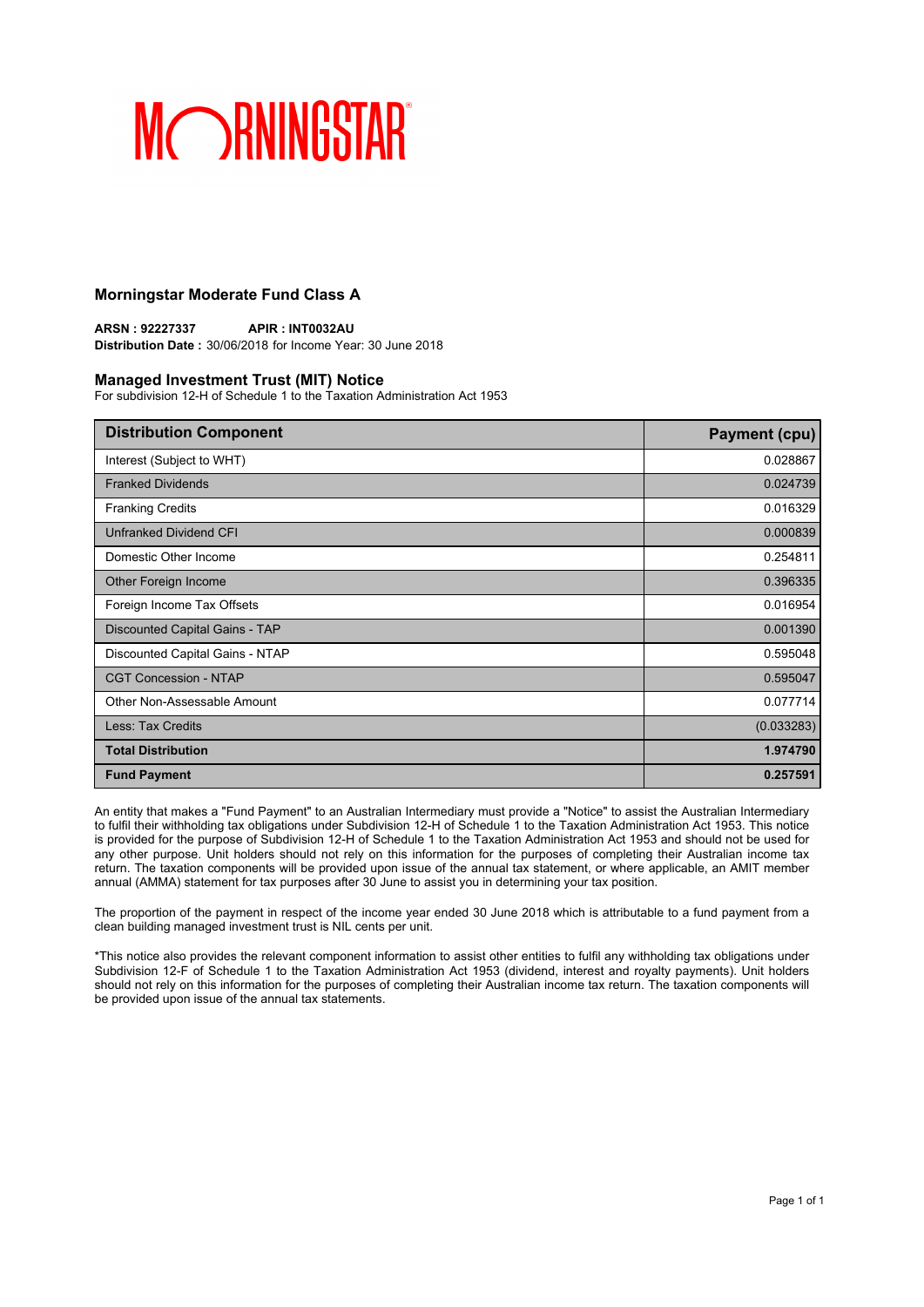## **Morningstar Moderate Fund Class Z**

**ARSN : 92227337 APIR : INT0007AU Distribution Date :** 30/06/2018 for Income Year: 30 June 2018

### **Managed Investment Trust (MIT) Notice**

For subdivision 12-H of Schedule 1 to the Taxation Administration Act 1953

| <b>Distribution Component</b>   | <b>Payment (cpu)</b> |
|---------------------------------|----------------------|
| Interest (Subject to WHT)       | 0.029763             |
| <b>Franked Dividends</b>        | 0.025502             |
| <b>Franking Credits</b>         | 0.016838             |
| <b>Unfranked Dividend CFI</b>   | 0.000865             |
| Domestic Other Income           | 0.262693             |
| Other Foreign Income            | 0.408596             |
| Foreign Income Tax Offsets      | 0.017482             |
| Discounted Capital Gains - TAP  | 0.001433             |
| Discounted Capital Gains - NTAP | 0.613459             |
| <b>CGT Concession - NTAP</b>    | 0.613456             |
| Non Assessable Non Exempt       | 0.000003             |
| Other Non-Assessable Amount     | 0.080120             |
| Less: Tax Credits               | (0.034320)           |
| <b>Total Distribution</b>       | 2.035890             |
| <b>Fund Payment</b>             | 0.265559             |

An entity that makes a "Fund Payment" to an Australian Intermediary must provide a "Notice" to assist the Australian Intermediary to fulfil their withholding tax obligations under Subdivision 12-H of Schedule 1 to the Taxation Administration Act 1953. This notice is provided for the purpose of Subdivision 12-H of Schedule 1 to the Taxation Administration Act 1953 and should not be used for any other purpose. Unit holders should not rely on this information for the purposes of completing their Australian income tax return. The taxation components will be provided upon issue of the annual tax statement, or where applicable, an AMIT member annual (AMMA) statement for tax purposes after 30 June to assist you in determining your tax position.

The proportion of the payment in respect of the income year ended 30 June 2018 which is attributable to a fund payment from a clean building managed investment trust is NIL cents per unit.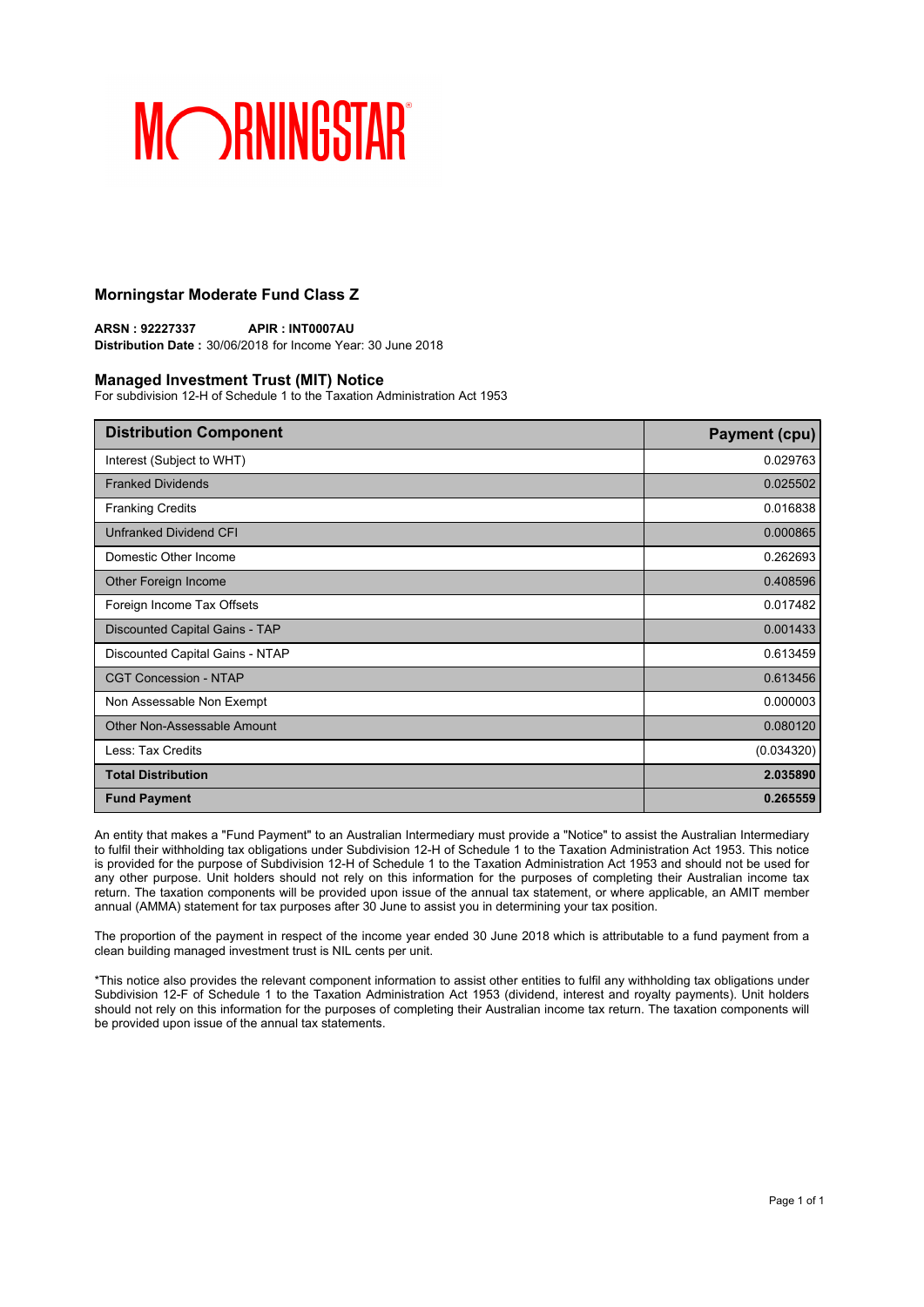## **Ibbotson WS Dynamic Growth Trust (Active)**

**ARSN : 160226497 APIR : WSGRZ Distribution Date :** 30/06/2018 for Income Year: 30 June 2018

### **Managed Investment Trust (MIT) Notice**

For subdivision 12-H of Schedule 1 to the Taxation Administration Act 1953

| <b>Distribution Component</b>   | <b>Payment (cpu)</b> |
|---------------------------------|----------------------|
| Interest (Subject to WHT)       | 0.008878             |
| Interest (Not Subject to WHT)   | 0.003725             |
| <b>Franked Dividends</b>        | 0.119292             |
| <b>Franking Credits</b>         | 0.079247             |
| Unfranked Dividend CFI          | 0.004002             |
| Other Foreign Income            | 0.605033             |
| Foreign Income Tax Offsets      | 0.082367             |
| Discounted Capital Gains - NTAP | 2.450899             |
| <b>CGT Concession - NTAP</b>    | 2.450879             |
| <b>Return of Capital</b>        | 0.000001             |
| Other Non-Assessable Amount     | 0.012243             |
| Less: Tax Credits               | (0.161614)           |
| <b>Total Distribution</b>       | 5.654952             |
| <b>Fund Payment</b>             | 0.000000             |

An entity that makes a "Fund Payment" to an Australian Intermediary must provide a "Notice" to assist the Australian Intermediary to fulfil their withholding tax obligations under Subdivision 12-H of Schedule 1 to the Taxation Administration Act 1953. This notice is provided for the purpose of Subdivision 12-H of Schedule 1 to the Taxation Administration Act 1953 and should not be used for any other purpose. Unit holders should not rely on this information for the purposes of completing their Australian income tax return. The taxation components will be provided upon issue of the annual tax statement, or where applicable, an AMIT member annual (AMMA) statement for tax purposes after 30 June to assist you in determining your tax position.

The proportion of the payment in respect of the income year ended 30 June 2018 which is attributable to a fund payment from a clean building managed investment trust is NIL cents per unit.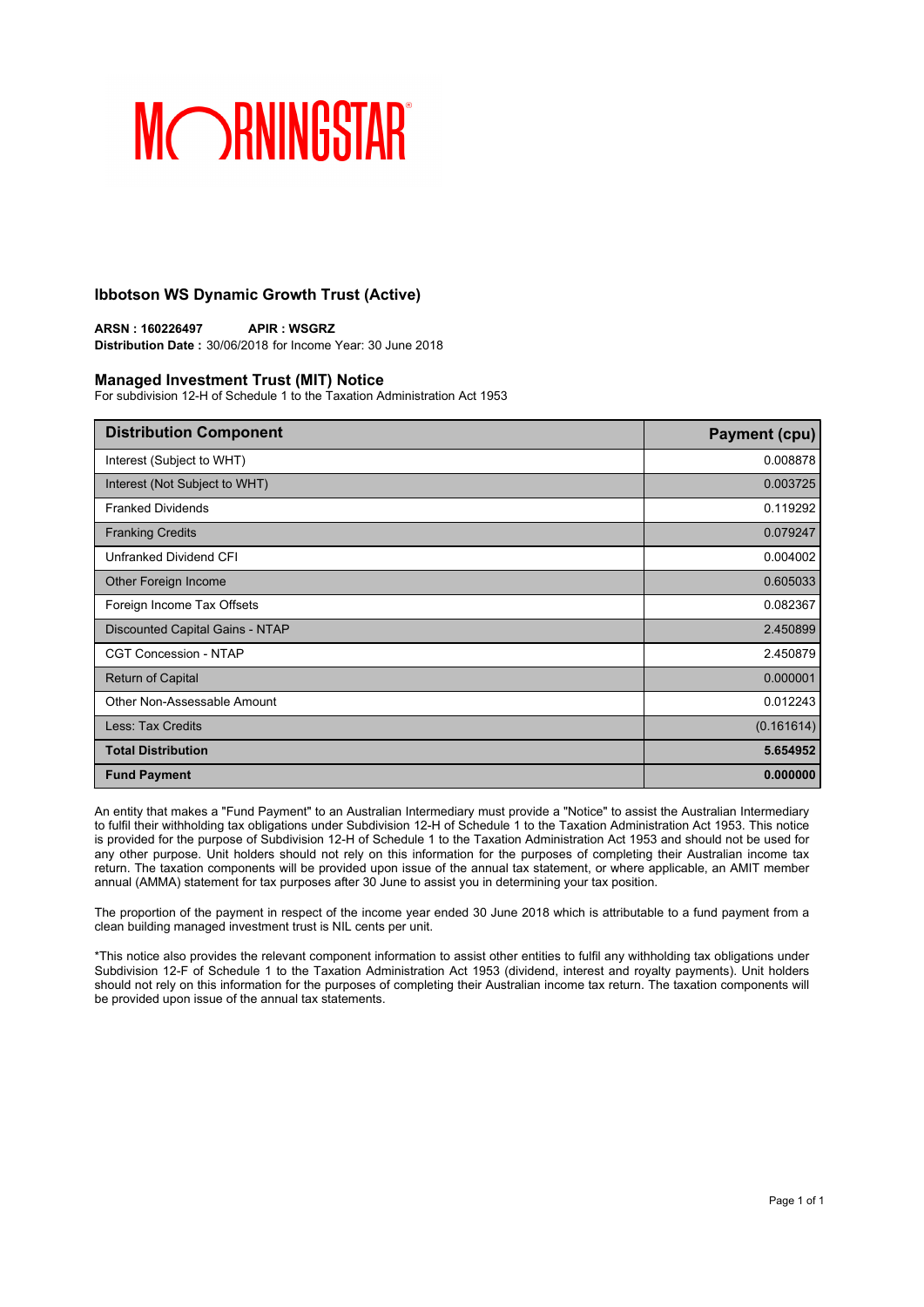## **Ibbotson WS Dynamic Income Trust (Active)**

**ARSN : 160225605 APIR : WSITZ Distribution Date :** 30/06/2018 for Income Year: 30 June 2018

### **Managed Investment Trust (MIT) Notice**

For subdivision 12-H of Schedule 1 to the Taxation Administration Act 1953

| <b>Distribution Component</b>   | <b>Payment (cpu)</b> |
|---------------------------------|----------------------|
| Domestic Other Income           | 0.653792             |
| Other Foreign Income            | 0.379337             |
| Discounted Capital Gains - NTAP | 0.020591             |
| <b>CGT Concession - NTAP</b>    | 0.020591             |
| Non Assessable Non Exempt       | 0.000001             |
| Other Non-Assessable Amount     | 0.124553             |
| <b>Total Distribution</b>       | 1.198865             |
| <b>Fund Payment</b>             | 0.653792             |

An entity that makes a "Fund Payment" to an Australian Intermediary must provide a "Notice" to assist the Australian Intermediary to fulfil their withholding tax obligations under Subdivision 12-H of Schedule 1 to the Taxation Administration Act 1953. This notice is provided for the purpose of Subdivision 12-H of Schedule 1 to the Taxation Administration Act 1953 and should not be used for any other purpose. Unit holders should not rely on this information for the purposes of completing their Australian income tax return. The taxation components will be provided upon issue of the annual tax statement, or where applicable, an AMIT member annual (AMMA) statement for tax purposes after 30 June to assist you in determining your tax position.

The proportion of the payment in respect of the income year ended 30 June 2018 which is attributable to a fund payment from a clean building managed investment trust is NIL cents per unit.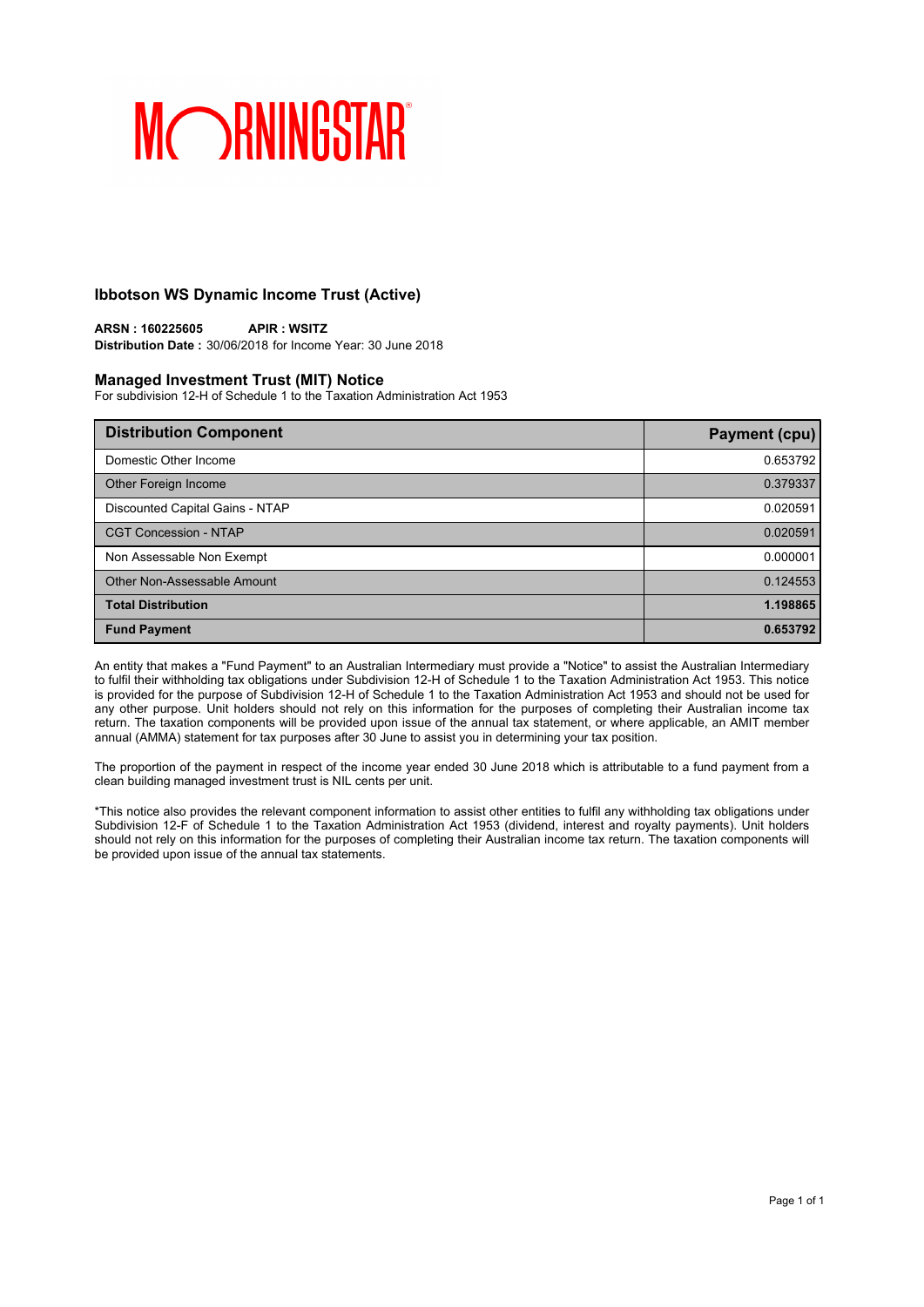## **Morningstar Multi-Asset Defensive Fund Class Z**

**ARSN : 140450728 APIR : ASK1214AU Distribution Date :** 30/06/2018 for Income Year: 30 June 2018

### **Managed Investment Trust (MIT) Notice**

For subdivision 12-H of Schedule 1 to the Taxation Administration Act 1953

| <b>Distribution Component</b>   | <b>Payment (cpu)</b> |
|---------------------------------|----------------------|
| Interest (Subject to WHT)       | 0.005389             |
| Interest (Not Subject to WHT)   | 0.064938             |
| Domestic Other Income           | 0.338846             |
| Other Foreign Income            | 1.644771             |
| Foreign Income Tax Offsets      | 0.000246             |
| Discounted Capital Gains - NTAP | 0.491084             |
| <b>CGT Concession - NTAP</b>    | 0.491084             |
| Non Assessable Non Exempt       | 0.000002             |
| Other Non-Assessable Amount     | 0.022411             |
| Less: Tax Credits               | (0.000246)           |
| <b>Total Distribution</b>       | 3.058525             |
| <b>Fund Payment</b>             | 0.338846             |

An entity that makes a "Fund Payment" to an Australian Intermediary must provide a "Notice" to assist the Australian Intermediary to fulfil their withholding tax obligations under Subdivision 12-H of Schedule 1 to the Taxation Administration Act 1953. This notice is provided for the purpose of Subdivision 12-H of Schedule 1 to the Taxation Administration Act 1953 and should not be used for any other purpose. Unit holders should not rely on this information for the purposes of completing their Australian income tax return. The taxation components will be provided upon issue of the annual tax statement, or where applicable, an AMIT member annual (AMMA) statement for tax purposes after 30 June to assist you in determining your tax position.

The proportion of the payment in respect of the income year ended 30 June 2018 which is attributable to a fund payment from a clean building managed investment trust is NIL cents per unit.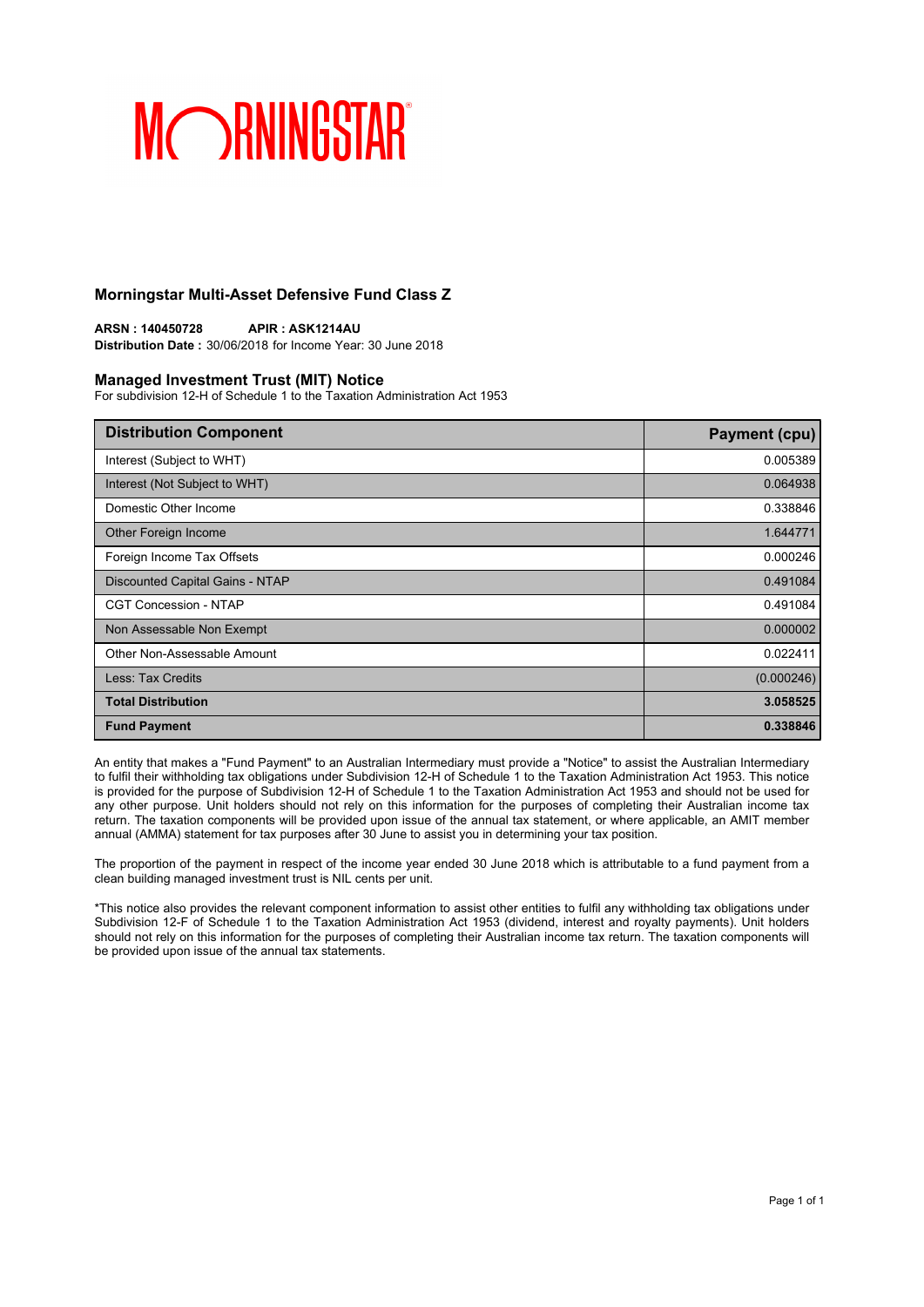## **Morningstar Growth Fund Class A**

**ARSN : 92232427 APIR : INT0036AU Distribution Date :** 30/06/2018 for Income Year: 30 June 2018

### **Managed Investment Trust (MIT) Notice**

For subdivision 12-H of Schedule 1 to the Taxation Administration Act 1953

| <b>Distribution Component</b>   | <b>Payment (cpu)</b> |
|---------------------------------|----------------------|
| Interest (Subject to WHT)       | 0.000945             |
| <b>Franked Dividends</b>        | 0.069159             |
| <b>Franking Credits</b>         | 0.045765             |
| <b>Unfranked Dividends</b>      | 0.000003             |
| Unfranked Dividend CFI          | 0.002348             |
| Domestic Other Income           | 0.118045             |
| Other Foreign Income            | 0.646293             |
| Foreign Income Tax Offsets      | 0.047515             |
| Discounted Capital Gains - NTAP | 1.344016             |
| <b>CGT Concession - NTAP</b>    | 1.344017             |
| Return of Capital               | 0.000001             |
| Non Assessable Non Exempt       | 0.000008             |
| Other Non-Assessable Amount     | 0.048613             |
| Less: Tax Credits               | (0.093280)           |
| <b>Total Distribution</b>       | 3.573448             |
| <b>Fund Payment</b>             | 0.118045             |

An entity that makes a "Fund Payment" to an Australian Intermediary must provide a "Notice" to assist the Australian Intermediary to fulfil their withholding tax obligations under Subdivision 12-H of Schedule 1 to the Taxation Administration Act 1953. This notice is provided for the purpose of Subdivision 12-H of Schedule 1 to the Taxation Administration Act 1953 and should not be used for any other purpose. Unit holders should not rely on this information for the purposes of completing their Australian income tax return. The taxation components will be provided upon issue of the annual tax statement, or where applicable, an AMIT member annual (AMMA) statement for tax purposes after 30 June to assist you in determining your tax position.

The proportion of the payment in respect of the income year ended 30 June 2018 which is attributable to a fund payment from a clean building managed investment trust is NIL cents per unit.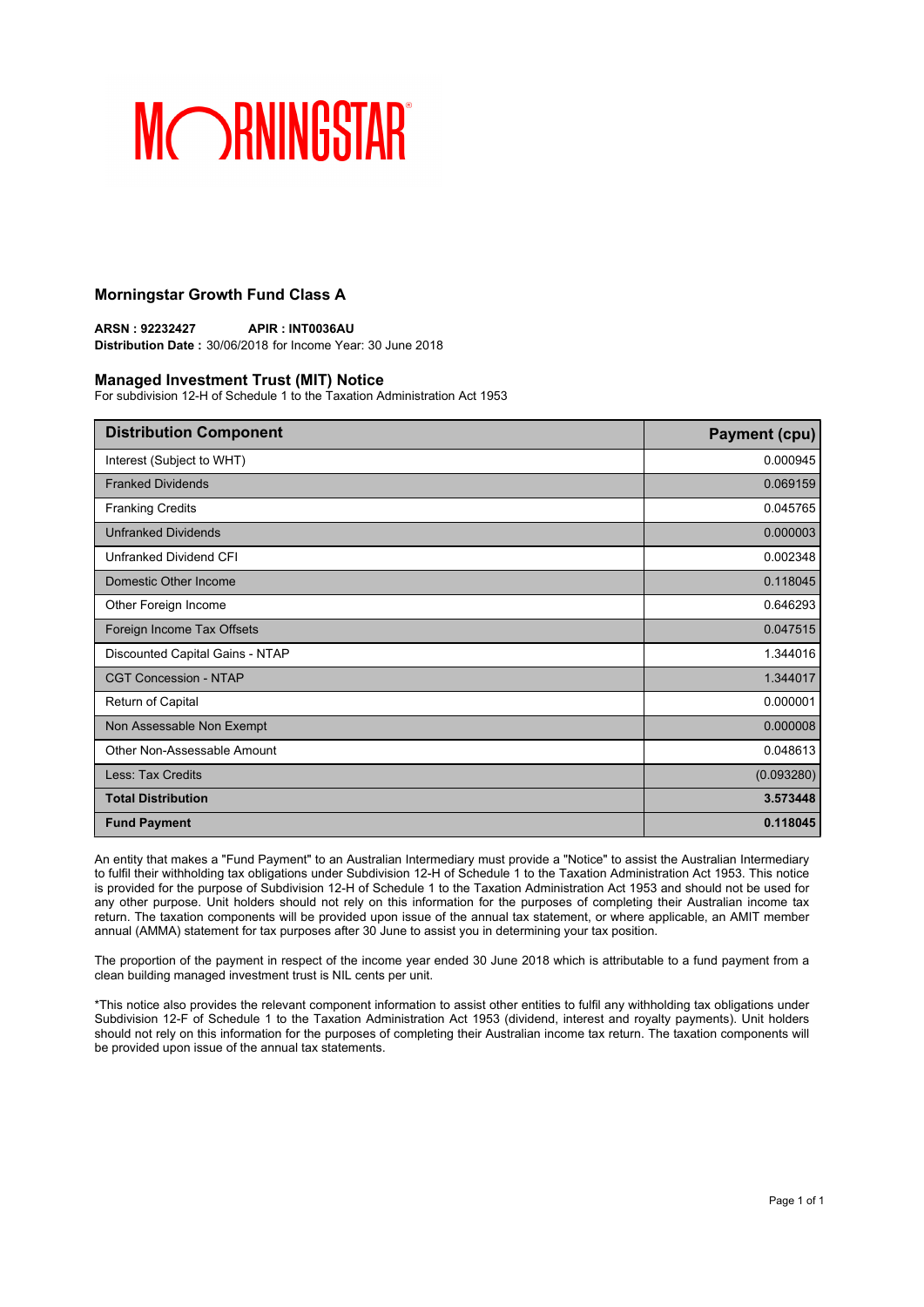## **Morningstar Growth Fund Class Z**

**ARSN : 92232427 APIR : INT0009AU Distribution Date :** 30/06/2018 for Income Year: 30 June 2018

### **Managed Investment Trust (MIT) Notice**

For subdivision 12-H of Schedule 1 to the Taxation Administration Act 1953

| <b>Distribution Component</b>   | <b>Payment (cpu)</b> |
|---------------------------------|----------------------|
| Interest (Subject to WHT)       | 0.000959             |
| <b>Franked Dividends</b>        | 0.070192             |
| <b>Franking Credits</b>         | 0.046449             |
| <b>Unfranked Dividends</b>      | 0.000003             |
| Unfranked Dividend CFI          | 0.002383             |
| Domestic Other Income           | 0.119809             |
| Other Foreign Income            | 0.655951             |
| Foreign Income Tax Offsets      | 0.048225             |
| Discounted Capital Gains - NTAP | 1.364100             |
| <b>CGT Concession - NTAP</b>    | 1.364099             |
| Return of Capital               | 0.000001             |
| Non Assessable Non Exempt       | 0.000008             |
| Other Non-Assessable Amount     | 0.049340             |
| Less: Tax Credits               | (0.094674)           |
| <b>Total Distribution</b>       | 3.626845             |
| <b>Fund Payment</b>             | 0.119809             |

An entity that makes a "Fund Payment" to an Australian Intermediary must provide a "Notice" to assist the Australian Intermediary to fulfil their withholding tax obligations under Subdivision 12-H of Schedule 1 to the Taxation Administration Act 1953. This notice is provided for the purpose of Subdivision 12-H of Schedule 1 to the Taxation Administration Act 1953 and should not be used for any other purpose. Unit holders should not rely on this information for the purposes of completing their Australian income tax return. The taxation components will be provided upon issue of the annual tax statement, or where applicable, an AMIT member annual (AMMA) statement for tax purposes after 30 June to assist you in determining your tax position.

The proportion of the payment in respect of the income year ended 30 June 2018 which is attributable to a fund payment from a clean building managed investment trust is NIL cents per unit.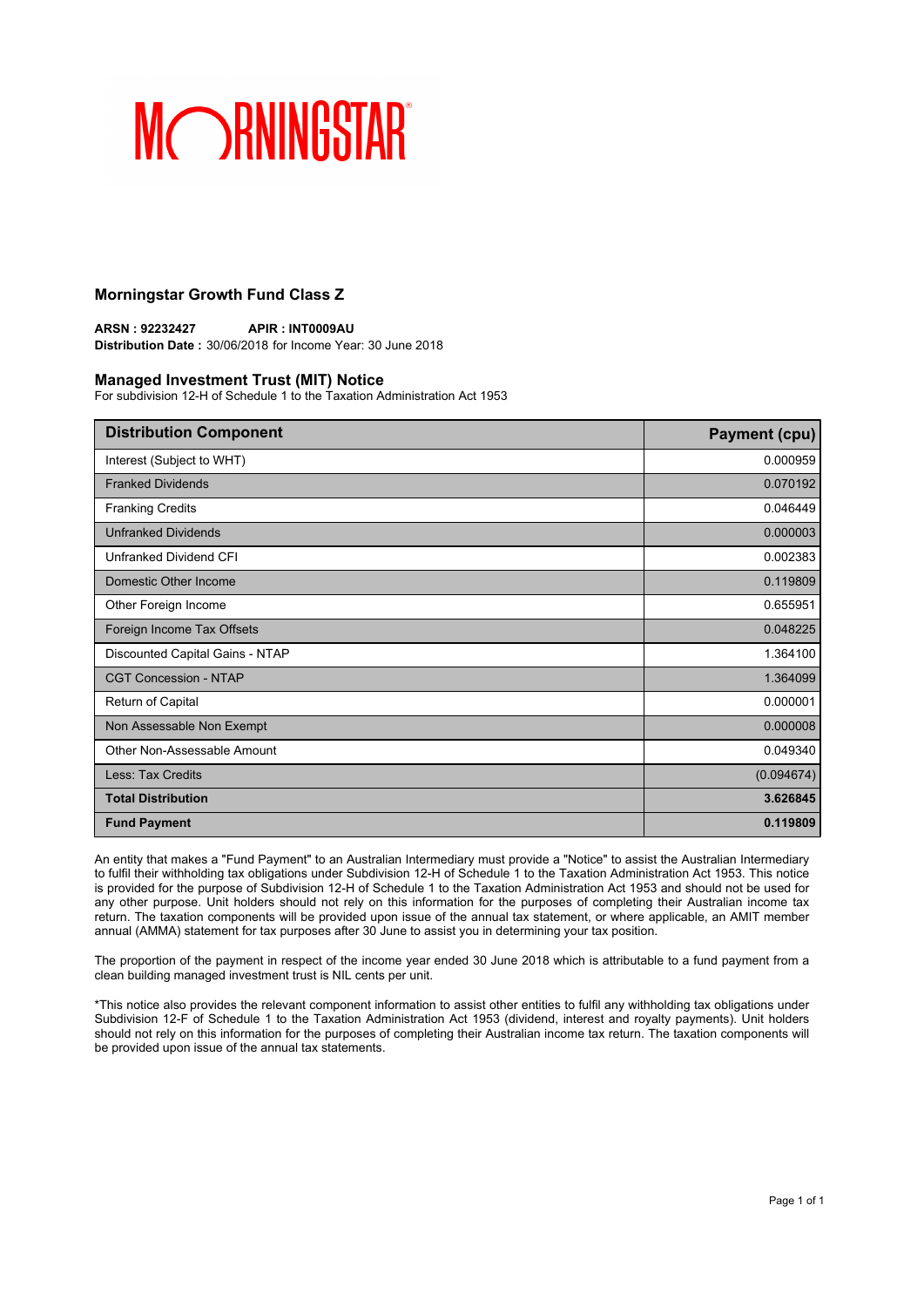## **Morningstar High Growth Fund Class A**

**ARSN : 125073752 APIR : ASK1198AU Distribution Date :** 30/06/2018 for Income Year: 30 June 2018

### **Managed Investment Trust (MIT) Notice**

For subdivision 12-H of Schedule 1 to the Taxation Administration Act 1953

| <b>Distribution Component</b>   | <b>Payment (cpu)</b> |
|---------------------------------|----------------------|
| Interest (Subject to WHT)       | 0.006537             |
| <b>Franked Dividends</b>        | 0.084546             |
| <b>Franking Credits</b>         | 0.057090             |
| <b>Unfranked Dividend CFI</b>   | 0.002615             |
| Domestic Other Income           | 0.000872             |
| Other Foreign Income            | 0.573082             |
| Foreign Income Tax Offsets      | 0.059705             |
| Discounted Capital Gains - NTAP | 1.566279             |
| Capital Gains - Other - NTAP    | 0.000872             |
| <b>CGT Concession - NTAP</b>    | 1.566279             |
| Other Non-Assessable Amount     | 0.017432             |
| Less: Tax Credits               | (0.116795)           |
| <b>Total Distribution</b>       | 3.818514             |
| <b>Fund Payment</b>             | 0.000872             |

An entity that makes a "Fund Payment" to an Australian Intermediary must provide a "Notice" to assist the Australian Intermediary to fulfil their withholding tax obligations under Subdivision 12-H of Schedule 1 to the Taxation Administration Act 1953. This notice is provided for the purpose of Subdivision 12-H of Schedule 1 to the Taxation Administration Act 1953 and should not be used for any other purpose. Unit holders should not rely on this information for the purposes of completing their Australian income tax return. The taxation components will be provided upon issue of the annual tax statement, or where applicable, an AMIT member annual (AMMA) statement for tax purposes after 30 June to assist you in determining your tax position.

The proportion of the payment in respect of the income year ended 30 June 2018 which is attributable to a fund payment from a clean building managed investment trust is NIL cents per unit.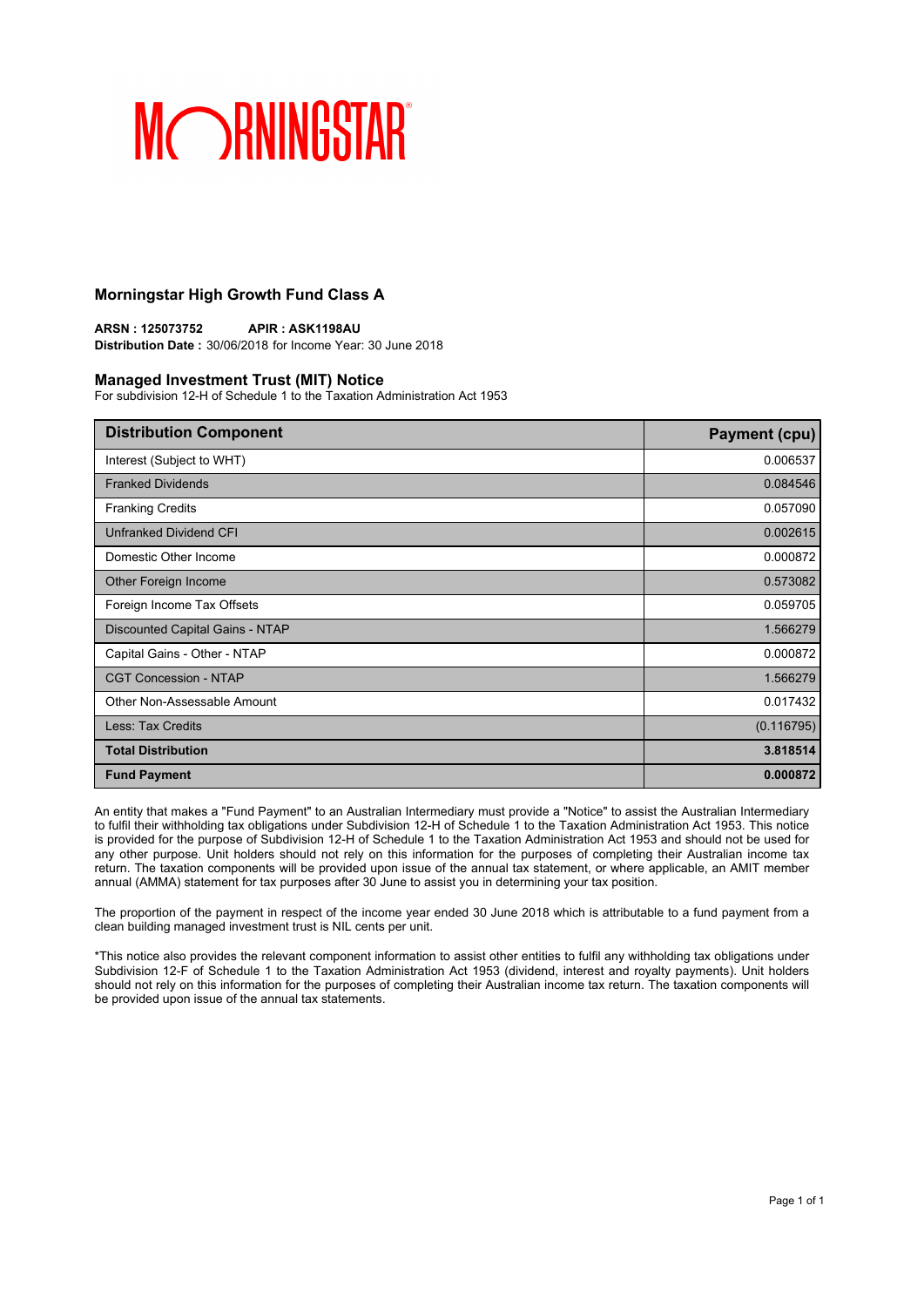## **Morningstar High Growth Fund Class Z**

**ARSN : 125073752 APIR : ASK1200AU Distribution Date :** 30/06/2018 for Income Year: 30 June 2018

### **Managed Investment Trust (MIT) Notice**

For subdivision 12-H of Schedule 1 to the Taxation Administration Act 1953

| <b>Distribution Component</b>   | <b>Payment (cpu)</b> |
|---------------------------------|----------------------|
| Interest (Subject to WHT)       | 0.008184             |
| <b>Franked Dividends</b>        | 0.106498             |
| <b>Franking Credits</b>         | 0.072214             |
| Unfranked Dividend CFI          | 0.003462             |
| Domestic Other Income           | 0.000966             |
| Other Foreign Income            | 0.723179             |
| Foreign Income Tax Offsets      | 0.075313             |
| Discounted Capital Gains - NTAP | 1.977059             |
| Capital Gains - Other - NTAP    | 0.001123             |
| <b>CGT Concession - NTAP</b>    | 1.977059             |
| Other Non-Assessable Amount     | 0.021991             |
| Less: Tax Credits               | (0.147527)           |
| <b>Total Distribution</b>       | 4.819521             |
| <b>Fund Payment</b>             | 0.000966             |

An entity that makes a "Fund Payment" to an Australian Intermediary must provide a "Notice" to assist the Australian Intermediary to fulfil their withholding tax obligations under Subdivision 12-H of Schedule 1 to the Taxation Administration Act 1953. This notice is provided for the purpose of Subdivision 12-H of Schedule 1 to the Taxation Administration Act 1953 and should not be used for any other purpose. Unit holders should not rely on this information for the purposes of completing their Australian income tax return. The taxation components will be provided upon issue of the annual tax statement, or where applicable, an AMIT member annual (AMMA) statement for tax purposes after 30 June to assist you in determining your tax position.

The proportion of the payment in respect of the income year ended 30 June 2018 which is attributable to a fund payment from a clean building managed investment trust is NIL cents per unit.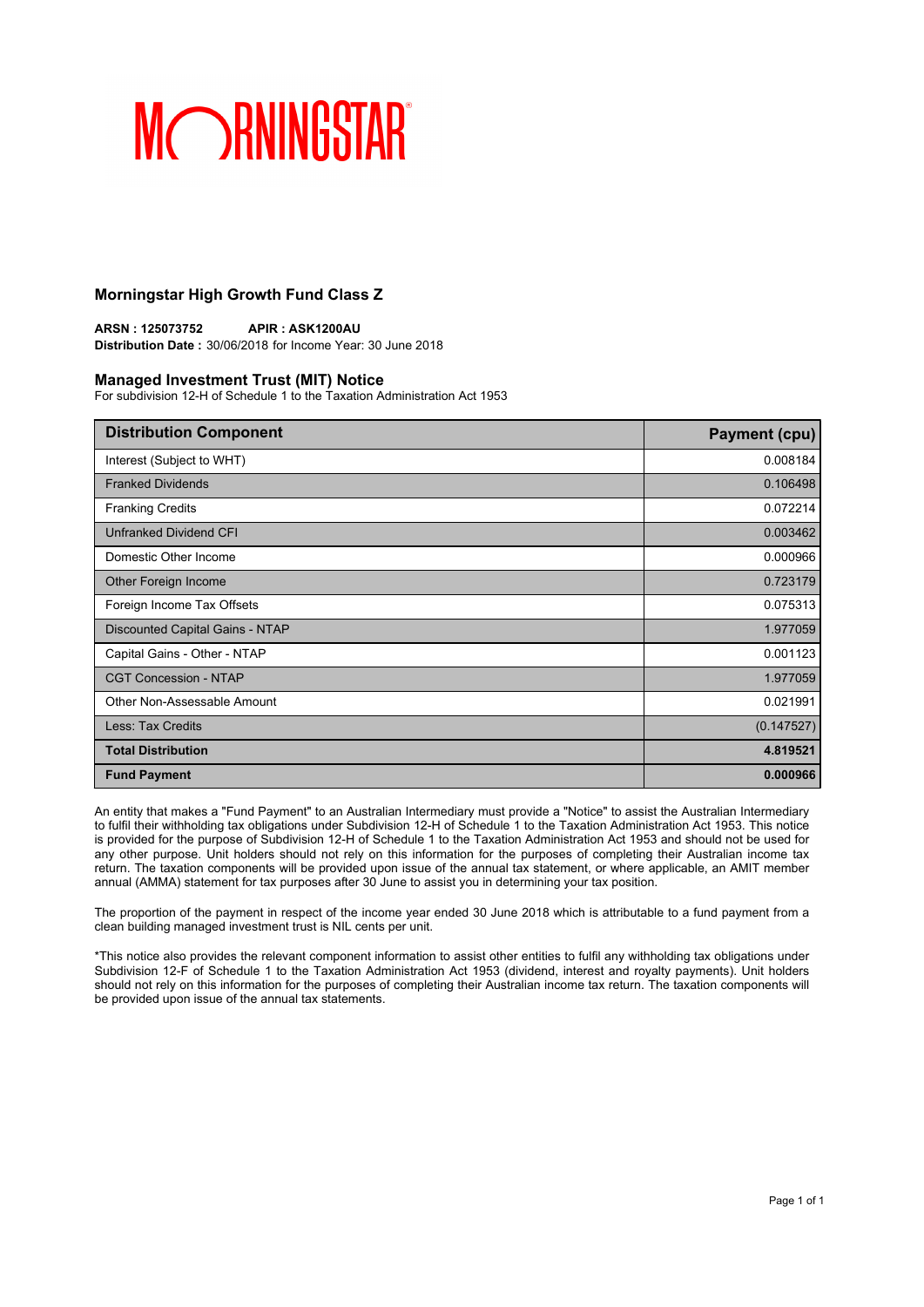## **Morningstar Conservative Fund Class A**

**ARSN : 92234074 APIR : INT0056AU Distribution Date :** 30/06/2018 for Income Year: 30 June 2018

### **Managed Investment Trust (MIT) Notice**

For subdivision 12-H of Schedule 1 to the Taxation Administration Act 1953

| <b>Distribution Component</b>   | <b>Payment (cpu)</b> |
|---------------------------------|----------------------|
| Interest (Subject to WHT)       | 0.052451             |
| <b>Franked Dividends</b>        | 0.015306             |
| <b>Franking Credits</b>         | 0.010105             |
| <b>Unfranked Dividend CFI</b>   | 0.000525             |
| Domestic Other Income           | 0.385338             |
| Other Foreign Income            | 0.237564             |
| Foreign Income Tax Offsets      | 0.010490             |
| Discounted Capital Gains - NTAP | 0.159316             |
| <b>CGT Concession - NTAP</b>    | 0.159316             |
| Other Non-Assessable Amount     | 0.109894             |
| Less: Tax Credits               | (0.020595)           |
| <b>Total Distribution</b>       | 1.119710             |
| <b>Fund Payment</b>             | 0.385338             |

An entity that makes a "Fund Payment" to an Australian Intermediary must provide a "Notice" to assist the Australian Intermediary to fulfil their withholding tax obligations under Subdivision 12-H of Schedule 1 to the Taxation Administration Act 1953. This notice is provided for the purpose of Subdivision 12-H of Schedule 1 to the Taxation Administration Act 1953 and should not be used for any other purpose. Unit holders should not rely on this information for the purposes of completing their Australian income tax return. The taxation components will be provided upon issue of the annual tax statement, or where applicable, an AMIT member annual (AMMA) statement for tax purposes after 30 June to assist you in determining your tax position.

The proportion of the payment in respect of the income year ended 30 June 2018 which is attributable to a fund payment from a clean building managed investment trust is NIL cents per unit.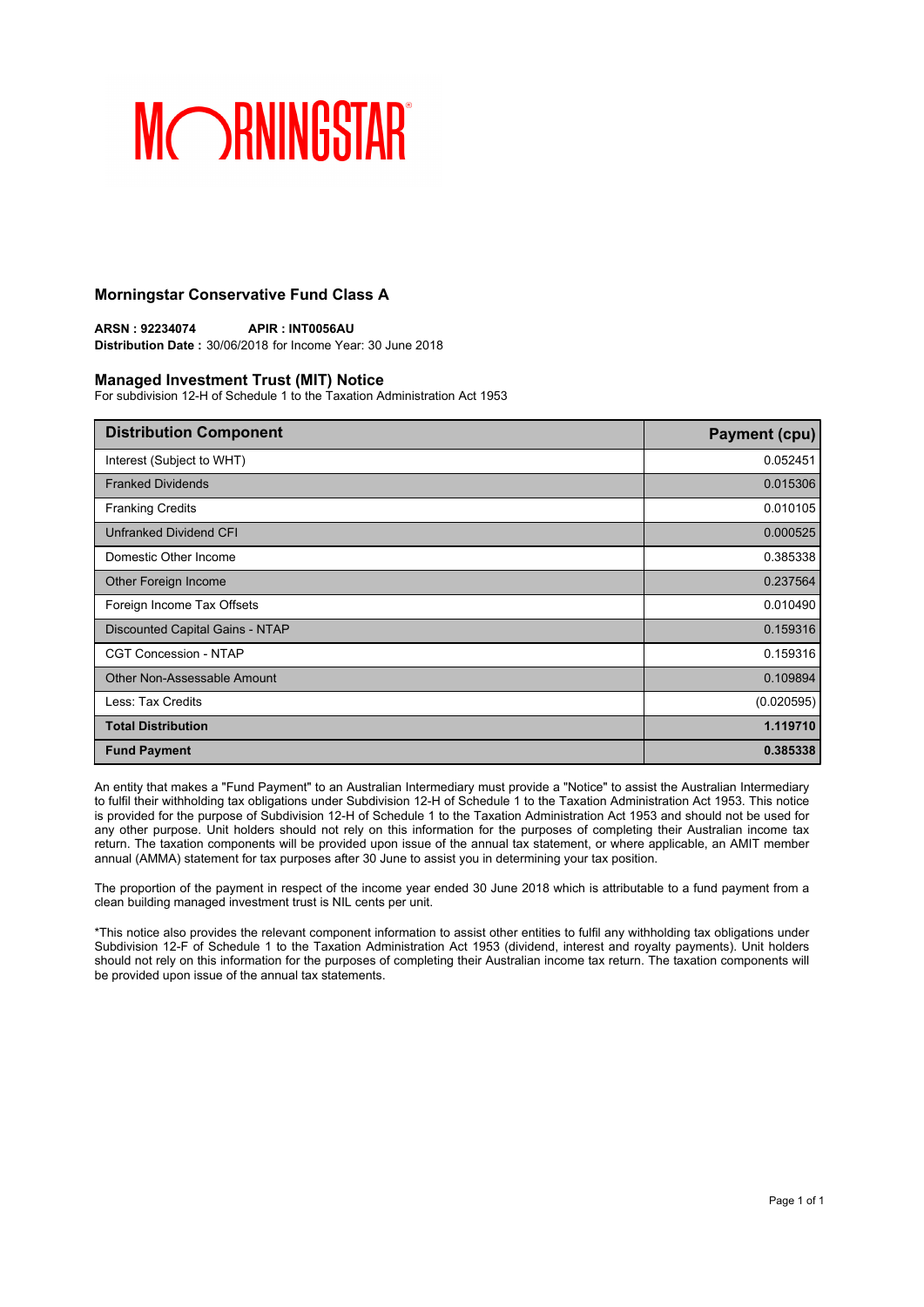## **Morningstar Conservative Fund Class Z**

**ARSN : 92234074 APIR : INT0019AU Distribution Date :** 30/06/2018 for Income Year: 30 June 2018

### **Managed Investment Trust (MIT) Notice**

For subdivision 12-H of Schedule 1 to the Taxation Administration Act 1953

| <b>Distribution Component</b>   | <b>Payment (cpu)</b> |
|---------------------------------|----------------------|
| Interest (Subject to WHT)       | 0.053678             |
| <b>Franked Dividends</b>        | 0.015665             |
| <b>Franking Credits</b>         | 0.010341             |
| <b>Unfranked Dividend CFI</b>   | 0.000531             |
| Domestic Other Income           | 0.394347             |
| Other Foreign Income            | 0.243090             |
| Foreign Income Tax Offsets      | 0.010736             |
| Discounted Capital Gains - NTAP | 0.163019             |
| <b>CGT Concession - NTAP</b>    | 0.163019             |
| Other Non-Assessable Amount     | 0.112447             |
| Less: Tax Credits               | (0.021077)           |
| <b>Total Distribution</b>       | 1.145796             |
| <b>Fund Payment</b>             | 0.394347             |

An entity that makes a "Fund Payment" to an Australian Intermediary must provide a "Notice" to assist the Australian Intermediary to fulfil their withholding tax obligations under Subdivision 12-H of Schedule 1 to the Taxation Administration Act 1953. This notice is provided for the purpose of Subdivision 12-H of Schedule 1 to the Taxation Administration Act 1953 and should not be used for any other purpose. Unit holders should not rely on this information for the purposes of completing their Australian income tax return. The taxation components will be provided upon issue of the annual tax statement, or where applicable, an AMIT member annual (AMMA) statement for tax purposes after 30 June to assist you in determining your tax position.

The proportion of the payment in respect of the income year ended 30 June 2018 which is attributable to a fund payment from a clean building managed investment trust is NIL cents per unit.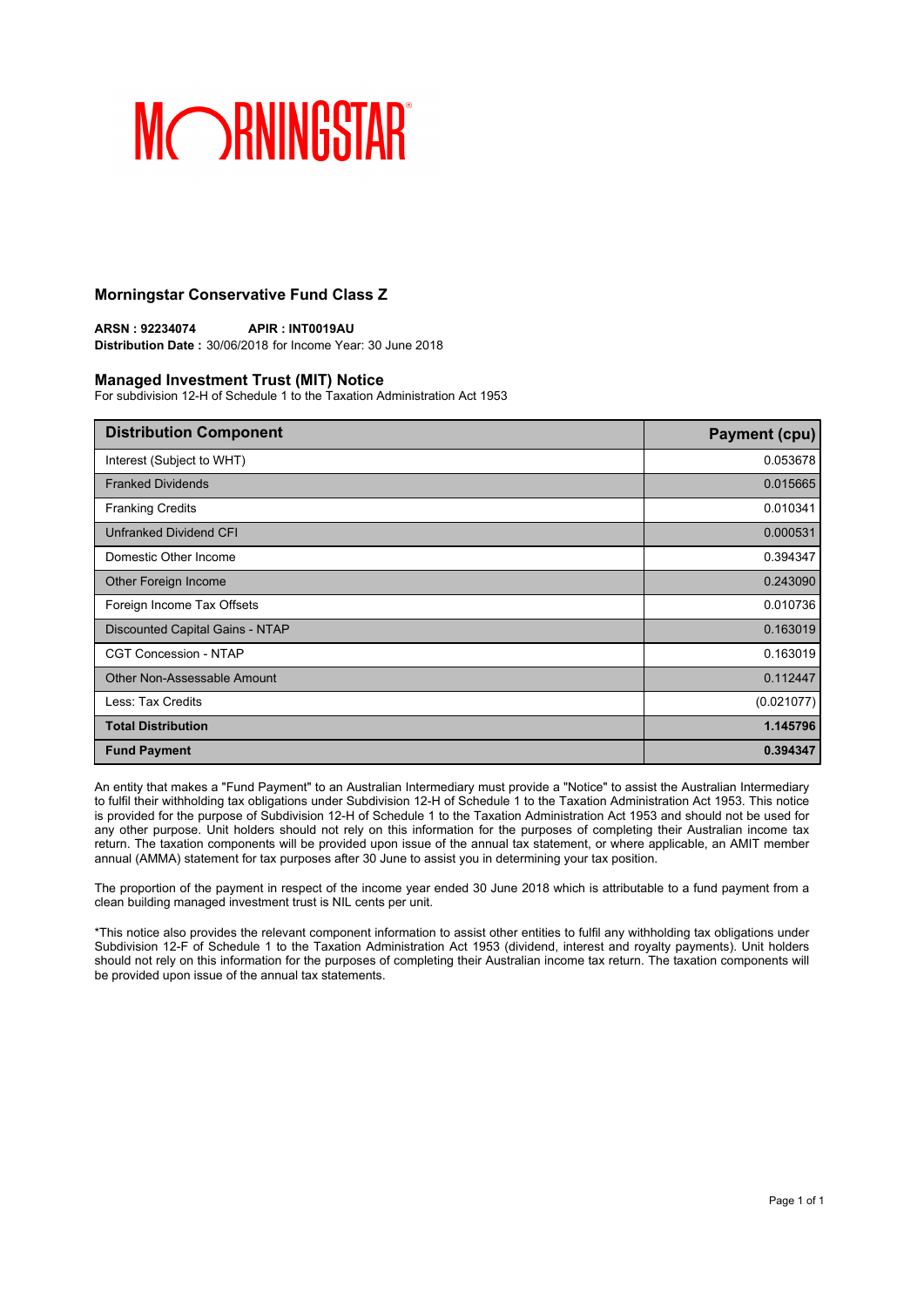## **Morningstar Australian Equity Income Fund Class B**

## **ARSN : 92234378 APIR : INT0055AU**

**Distribution Date :** 30/06/2018 for Income Year: 30 June 2018

### **Managed Investment Trust (MIT) Notice**

For subdivision 12-H of Schedule 1 to the Taxation Administration Act 1953

| <b>Distribution Component</b>   | Payment (cpu) |
|---------------------------------|---------------|
| Discounted Capital Gains - NTAP | 0.148925      |
| <b>CGT Concession - NTAP</b>    | 0.148926      |
| Non Assessable Non Exempt       | 0.005440      |
| <b>Total Distribution</b>       | 0.303291      |
| <b>Fund Payment</b>             | 0.000000      |

An entity that makes a "Fund Payment" to an Australian Intermediary must provide a "Notice" to assist the Australian Intermediary to fulfil their withholding tax obligations under Subdivision 12-H of Schedule 1 to the Taxation Administration Act 1953. This notice is provided for the purpose of Subdivision 12-H of Schedule 1 to the Taxation Administration Act 1953 and should not be used for any other purpose. Unit holders should not rely on this information for the purposes of completing their Australian income tax return. The taxation components will be provided upon issue of the annual tax statement, or where applicable, an AMIT member annual (AMMA) statement for tax purposes after 30 June to assist you in determining your tax position.

The proportion of the payment in respect of the income year ended 30 June 2018 which is attributable to a fund payment from a clean building managed investment trust is NIL cents per unit.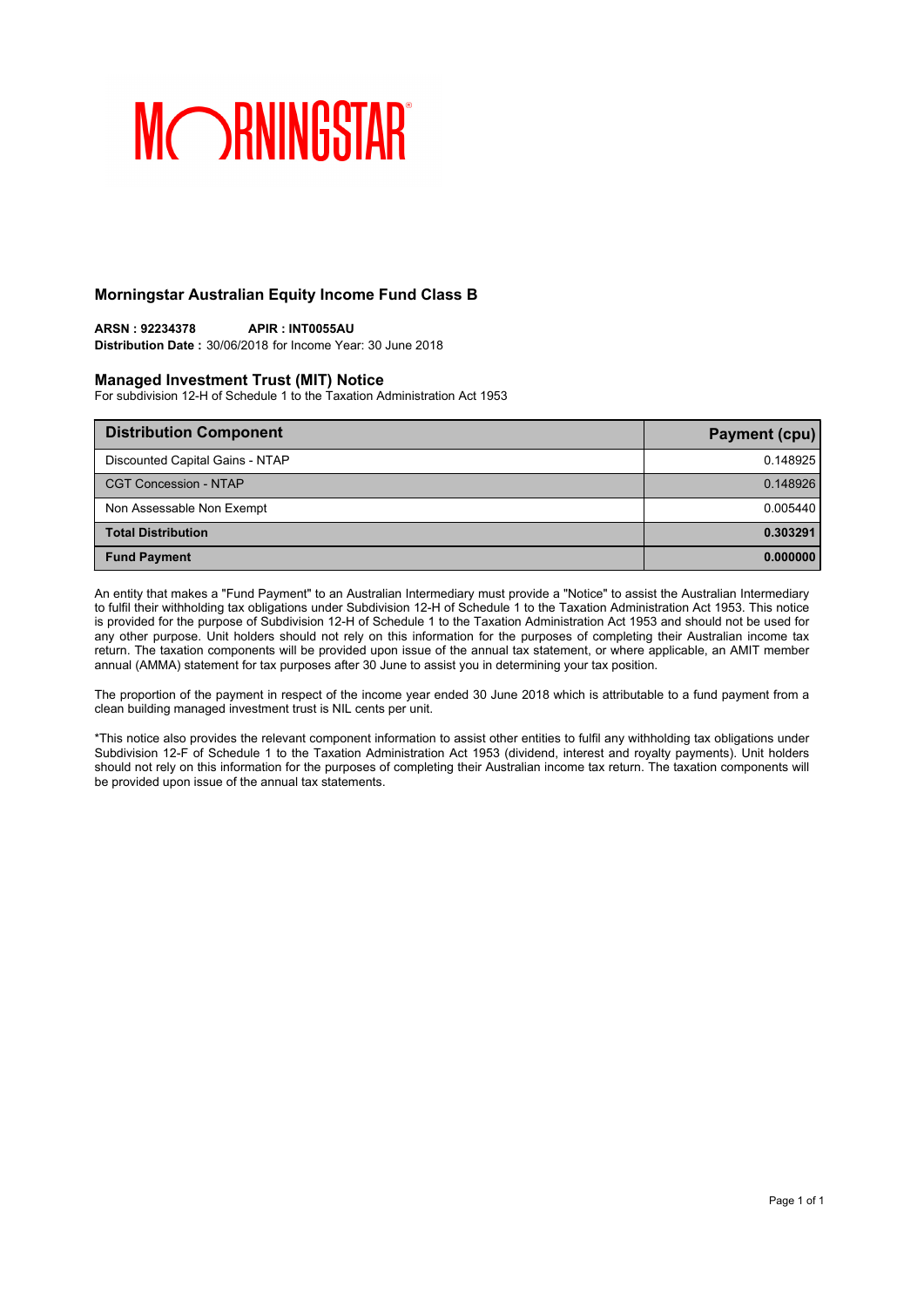## **Morningstar Australian Equity Income Fund Class Z**

## **ARSN : 92234378 APIR : INT0018AU**

**Distribution Date :** 30/06/2018 for Income Year: 30 June 2018

### **Managed Investment Trust (MIT) Notice**

For subdivision 12-H of Schedule 1 to the Taxation Administration Act 1953

| <b>Distribution Component</b>   | Payment (cpu) |
|---------------------------------|---------------|
| Discounted Capital Gains - NTAP | 0.157707      |
| <b>CGT Concession - NTAP</b>    | 0.157708      |
| Non Assessable Non Exempt       | 0.005761      |
| <b>Total Distribution</b>       | 0.321176      |
| <b>Fund Payment</b>             | 0.000000      |

An entity that makes a "Fund Payment" to an Australian Intermediary must provide a "Notice" to assist the Australian Intermediary to fulfil their withholding tax obligations under Subdivision 12-H of Schedule 1 to the Taxation Administration Act 1953. This notice is provided for the purpose of Subdivision 12-H of Schedule 1 to the Taxation Administration Act 1953 and should not be used for any other purpose. Unit holders should not rely on this information for the purposes of completing their Australian income tax return. The taxation components will be provided upon issue of the annual tax statement, or where applicable, an AMIT member annual (AMMA) statement for tax purposes after 30 June to assist you in determining your tax position.

The proportion of the payment in respect of the income year ended 30 June 2018 which is attributable to a fund payment from a clean building managed investment trust is NIL cents per unit.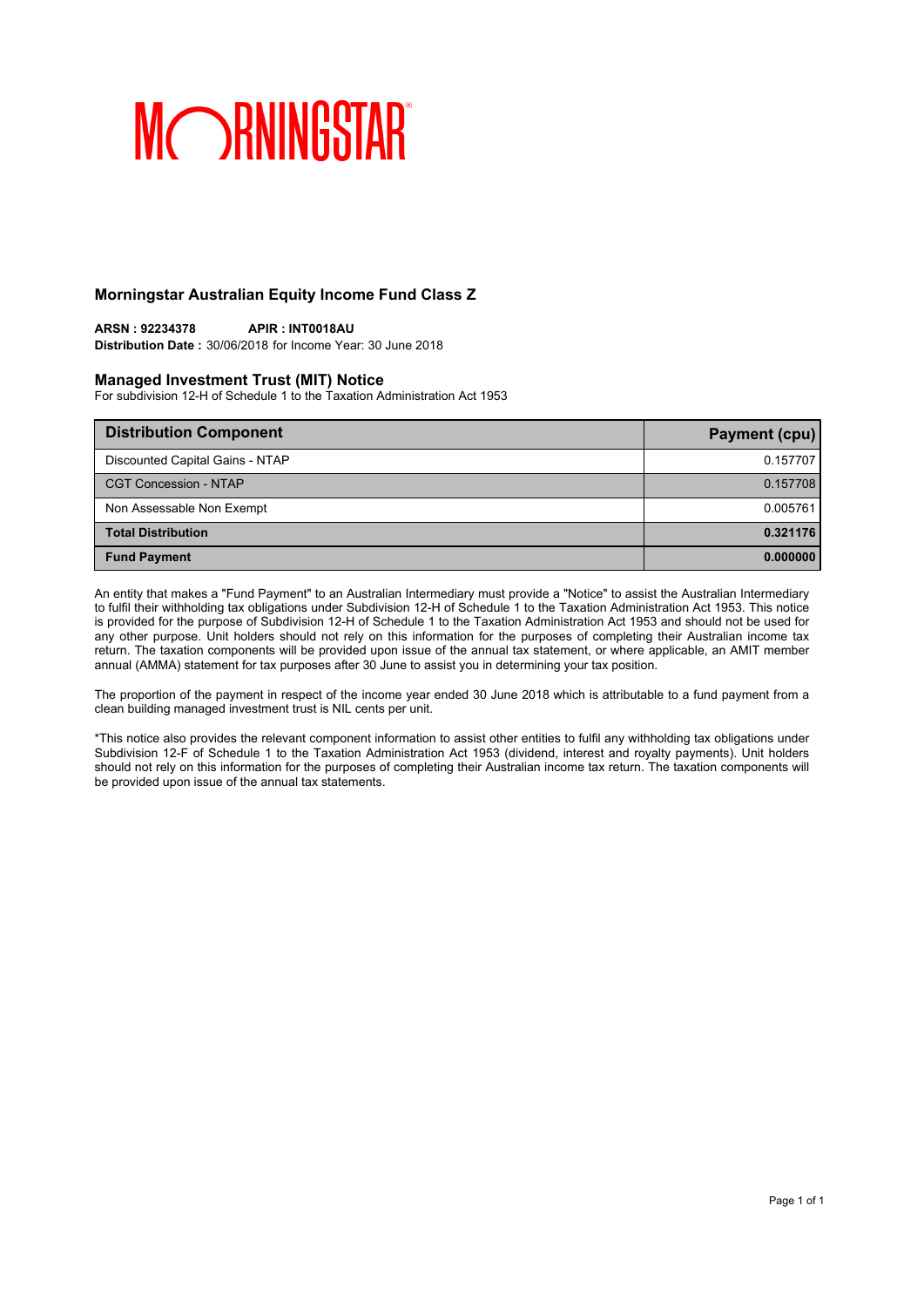## **Morningstar Australian Shares High Alpha Fund Class B**

**ARSN : 117331692 APIR : INT0075AU Distribution Date :** 30/06/2018 for Income Year: 30 June 2018

### **Managed Investment Trust (MIT) Notice**

For subdivision 12-H of Schedule 1 to the Taxation Administration Act 1953

| <b>Distribution Component</b>   | <b>Payment (cpu)</b> |
|---------------------------------|----------------------|
| Interest (Subject to WHT)       | 0.000137             |
| <b>Franked Dividends</b>        | 0.118960             |
| <b>Franking Credits</b>         | 0.137857             |
| Unfranked Dividend CFI          | 0.048487             |
| Domestic Other Income           | 0.068322             |
| Other Foreign Income            | 0.005203             |
| Foreign Income Tax Offsets      | 0.001999             |
| Discounted Capital Gains - NTAP | 4.757726             |
| <b>CGT Concession - TAP</b>     | 0.000242             |
| <b>CGT Concession - NTAP</b>    | 4.754209             |
| Other Non-Assessable Amount     | 0.029421             |
| Less: Tax Credits               | (0.139856)           |
| <b>Total Distribution</b>       | 9.782707             |
| <b>Fund Payment</b>             | 0.068350             |

An entity that makes a "Fund Payment" to an Australian Intermediary must provide a "Notice" to assist the Australian Intermediary to fulfil their withholding tax obligations under Subdivision 12-H of Schedule 1 to the Taxation Administration Act 1953. This notice is provided for the purpose of Subdivision 12-H of Schedule 1 to the Taxation Administration Act 1953 and should not be used for any other purpose. Unit holders should not rely on this information for the purposes of completing their Australian income tax return. The taxation components will be provided upon issue of the annual tax statement, or where applicable, an AMIT member annual (AMMA) statement for tax purposes after 30 June to assist you in determining your tax position.

The proportion of the payment in respect of the income year ended 30 June 2018 which is attributable to a fund payment from a clean building managed investment trust is NIL cents per unit.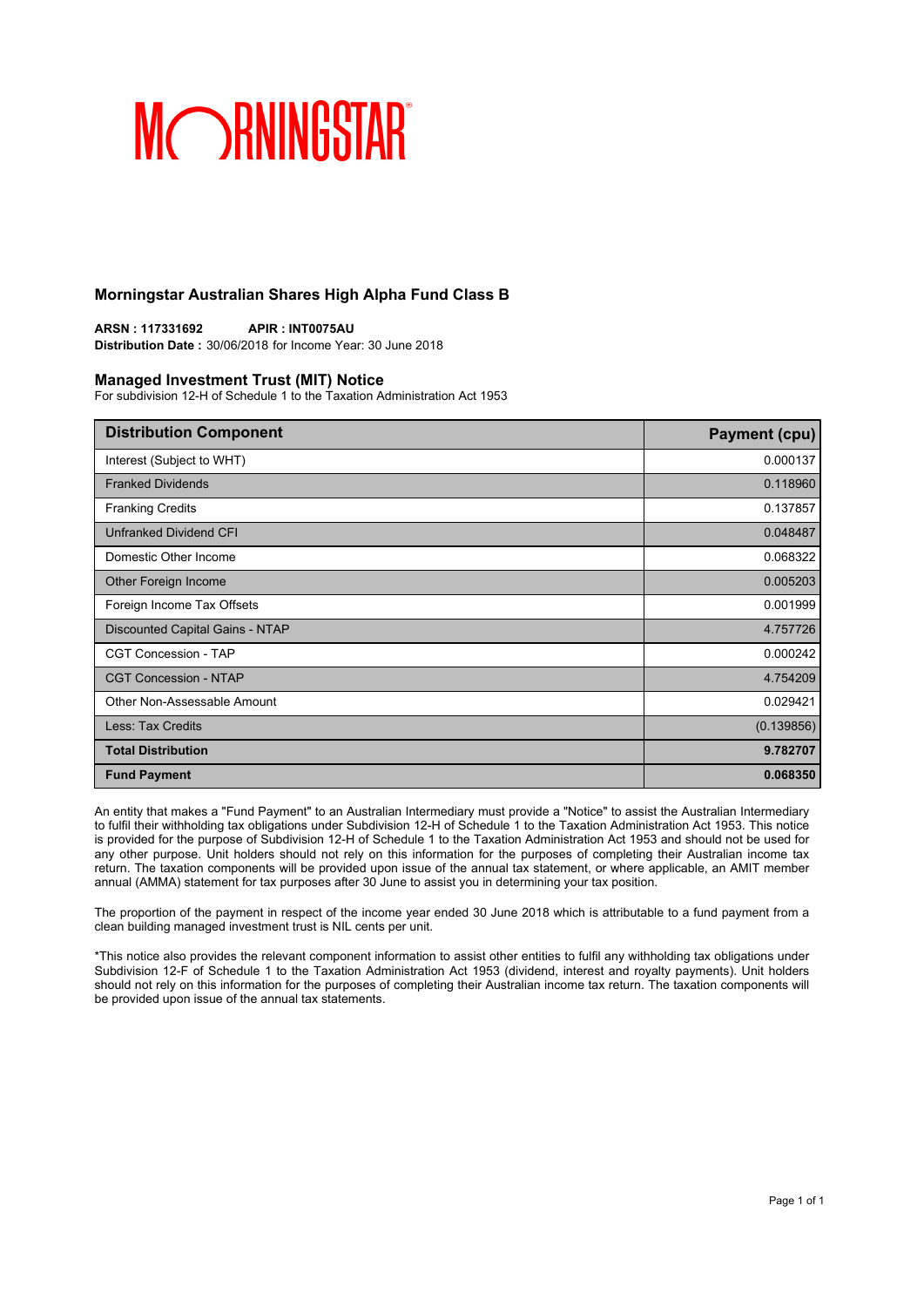## **Morningstar Australian Shares High Alpha Fund Class Z**

**ARSN : 117331692 APIR : INT0076AU Distribution Date :** 30/06/2018 for Income Year: 30 June 2018

### **Managed Investment Trust (MIT) Notice**

For subdivision 12-H of Schedule 1 to the Taxation Administration Act 1953

| <b>Distribution Component</b>   | <b>Payment (cpu)</b> |
|---------------------------------|----------------------|
| Interest (Subject to WHT)       | 0.000142             |
| <b>Franked Dividends</b>        | 0.123373             |
| <b>Franking Credits</b>         | 0.142971             |
| Unfranked Dividend CFI          | 0.050285             |
| Domestic Other Income           | 0.070857             |
| Other Foreign Income            | 0.005396             |
| Foreign Income Tax Offsets      | 0.002074             |
| Discounted Capital Gains - NTAP | 4.934220             |
| <b>CGT Concession - TAP</b>     | 0.000251             |
| <b>CGT Concession - NTAP</b>    | 4.930573             |
| Other Non-Assessable Amount     | 0.030513             |
| Less: Tax Credits               | (0.145045)           |
| <b>Total Distribution</b>       | 10.145610            |
| <b>Fund Payment</b>             | 0.070886             |

An entity that makes a "Fund Payment" to an Australian Intermediary must provide a "Notice" to assist the Australian Intermediary to fulfil their withholding tax obligations under Subdivision 12-H of Schedule 1 to the Taxation Administration Act 1953. This notice is provided for the purpose of Subdivision 12-H of Schedule 1 to the Taxation Administration Act 1953 and should not be used for any other purpose. Unit holders should not rely on this information for the purposes of completing their Australian income tax return. The taxation components will be provided upon issue of the annual tax statement, or where applicable, an AMIT member annual (AMMA) statement for tax purposes after 30 June to assist you in determining your tax position.

The proportion of the payment in respect of the income year ended 30 June 2018 which is attributable to a fund payment from a clean building managed investment trust is NIL cents per unit.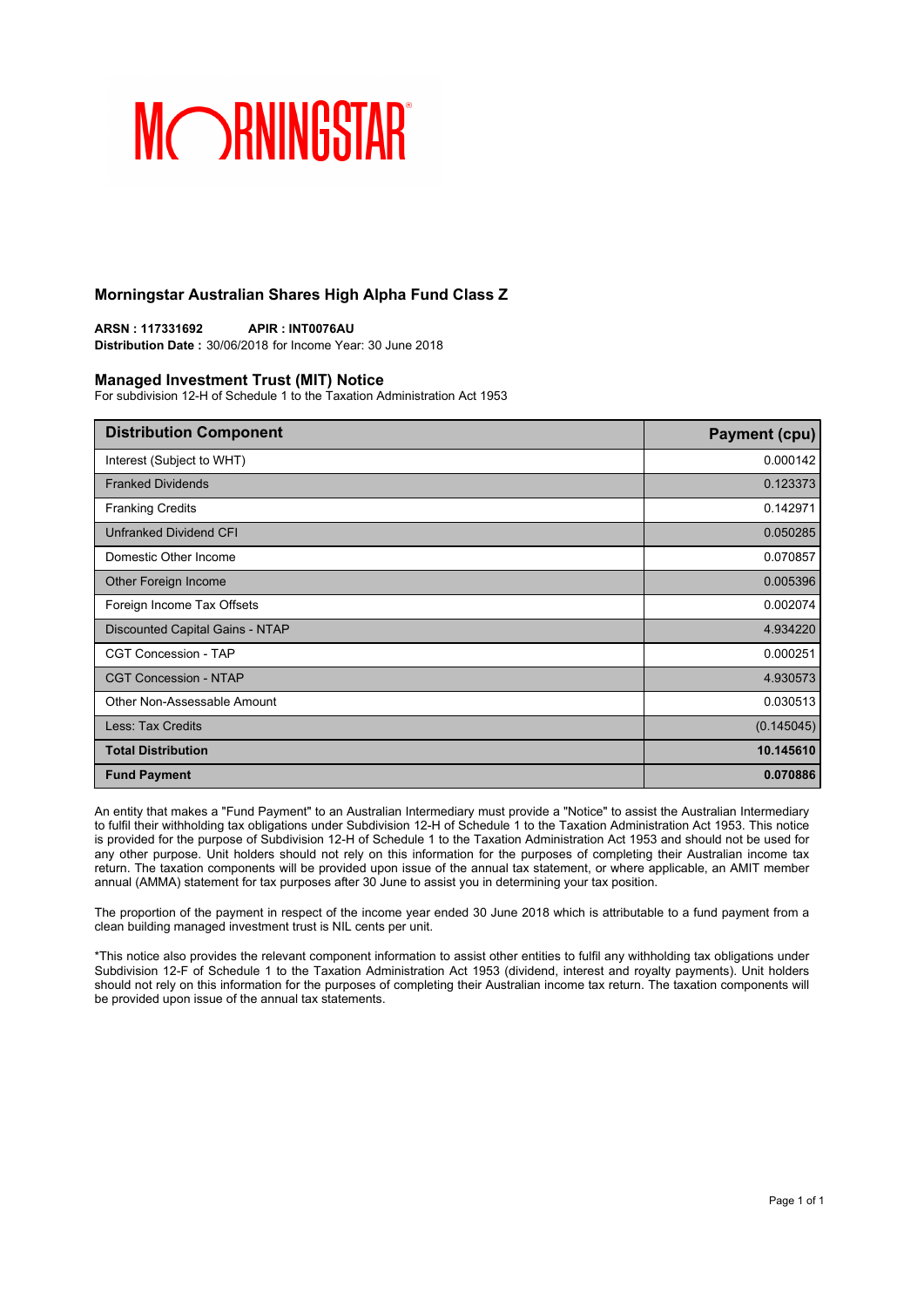## **Morningstar Australian Bonds Fund Class B**

### **ARSN : 92226456 APIR : INT0021AU Distribution Date :** 30/06/2018 for Income Year: 30 June 2018

## **Managed Investment Trust (MIT) Notice**

For subdivision 12-H of Schedule 1 to the Taxation Administration Act 1953

| <b>Distribution Component</b> | <b>Payment (cpu)</b> |
|-------------------------------|----------------------|
| Domestic Other Income         | 1.173322             |
| <b>Total Distribution</b>     | 1.173322             |
| <b>Fund Payment</b>           | 1.173322             |

An entity that makes a "Fund Payment" to an Australian Intermediary must provide a "Notice" to assist the Australian Intermediary to fulfil their withholding tax obligations under Subdivision 12-H of Schedule 1 to the Taxation Administration Act 1953. This notice is provided for the purpose of Subdivision 12-H of Schedule 1 to the Taxation Administration Act 1953 and should not be used for any other purpose. Unit holders should not rely on this information for the purposes of completing their Australian income tax return. The taxation components will be provided upon issue of the annual tax statement, or where applicable, an AMIT member annual (AMMA) statement for tax purposes after 30 June to assist you in determining your tax position.

The proportion of the payment in respect of the income year ended 30 June 2018 which is attributable to a fund payment from a clean building managed investment trust is NIL cents per unit.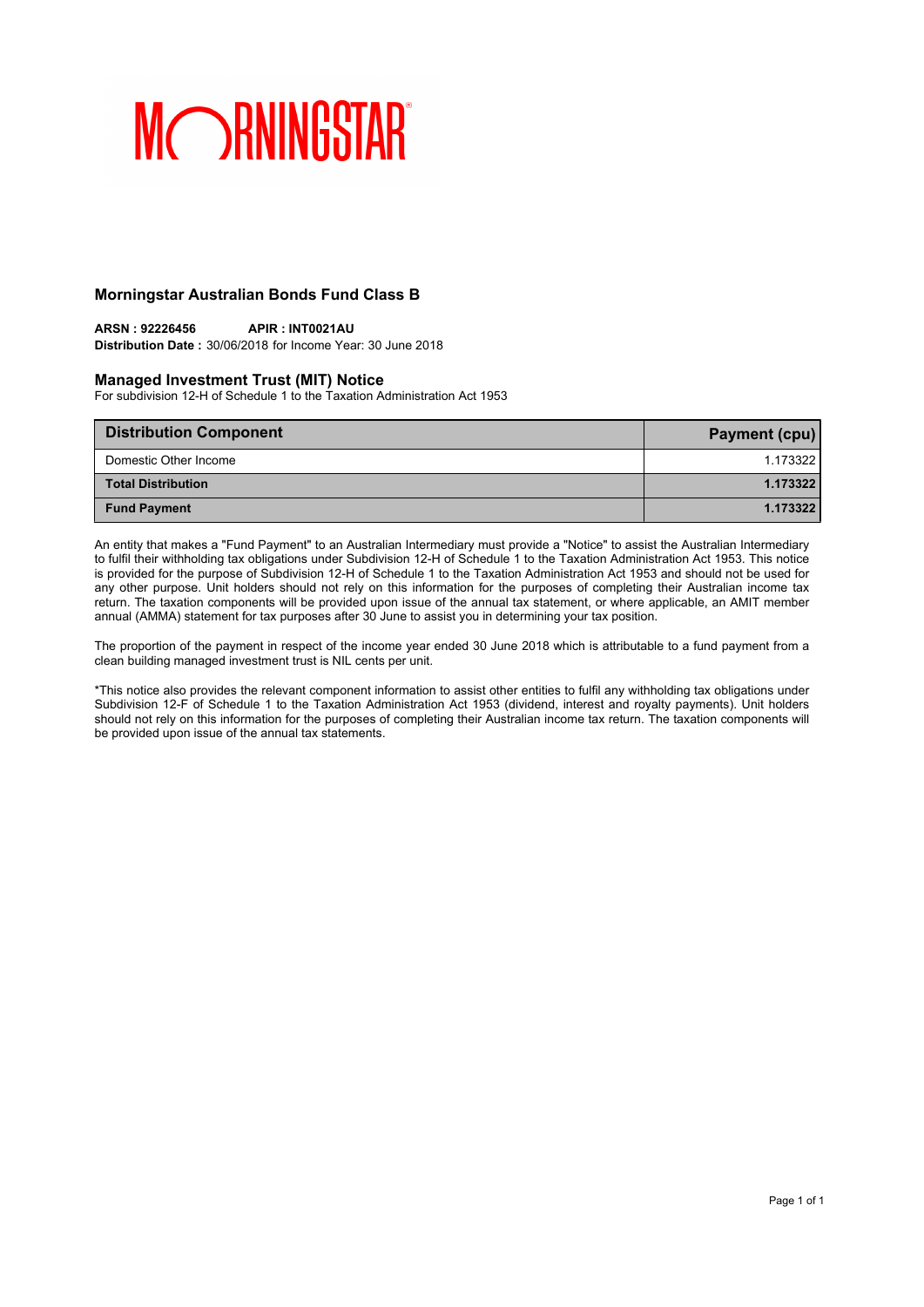## **Morningstar Australian Bonds Fund Class Z**

### **ARSN : 92226456 APIR : INT0001AU Distribution Date :** 30/06/2018 for Income Year: 30 June 2018

## **Managed Investment Trust (MIT) Notice**

For subdivision 12-H of Schedule 1 to the Taxation Administration Act 1953

| <b>Distribution Component</b> | Payment (cpu) |
|-------------------------------|---------------|
| Domestic Other Income         | 1.228218      |
| <b>Total Distribution</b>     | 1.228218      |
| <b>Fund Payment</b>           | 1.228218      |

An entity that makes a "Fund Payment" to an Australian Intermediary must provide a "Notice" to assist the Australian Intermediary to fulfil their withholding tax obligations under Subdivision 12-H of Schedule 1 to the Taxation Administration Act 1953. This notice is provided for the purpose of Subdivision 12-H of Schedule 1 to the Taxation Administration Act 1953 and should not be used for any other purpose. Unit holders should not rely on this information for the purposes of completing their Australian income tax return. The taxation components will be provided upon issue of the annual tax statement, or where applicable, an AMIT member annual (AMMA) statement for tax purposes after 30 June to assist you in determining your tax position.

The proportion of the payment in respect of the income year ended 30 June 2018 which is attributable to a fund payment from a clean building managed investment trust is NIL cents per unit.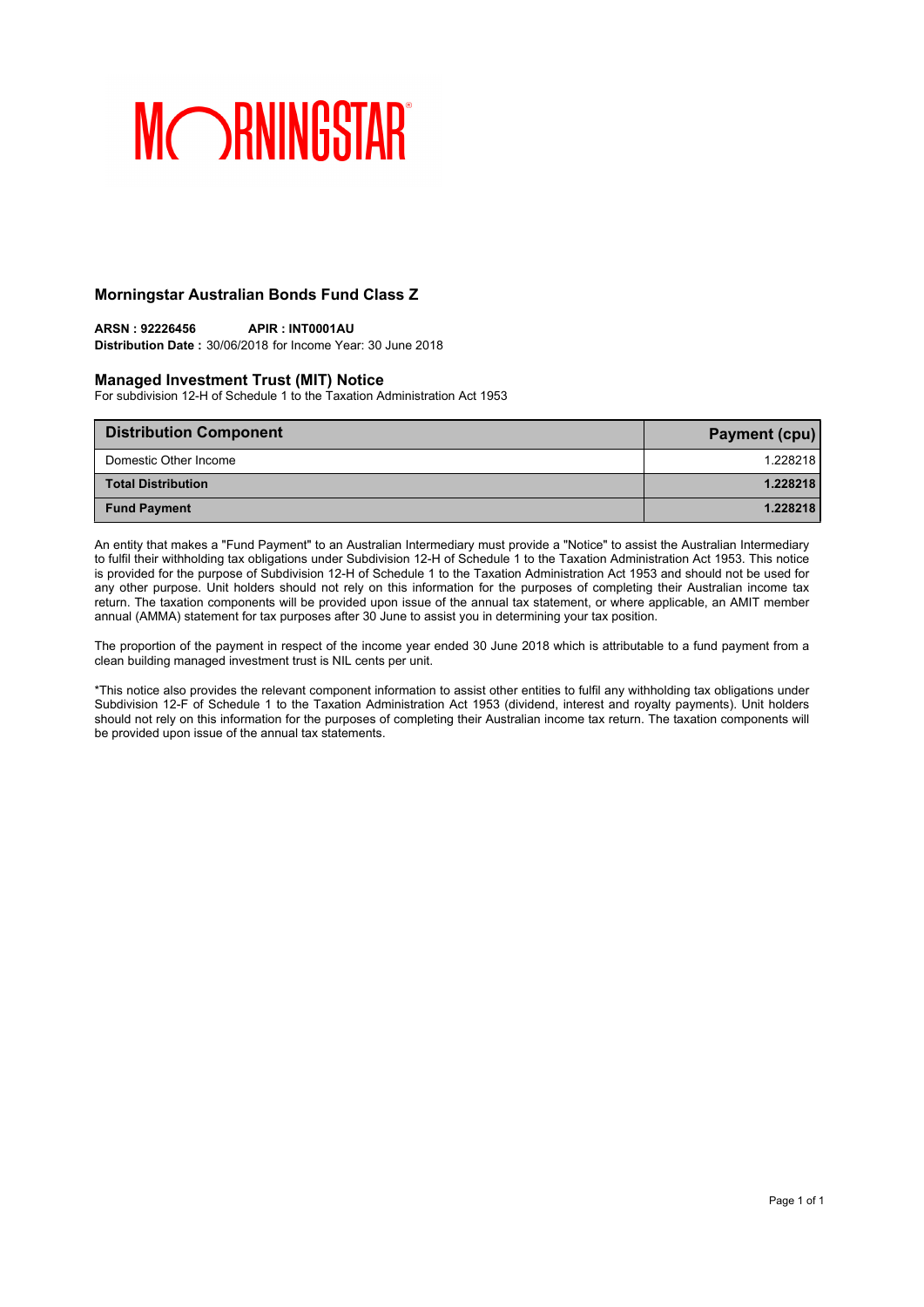## **Morningstar Australian Shares Fund Class A**

**ARSN : 92226563 APIR : INT0022AU Distribution Date :** 30/06/2018 for Income Year: 30 June 2018

### **Managed Investment Trust (MIT) Notice**

For subdivision 12-H of Schedule 1 to the Taxation Administration Act 1953

| <b>Distribution Component</b> | <b>Payment (cpu)</b> |
|-------------------------------|----------------------|
| Interest (Subject to WHT)     | 0.000047             |
| <b>Franked Dividends</b>      | 0.730965             |
| <b>Franking Credits</b>       | 0.297059             |
| <b>Unfranked Dividend CFI</b> | 0.031153             |
| Domestic Other Income         | 0.006060             |
| Other Foreign Income          | 0.123439             |
| Foreign Income Tax Offsets    | 0.053614             |
| Less: Tax Credits             | (0.350673)           |
| <b>Total Distribution</b>     | 0.891664             |
| <b>Fund Payment</b>           | 0.006060             |

An entity that makes a "Fund Payment" to an Australian Intermediary must provide a "Notice" to assist the Australian Intermediary to fulfil their withholding tax obligations under Subdivision 12-H of Schedule 1 to the Taxation Administration Act 1953. This notice is provided for the purpose of Subdivision 12-H of Schedule 1 to the Taxation Administration Act 1953 and should not be used for any other purpose. Unit holders should not rely on this information for the purposes of completing their Australian income tax return. The taxation components will be provided upon issue of the annual tax statement, or where applicable, an AMIT member annual (AMMA) statement for tax purposes after 30 June to assist you in determining your tax position.

The proportion of the payment in respect of the income year ended 30 June 2018 which is attributable to a fund payment from a clean building managed investment trust is NIL cents per unit.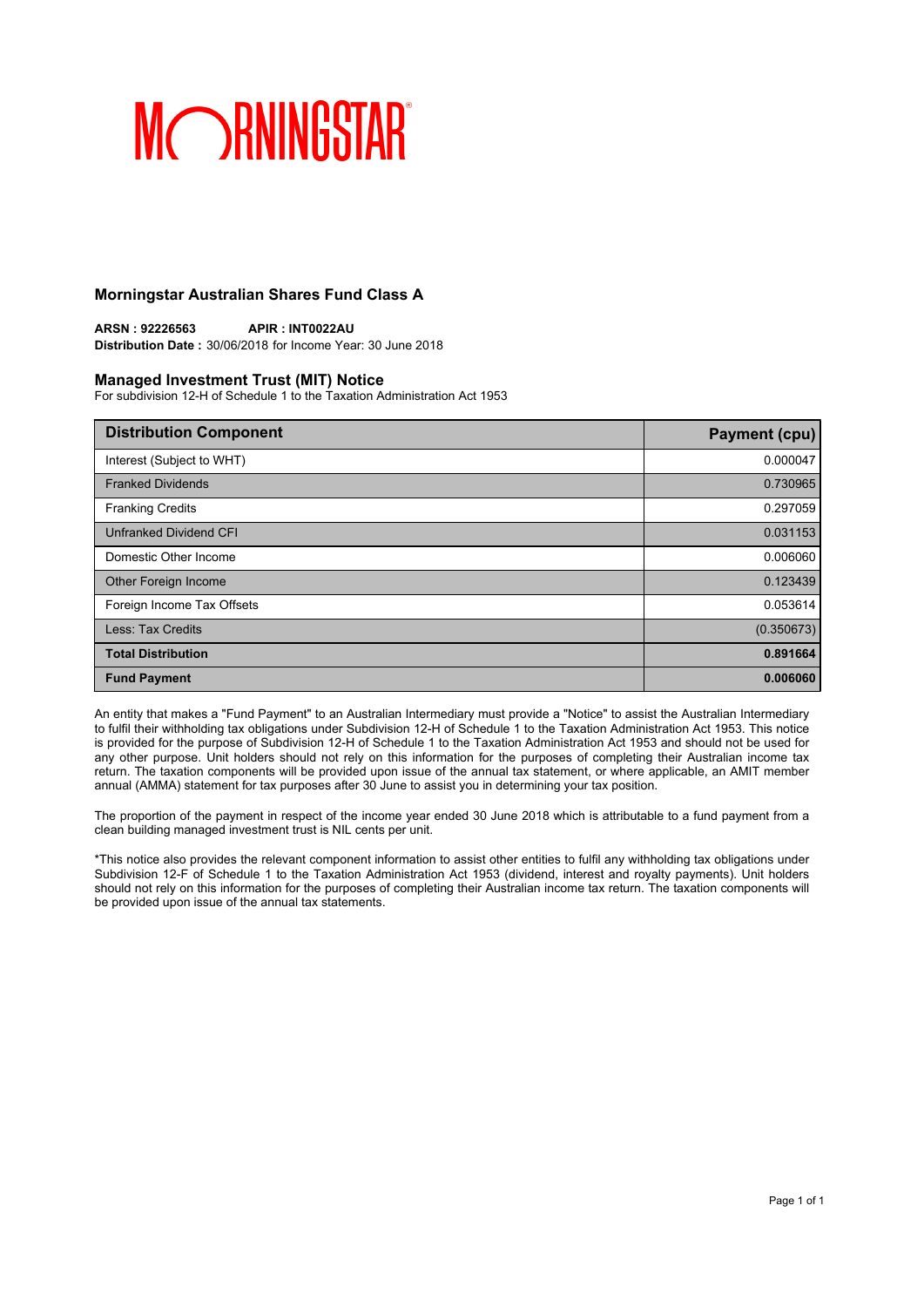## **Morningstar Australian Shares Fund Class B**

**ARSN : 92226563 APIR : INT0023AU Distribution Date :** 30/06/2018 for Income Year: 30 June 2018

### **Managed Investment Trust (MIT) Notice**

For subdivision 12-H of Schedule 1 to the Taxation Administration Act 1953

| <b>Distribution Component</b> | <b>Payment (cpu)</b> |
|-------------------------------|----------------------|
| Interest (Subject to WHT)     | 0.000047             |
| <b>Franked Dividends</b>      | 0.733229             |
| <b>Franking Credits</b>       | 0.297978             |
| <b>Unfranked Dividend CFI</b> | 0.031249             |
| Domestic Other Income         | 0.006078             |
| Other Foreign Income          | 0.123822             |
| Foreign Income Tax Offsets    | 0.053780             |
| Less: Tax Credits             | (0.351758)           |
| <b>Total Distribution</b>     | 0.894425             |
| <b>Fund Payment</b>           | 0.006078             |

An entity that makes a "Fund Payment" to an Australian Intermediary must provide a "Notice" to assist the Australian Intermediary to fulfil their withholding tax obligations under Subdivision 12-H of Schedule 1 to the Taxation Administration Act 1953. This notice is provided for the purpose of Subdivision 12-H of Schedule 1 to the Taxation Administration Act 1953 and should not be used for any other purpose. Unit holders should not rely on this information for the purposes of completing their Australian income tax return. The taxation components will be provided upon issue of the annual tax statement, or where applicable, an AMIT member annual (AMMA) statement for tax purposes after 30 June to assist you in determining your tax position.

The proportion of the payment in respect of the income year ended 30 June 2018 which is attributable to a fund payment from a clean building managed investment trust is NIL cents per unit.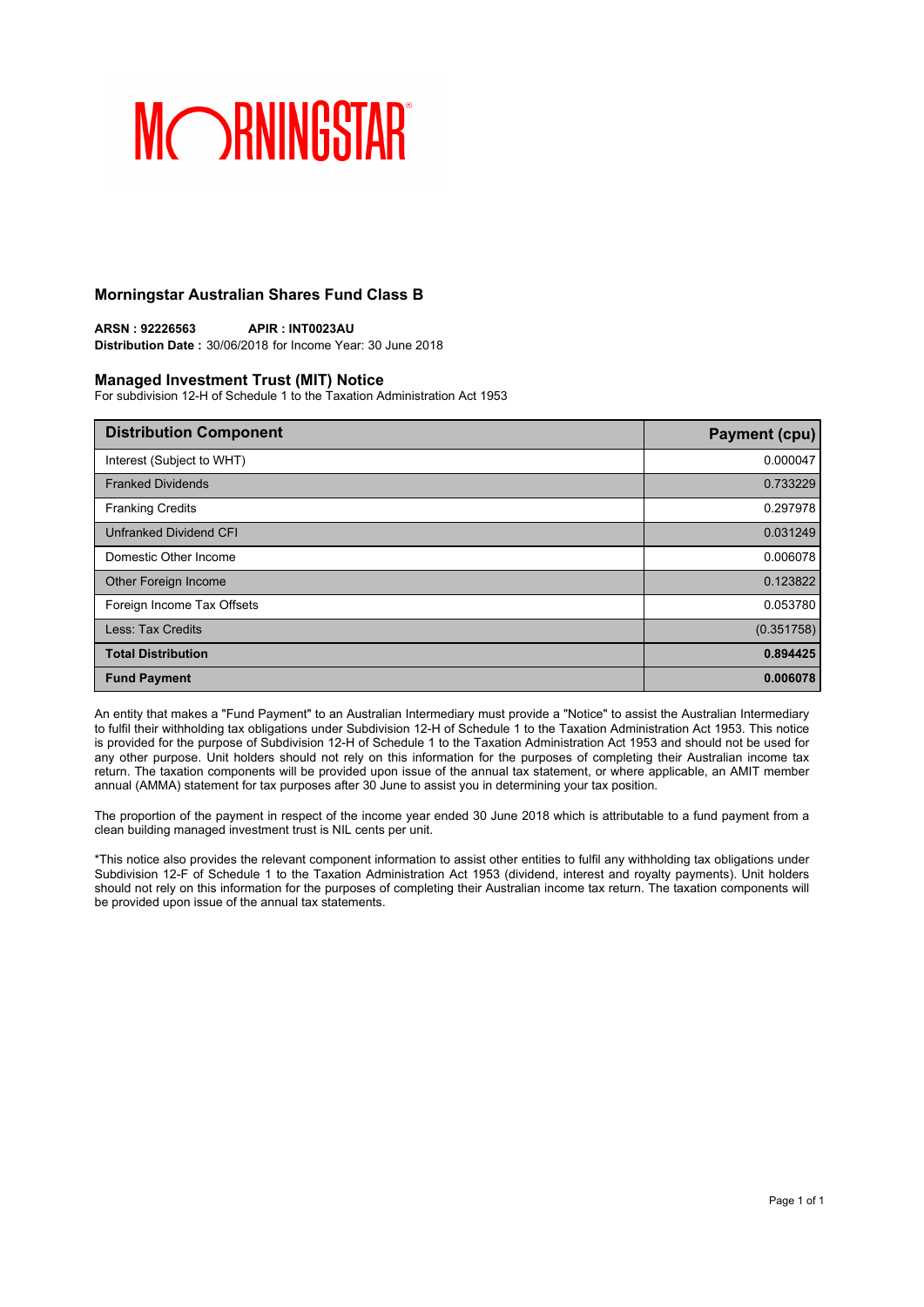## **Morningstar Australian Shares Fund Class Z**

**ARSN : 92226563 APIR : INT0002AU Distribution Date :** 30/06/2018 for Income Year: 30 June 2018

### **Managed Investment Trust (MIT) Notice**

For subdivision 12-H of Schedule 1 to the Taxation Administration Act 1953

| <b>Distribution Component</b> | <b>Payment (cpu)</b> |
|-------------------------------|----------------------|
| Interest (Subject to WHT)     | 0.000053             |
| <b>Franked Dividends</b>      | 0.827779             |
| <b>Franking Credits</b>       | 0.336403             |
| <b>Unfranked Dividend CFI</b> | 0.035279             |
| Domestic Other Income         | 0.006862             |
| Other Foreign Income          | 0.139789             |
| Foreign Income Tax Offsets    | 0.060715             |
| Less: Tax Credits             | (0.397118)           |
| <b>Total Distribution</b>     | 1.009762             |
| <b>Fund Payment</b>           | 0.006862             |

An entity that makes a "Fund Payment" to an Australian Intermediary must provide a "Notice" to assist the Australian Intermediary to fulfil their withholding tax obligations under Subdivision 12-H of Schedule 1 to the Taxation Administration Act 1953. This notice is provided for the purpose of Subdivision 12-H of Schedule 1 to the Taxation Administration Act 1953 and should not be used for any other purpose. Unit holders should not rely on this information for the purposes of completing their Australian income tax return. The taxation components will be provided upon issue of the annual tax statement, or where applicable, an AMIT member annual (AMMA) statement for tax purposes after 30 June to assist you in determining your tax position.

The proportion of the payment in respect of the income year ended 30 June 2018 which is attributable to a fund payment from a clean building managed investment trust is NIL cents per unit.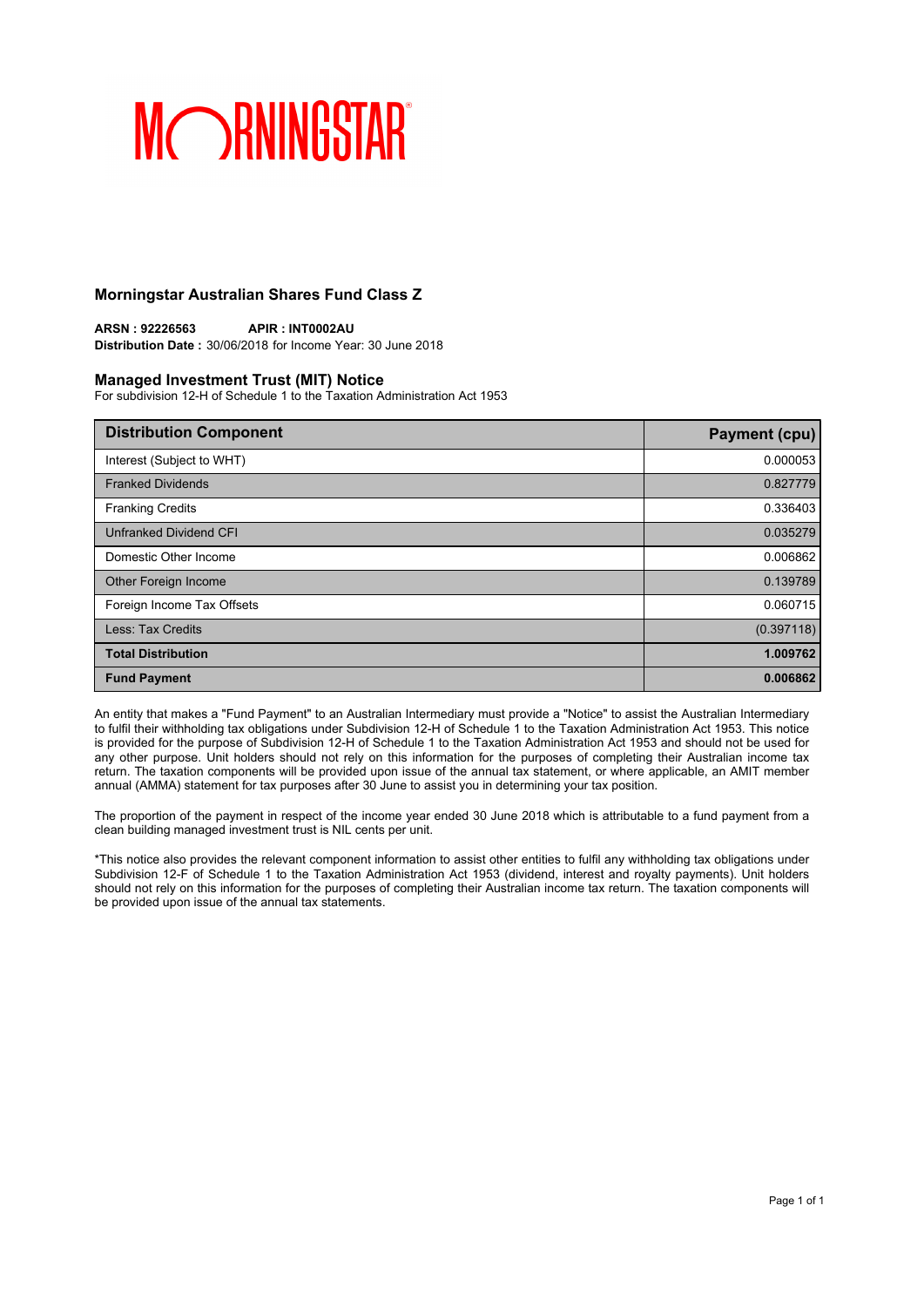## **Morningstar Cash Fund Class A**

### **ARSN : 92227104 APIR : INT0030AU Distribution Date :** 30/06/2018 for Income Year: 30 June 2018

## **Managed Investment Trust (MIT) Notice**

For subdivision 12-H of Schedule 1 to the Taxation Administration Act 1953

| <b>Distribution Component</b> | Payment (cpu) |
|-------------------------------|---------------|
| Interest (Subject to WHT)     | 0.123137      |
| Interest (Not Subject to WHT) | 0.036703      |
| Domestic Other Income         | 0.206943      |
| Other Foreign Income          | 0.001930      |
| <b>Total Distribution</b>     | 0.368713      |
| <b>Fund Payment</b>           | 0.206943      |

An entity that makes a "Fund Payment" to an Australian Intermediary must provide a "Notice" to assist the Australian Intermediary to fulfil their withholding tax obligations under Subdivision 12-H of Schedule 1 to the Taxation Administration Act 1953. This notice is provided for the purpose of Subdivision 12-H of Schedule 1 to the Taxation Administration Act 1953 and should not be used for any other purpose. Unit holders should not rely on this information for the purposes of completing their Australian income tax return. The taxation components will be provided upon issue of the annual tax statement, or where applicable, an AMIT member annual (AMMA) statement for tax purposes after 30 June to assist you in determining your tax position.

The proportion of the payment in respect of the income year ended 30 June 2018 which is attributable to a fund payment from a clean building managed investment trust is NIL cents per unit.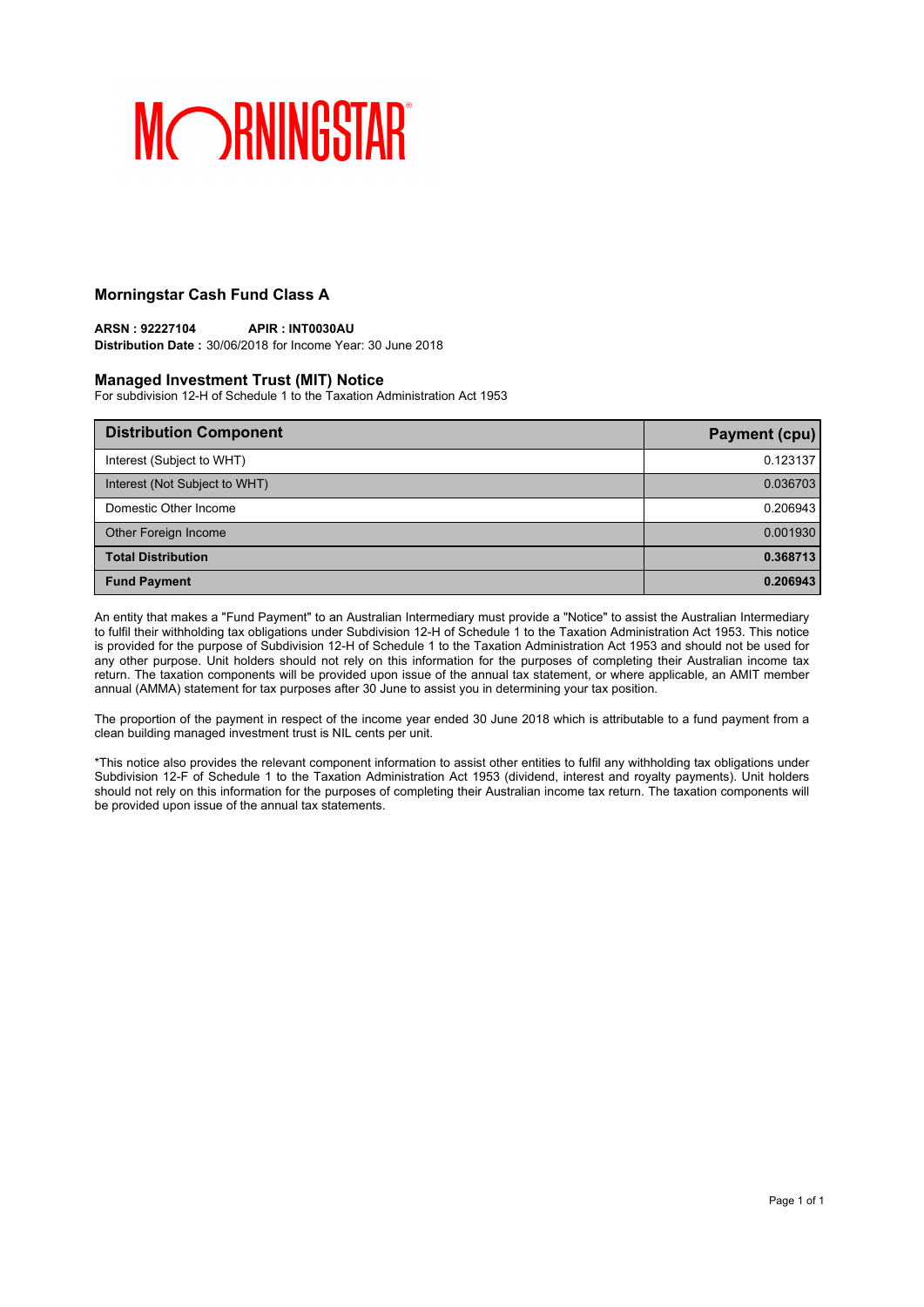## **Morningstar Cash Fund Class B**

### **ARSN : 92227104 APIR : INT0031AU Distribution Date :** 30/06/2018 for Income Year: 30 June 2018

### **Managed Investment Trust (MIT) Notice**

For subdivision 12-H of Schedule 1 to the Taxation Administration Act 1953

| <b>Distribution Component</b> | Payment (cpu) |
|-------------------------------|---------------|
| Interest (Subject to WHT)     | 0.125131      |
| Interest (Not Subject to WHT) | 0.037298      |
| Domestic Other Income         | 0.210295      |
| Other Foreign Income          | 0.001961      |
| <b>Total Distribution</b>     | 0.374685      |
| <b>Fund Payment</b>           | 0.210295      |

An entity that makes a "Fund Payment" to an Australian Intermediary must provide a "Notice" to assist the Australian Intermediary to fulfil their withholding tax obligations under Subdivision 12-H of Schedule 1 to the Taxation Administration Act 1953. This notice is provided for the purpose of Subdivision 12-H of Schedule 1 to the Taxation Administration Act 1953 and should not be used for any other purpose. Unit holders should not rely on this information for the purposes of completing their Australian income tax return. The taxation components will be provided upon issue of the annual tax statement, or where applicable, an AMIT member annual (AMMA) statement for tax purposes after 30 June to assist you in determining your tax position.

The proportion of the payment in respect of the income year ended 30 June 2018 which is attributable to a fund payment from a clean building managed investment trust is NIL cents per unit.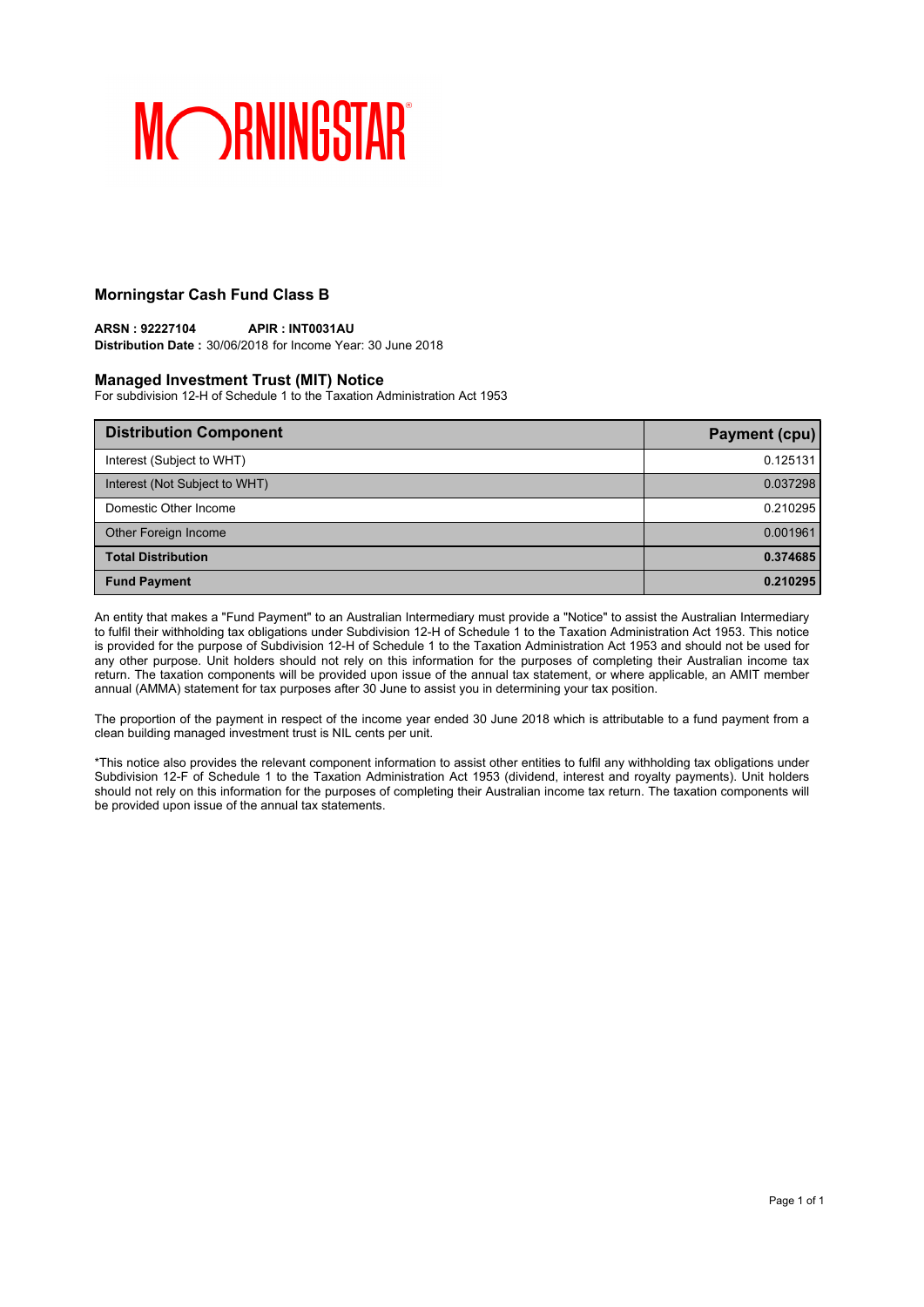## **Morningstar Cash Fund Class Z**

### **ARSN : 92227104 APIR : INT0006AU Distribution Date :** 30/06/2018 for Income Year: 30 June 2018

### **Managed Investment Trust (MIT) Notice**

For subdivision 12-H of Schedule 1 to the Taxation Administration Act 1953

| <b>Distribution Component</b> | Payment (cpu) |
|-------------------------------|---------------|
| Interest (Subject to WHT)     | 0.153511      |
| Interest (Not Subject to WHT) | 0.045757      |
| Domestic Other Income         | 0.257990      |
| Other Foreign Income          | 0.002406      |
| <b>Total Distribution</b>     | 0.459664      |
| <b>Fund Payment</b>           | 0.257990      |

An entity that makes a "Fund Payment" to an Australian Intermediary must provide a "Notice" to assist the Australian Intermediary to fulfil their withholding tax obligations under Subdivision 12-H of Schedule 1 to the Taxation Administration Act 1953. This notice is provided for the purpose of Subdivision 12-H of Schedule 1 to the Taxation Administration Act 1953 and should not be used for any other purpose. Unit holders should not rely on this information for the purposes of completing their Australian income tax return. The taxation components will be provided upon issue of the annual tax statement, or where applicable, an AMIT member annual (AMMA) statement for tax purposes after 30 June to assist you in determining your tax position.

The proportion of the payment in respect of the income year ended 30 June 2018 which is attributable to a fund payment from a clean building managed investment trust is NIL cents per unit.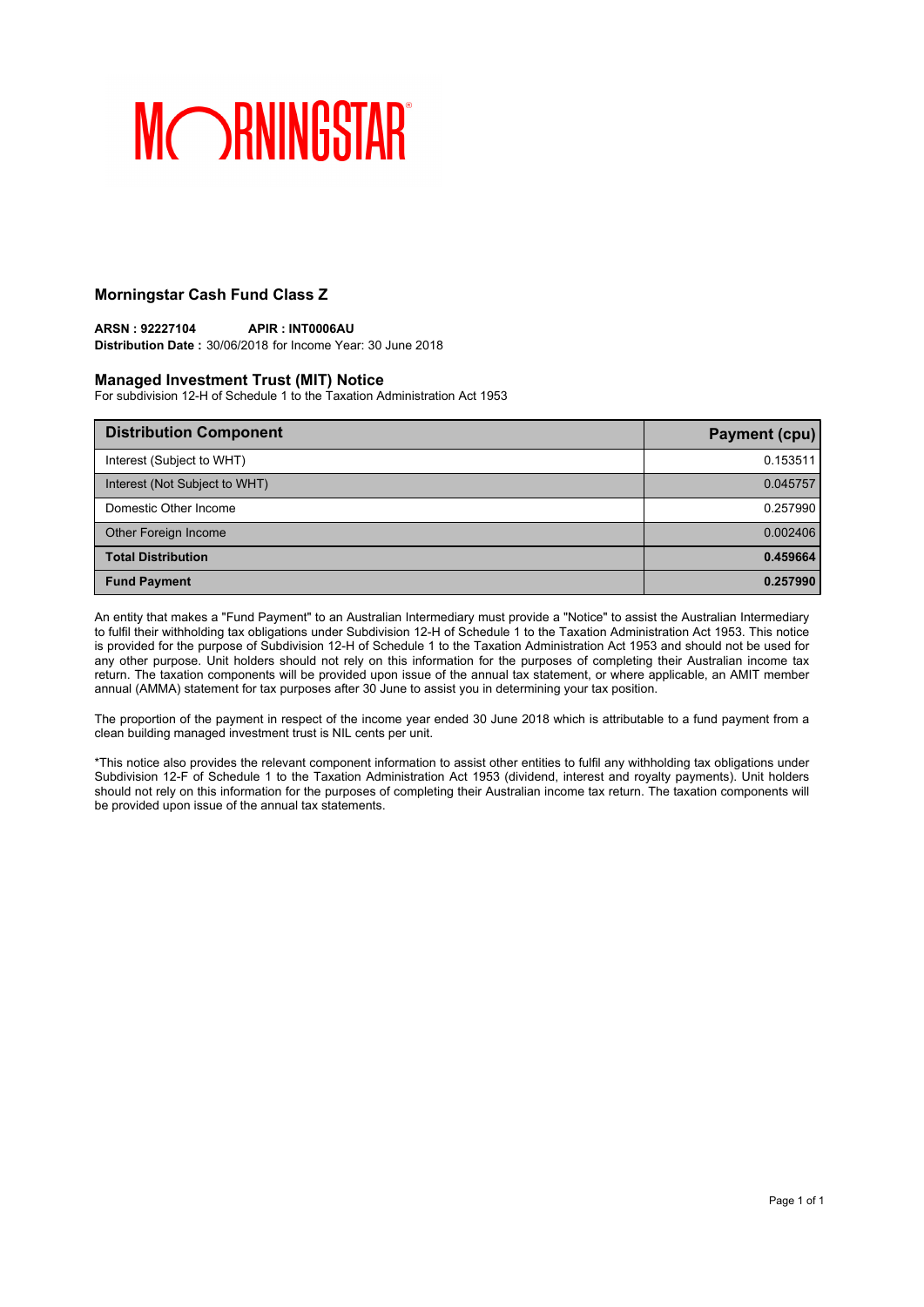## **Morningstar Diversified Alternatives Fund Class B**

**ARSN : 128307004 APIR : INT0096AU Distribution Date :** 30/06/2018 for Income Year: 30 June 2018

### **Managed Investment Trust (MIT) Notice**

For subdivision 12-H of Schedule 1 to the Taxation Administration Act 1953

| <b>Distribution Component</b> | <b>Payment (cpu)</b> |
|-------------------------------|----------------------|
| Interest (Subject to WHT)     | 0.071387             |
| Interest (Not Subject to WHT) | 0.003497             |
| <b>Franked Dividends</b>      | 0.018730             |
| <b>Franking Credits</b>       | 0.010376             |
| <b>Unfranked Dividends</b>    | 0.004632             |
| <b>Unfranked Dividend CFI</b> | 0.000356             |
| Other Foreign Income          | 0.430436             |
| Foreign Income Tax Offsets    | 0.036348             |
| Less: Tax Credits             | (0.046724)           |
| <b>Total Distribution</b>     | 0.529038             |
| <b>Fund Payment</b>           | 0.000000             |

An entity that makes a "Fund Payment" to an Australian Intermediary must provide a "Notice" to assist the Australian Intermediary to fulfil their withholding tax obligations under Subdivision 12-H of Schedule 1 to the Taxation Administration Act 1953. This notice is provided for the purpose of Subdivision 12-H of Schedule 1 to the Taxation Administration Act 1953 and should not be used for any other purpose. Unit holders should not rely on this information for the purposes of completing their Australian income tax return. The taxation components will be provided upon issue of the annual tax statement, or where applicable, an AMIT member annual (AMMA) statement for tax purposes after 30 June to assist you in determining your tax position.

The proportion of the payment in respect of the income year ended 30 June 2018 which is attributable to a fund payment from a clean building managed investment trust is NIL cents per unit.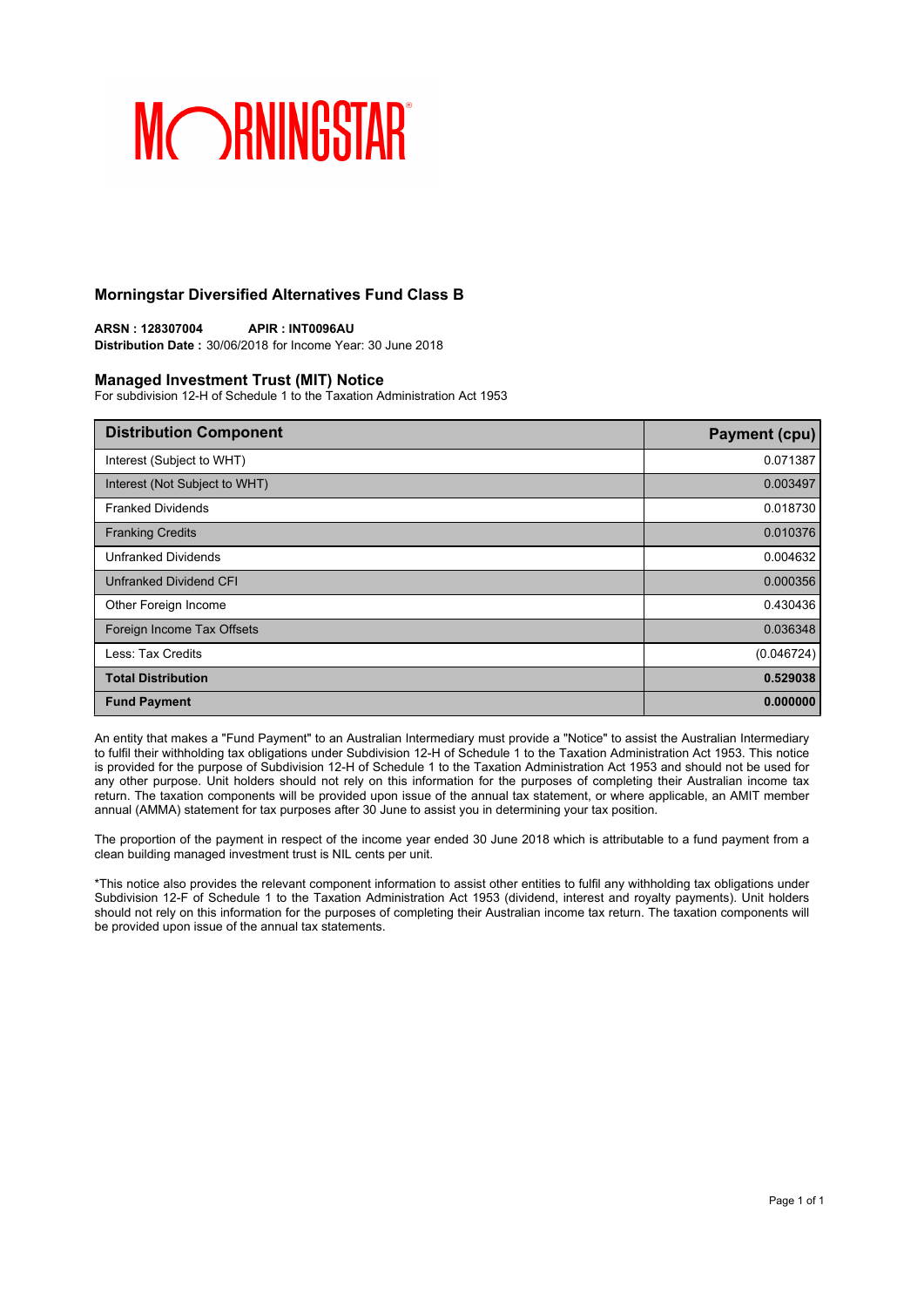## **Morningstar Diversified Alternatives Fund Class Z**

**ARSN : 128307004 APIR : INT0097AU Distribution Date :** 30/06/2018 for Income Year: 30 June 2018

### **Managed Investment Trust (MIT) Notice**

For subdivision 12-H of Schedule 1 to the Taxation Administration Act 1953

| <b>Distribution Component</b> | <b>Payment (cpu)</b> |
|-------------------------------|----------------------|
| Interest (Subject to WHT)     | 0.090420             |
| Interest (Not Subject to WHT) | 0.004429             |
| <b>Franked Dividends</b>      | 0.023724             |
| <b>Franking Credits</b>       | 0.013143             |
| <b>Unfranked Dividends</b>    | 0.005867             |
| Unfranked Dividend CFI        | 0.000451             |
| Other Foreign Income          | 0.545198             |
| Foreign Income Tax Offsets    | 0.046038             |
| Less: Tax Credits             | (0.059181)           |
| <b>Total Distribution</b>     | 0.670089             |
| <b>Fund Payment</b>           | 0.000000             |

An entity that makes a "Fund Payment" to an Australian Intermediary must provide a "Notice" to assist the Australian Intermediary to fulfil their withholding tax obligations under Subdivision 12-H of Schedule 1 to the Taxation Administration Act 1953. This notice is provided for the purpose of Subdivision 12-H of Schedule 1 to the Taxation Administration Act 1953 and should not be used for any other purpose. Unit holders should not rely on this information for the purposes of completing their Australian income tax return. The taxation components will be provided upon issue of the annual tax statement, or where applicable, an AMIT member annual (AMMA) statement for tax purposes after 30 June to assist you in determining your tax position.

The proportion of the payment in respect of the income year ended 30 June 2018 which is attributable to a fund payment from a clean building managed investment trust is NIL cents per unit.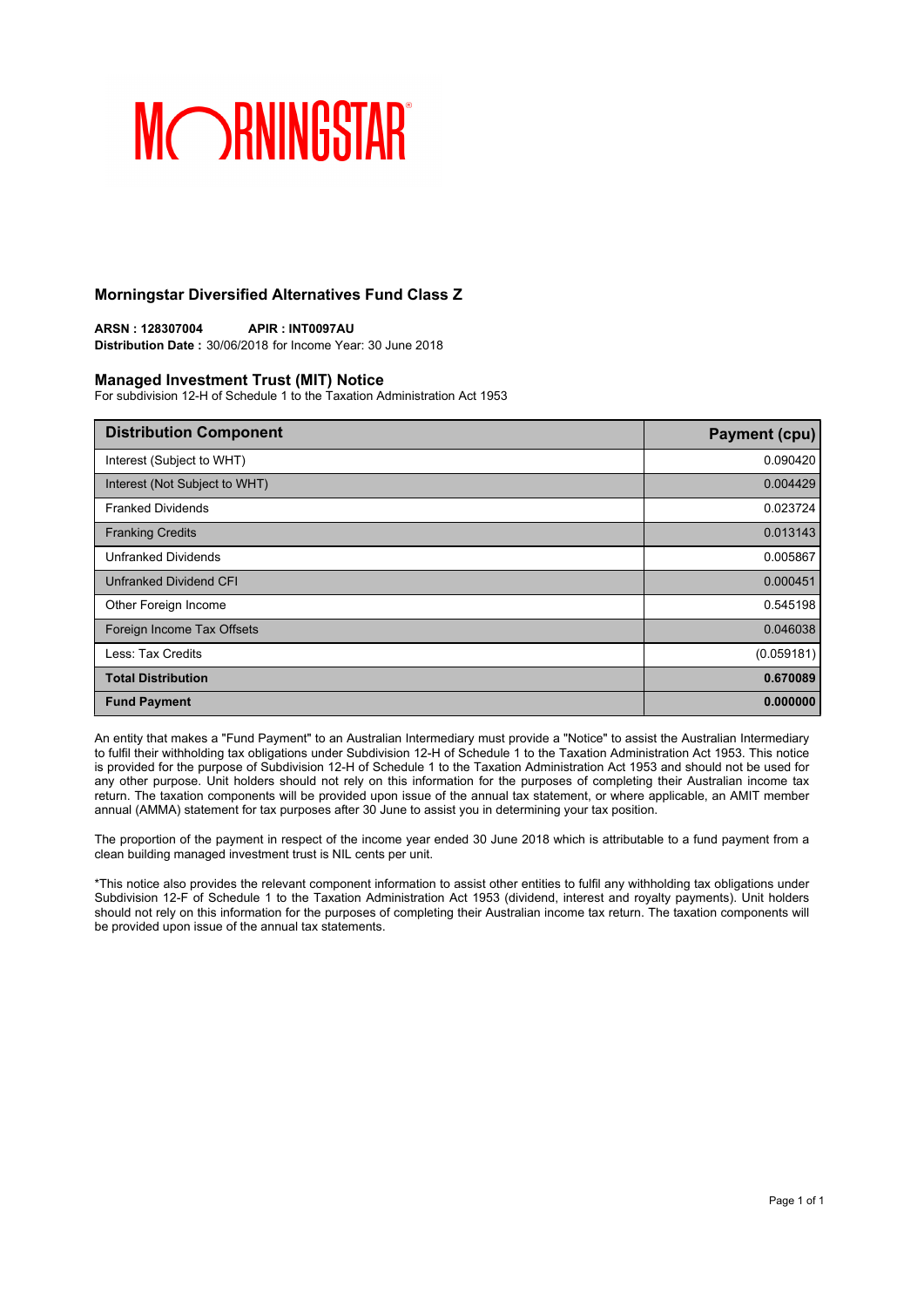## **Morningstar International Bonds (Hedged) Fund Class A**

## **ARSN : 121406219 APIR : INT0080AU**

**Distribution Date :** 30/06/2018 for Income Year: 30 June 2018

## **Managed Investment Trust (MIT) Notice**

For subdivision 12-H of Schedule 1 to the Taxation Administration Act 1953

| <b>Distribution Component</b> | <b>Payment (cpu)</b> |
|-------------------------------|----------------------|
| Interest (Not Subject to WHT) | 0.025236             |
| Domestic Other Income         | 0.188064             |
| Other Foreign Income          | 1.007947             |
| Non Assessable Non Exempt     | 0.000003             |
| <b>Total Distribution</b>     | 1.221250             |
| <b>Fund Payment</b>           | 0.188064             |

An entity that makes a "Fund Payment" to an Australian Intermediary must provide a "Notice" to assist the Australian Intermediary to fulfil their withholding tax obligations under Subdivision 12-H of Schedule 1 to the Taxation Administration Act 1953. This notice is provided for the purpose of Subdivision 12-H of Schedule 1 to the Taxation Administration Act 1953 and should not be used for any other purpose. Unit holders should not rely on this information for the purposes of completing their Australian income tax return. The taxation components will be provided upon issue of the annual tax statement, or where applicable, an AMIT member annual (AMMA) statement for tax purposes after 30 June to assist you in determining your tax position.

The proportion of the payment in respect of the income year ended 30 June 2018 which is attributable to a fund payment from a clean building managed investment trust is NIL cents per unit.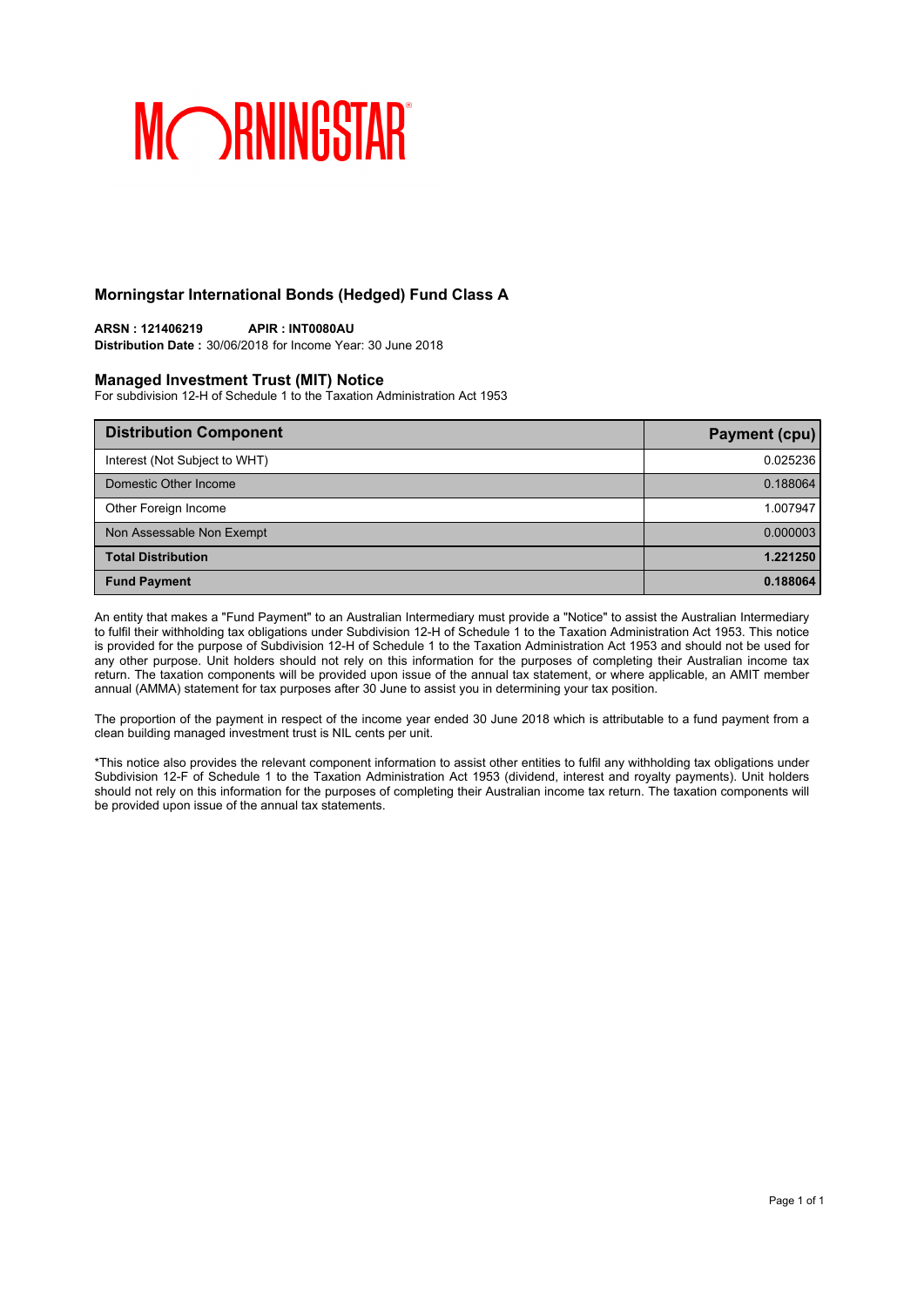## **Morningstar International Bonds (Hedged) Fund Class B**

### **ARSN : 121406219 APIR : INT0081AU Distribution Date :** 30/06/2018 for Income Year: 30 June 2018

## **Managed Investment Trust (MIT) Notice**

For subdivision 12-H of Schedule 1 to the Taxation Administration Act 1953

| <b>Distribution Component</b> | <b>Payment (cpu)</b> |
|-------------------------------|----------------------|
| Interest (Not Subject to WHT) | 0.025847             |
| Domestic Other Income         | 0.192622             |
| Other Foreign Income          | 1.032378             |
| Non Assessable Non Exempt     | 0.000004             |
| <b>Total Distribution</b>     | 1.250851             |
| <b>Fund Payment</b>           | 0.192622             |

An entity that makes a "Fund Payment" to an Australian Intermediary must provide a "Notice" to assist the Australian Intermediary to fulfil their withholding tax obligations under Subdivision 12-H of Schedule 1 to the Taxation Administration Act 1953. This notice is provided for the purpose of Subdivision 12-H of Schedule 1 to the Taxation Administration Act 1953 and should not be used for any other purpose. Unit holders should not rely on this information for the purposes of completing their Australian income tax return. The taxation components will be provided upon issue of the annual tax statement, or where applicable, an AMIT member annual (AMMA) statement for tax purposes after 30 June to assist you in determining your tax position.

The proportion of the payment in respect of the income year ended 30 June 2018 which is attributable to a fund payment from a clean building managed investment trust is NIL cents per unit.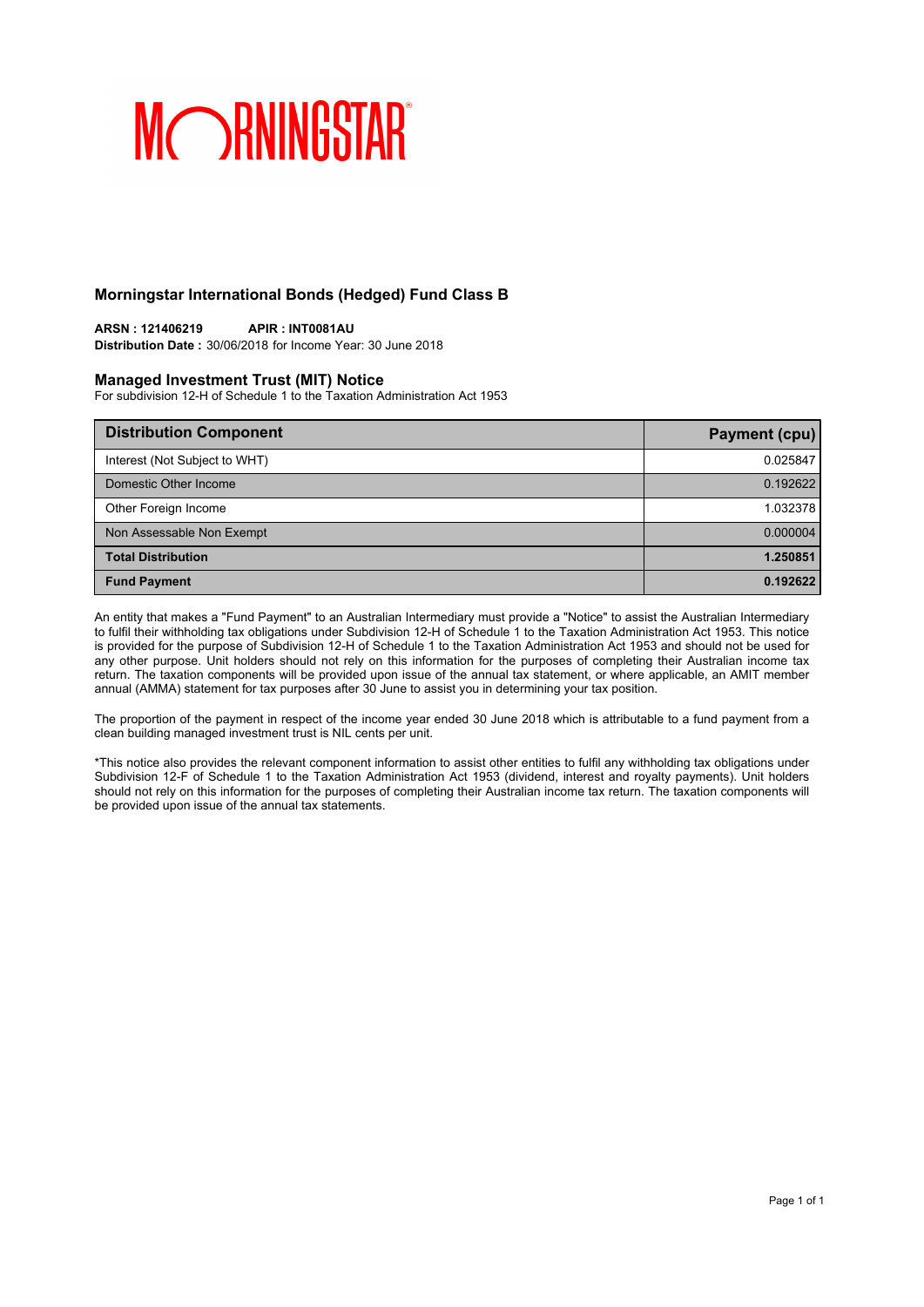## **Morningstar International Bonds (Hedged) Fund Class Z**

### **ARSN : 121406219 APIR : INT0082AU Distribution Date :** 30/06/2018 for Income Year: 30 June 2018

## **Managed Investment Trust (MIT) Notice**

For subdivision 12-H of Schedule 1 to the Taxation Administration Act 1953

| <b>Distribution Component</b> | <b>Payment (cpu)</b> |
|-------------------------------|----------------------|
| Interest (Not Subject to WHT) | 0.029527             |
| Domestic Other Income         | 0.220044             |
| Other Foreign Income          | 1.179348             |
| Non Assessable Non Exempt     | 0.000005             |
| <b>Total Distribution</b>     | 1.428924             |
| <b>Fund Payment</b>           | 0.220044             |

An entity that makes a "Fund Payment" to an Australian Intermediary must provide a "Notice" to assist the Australian Intermediary to fulfil their withholding tax obligations under Subdivision 12-H of Schedule 1 to the Taxation Administration Act 1953. This notice is provided for the purpose of Subdivision 12-H of Schedule 1 to the Taxation Administration Act 1953 and should not be used for any other purpose. Unit holders should not rely on this information for the purposes of completing their Australian income tax return. The taxation components will be provided upon issue of the annual tax statement, or where applicable, an AMIT member annual (AMMA) statement for tax purposes after 30 June to assist you in determining your tax position.

The proportion of the payment in respect of the income year ended 30 June 2018 which is attributable to a fund payment from a clean building managed investment trust is NIL cents per unit.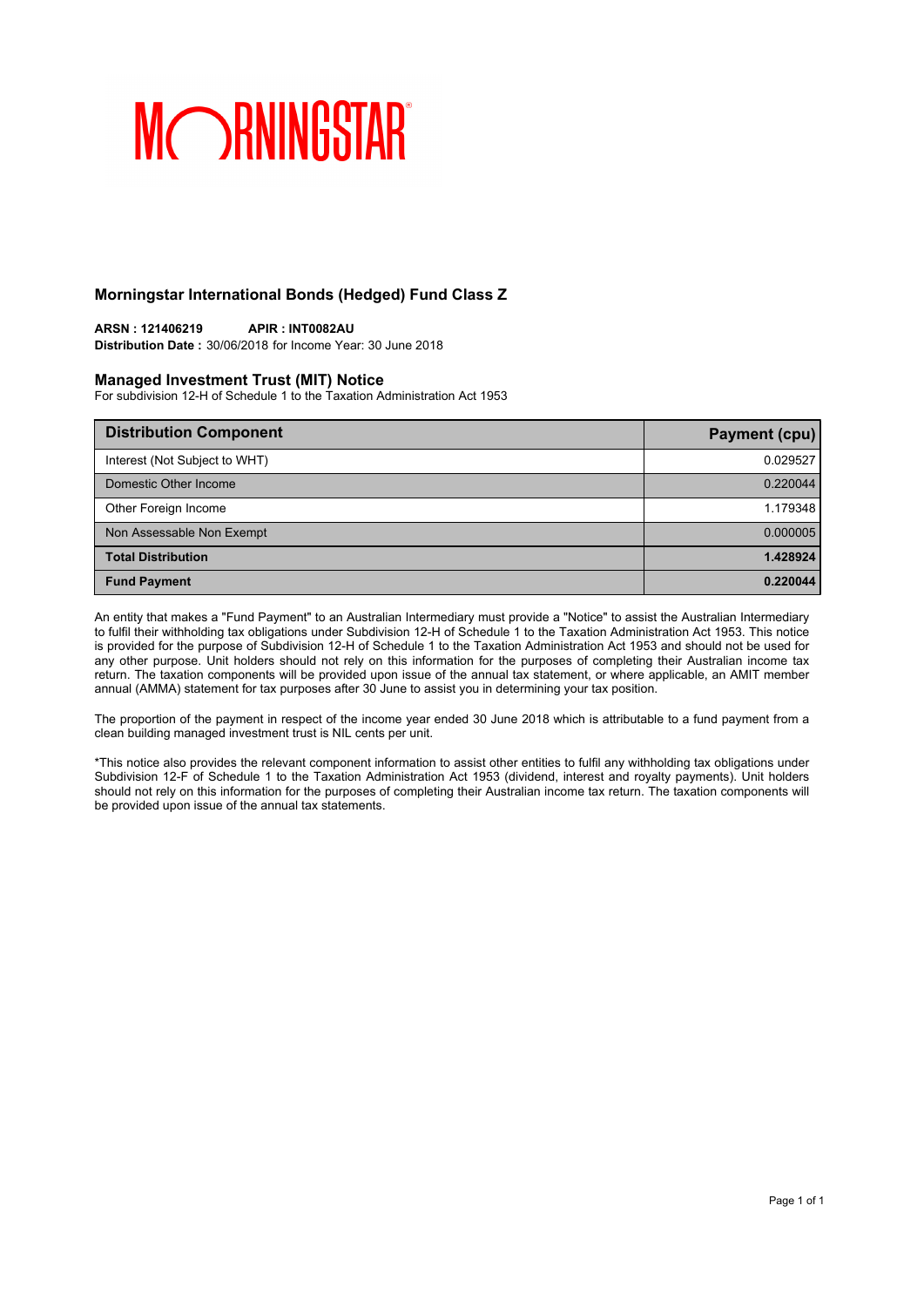## **Morningstar Global Property Securities (Hedged) Fund Class B**

## **ARSN : 118668929 APIR : INT0078AU**

**Distribution Date :** 30/06/2018 for Income Year: 30 June 2018

### **Managed Investment Trust (MIT) Notice**

For subdivision 12-H of Schedule 1 to the Taxation Administration Act 1953

| <b>Distribution Component</b> | <b>Payment (cpu)</b> |
|-------------------------------|----------------------|
| <b>Franked Dividends</b>      | 0.007653             |
| Other Foreign Income          | 0.754711             |
| Foreign Income Tax Offsets    | 0.127970             |
| Other Non-Assessable Amount   | 0.110449             |
| Less: Tax Credits             | (0.127970)           |
| <b>Total Distribution</b>     | 0.872813             |
| <b>Fund Payment</b>           | 0.025541             |

An entity that makes a "Fund Payment" to an Australian Intermediary must provide a "Notice" to assist the Australian Intermediary to fulfil their withholding tax obligations under Subdivision 12-H of Schedule 1 to the Taxation Administration Act 1953. This notice is provided for the purpose of Subdivision 12-H of Schedule 1 to the Taxation Administration Act 1953 and should not be used for any other purpose. Unit holders should not rely on this information for the purposes of completing their Australian income tax return. The taxation components will be provided upon issue of the annual tax statement, or where applicable, an AMIT member annual (AMMA) statement for tax purposes after 30 June to assist you in determining your tax position.

The proportion of the payment in respect of the income year ended 30 June 2018 which is attributable to a fund payment from a clean building managed investment trust is NIL cents per unit.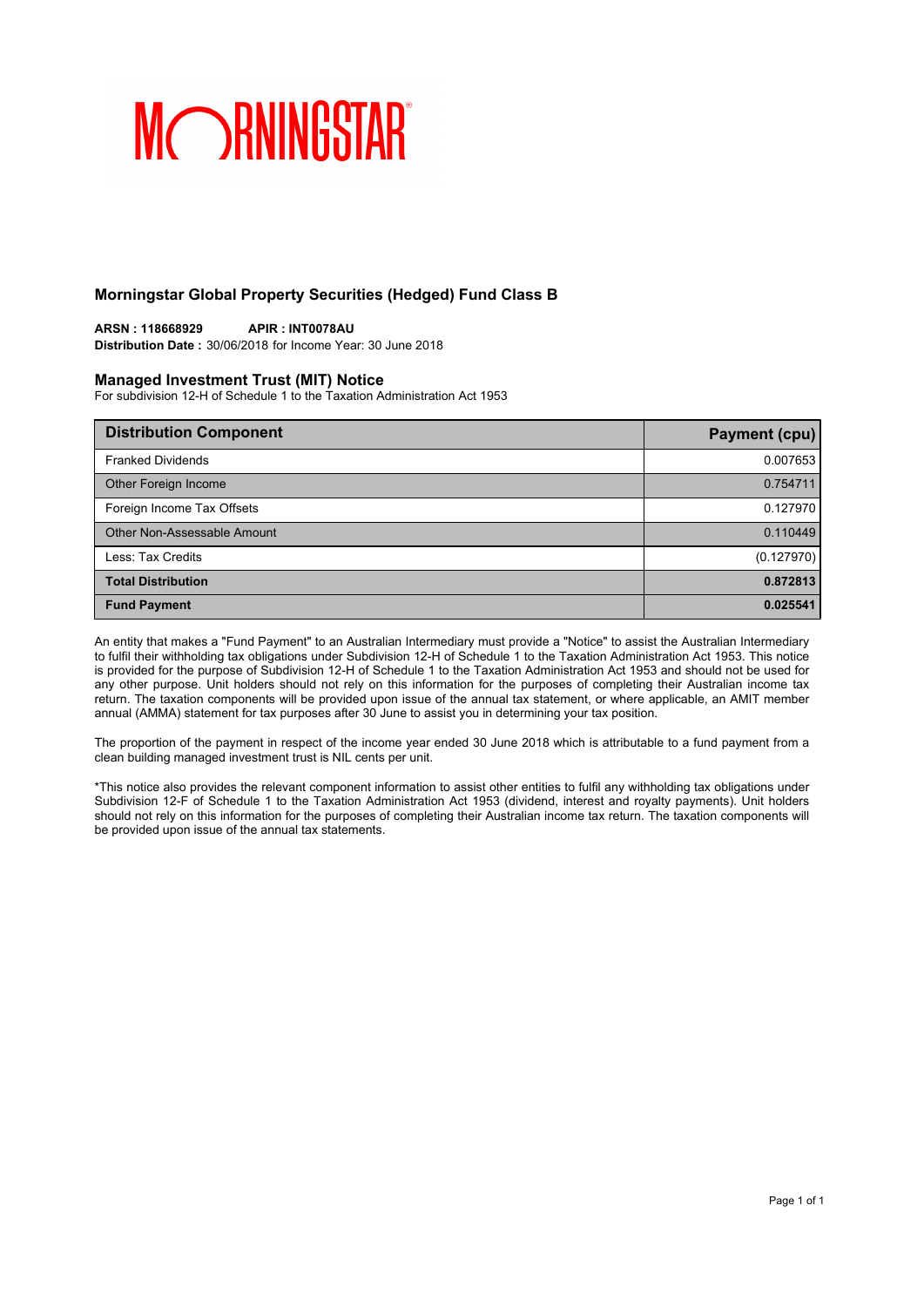## **Morningstar Global Property Securities (Hedged) Fund Class Z**

## **ARSN : 118668929 APIR : INT0079AU**

**Distribution Date :** 30/06/2018 for Income Year: 30 June 2018

### **Managed Investment Trust (MIT) Notice**

For subdivision 12-H of Schedule 1 to the Taxation Administration Act 1953

| <b>Distribution Component</b> | Payment (cpu) |
|-------------------------------|---------------|
| <b>Franked Dividends</b>      | 0.009037      |
| Other Foreign Income          | 0.891252      |
| Foreign Income Tax Offsets    | 0.151122      |
| Other Non-Assessable Amount   | 0.130432      |
| Less: Tax Credits             | (0.151122)    |
| <b>Total Distribution</b>     | 1.030721      |
| <b>Fund Payment</b>           | 0.030162      |

An entity that makes a "Fund Payment" to an Australian Intermediary must provide a "Notice" to assist the Australian Intermediary to fulfil their withholding tax obligations under Subdivision 12-H of Schedule 1 to the Taxation Administration Act 1953. This notice is provided for the purpose of Subdivision 12-H of Schedule 1 to the Taxation Administration Act 1953 and should not be used for any other purpose. Unit holders should not rely on this information for the purposes of completing their Australian income tax return. The taxation components will be provided upon issue of the annual tax statement, or where applicable, an AMIT member annual (AMMA) statement for tax purposes after 30 June to assist you in determining your tax position.

The proportion of the payment in respect of the income year ended 30 June 2018 which is attributable to a fund payment from a clean building managed investment trust is NIL cents per unit.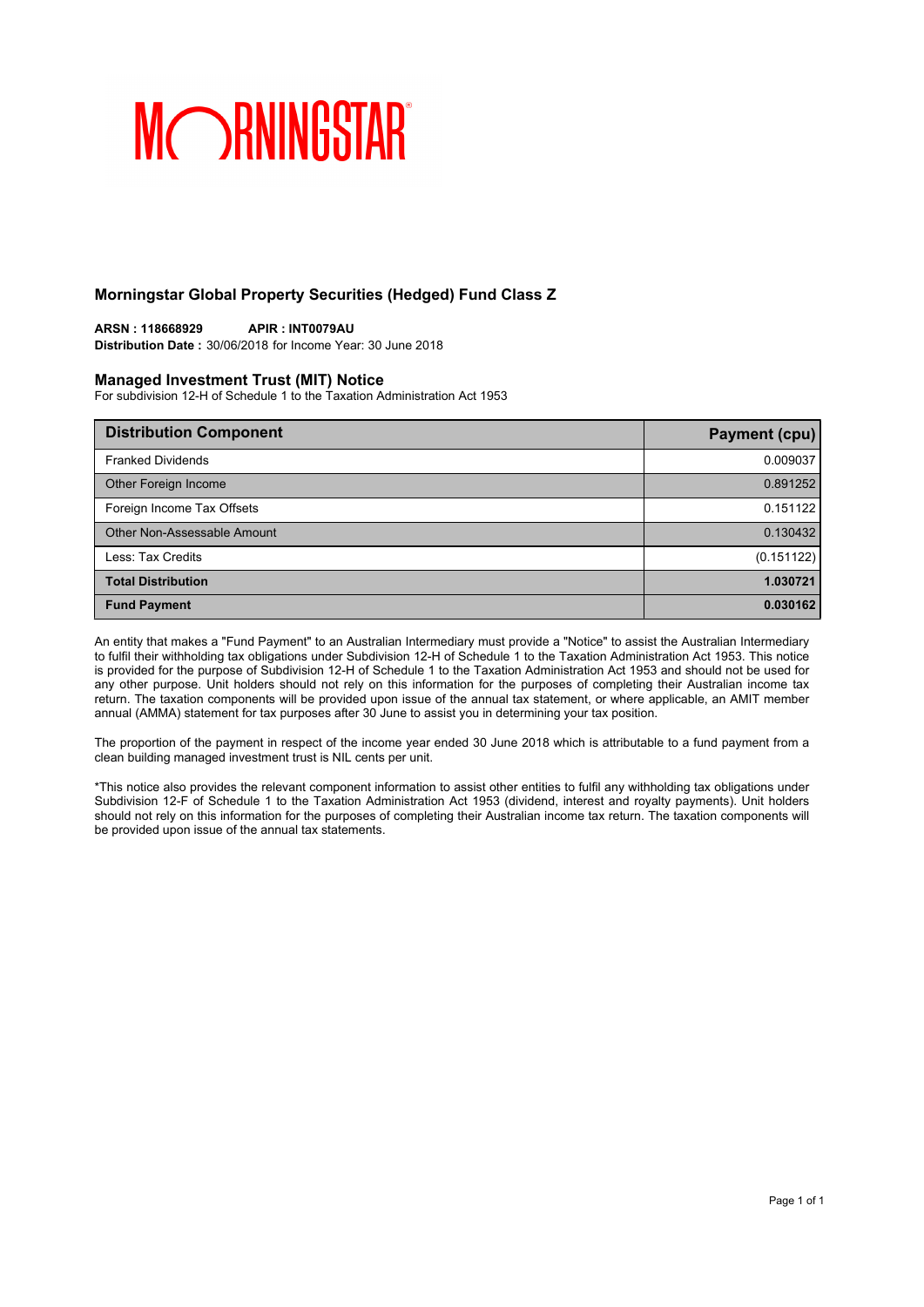## **Ibbotson Intl Shs Active (Hdg) Trust (Z)**

## **ARSN : 92226876 APIR : INT0014AU**

**Distribution Date :** 30/06/2018 for Income Year: 30 June 2018

### **Managed Investment Trust (MIT) Notice**

For subdivision 12-H of Schedule 1 to the Taxation Administration Act 1953

| <b>Distribution Component</b>   | <b>Payment (cpu)</b> |
|---------------------------------|----------------------|
| Interest (Subject to WHT)       | 0.000124             |
| Other Foreign Income            | 1.381601             |
| Foreign Income Tax Offsets      | 0.243088             |
| Discounted Capital Gains - NTAP | 11.136016            |
| <b>CGT Concession - NTAP</b>    | 11.136002            |
| Less: Tax Credits               | (0.243088)           |
| <b>Total Distribution</b>       | 23.653743            |
| <b>Fund Payment</b>             | 0.000000             |

An entity that makes a "Fund Payment" to an Australian Intermediary must provide a "Notice" to assist the Australian Intermediary to fulfil their withholding tax obligations under Subdivision 12-H of Schedule 1 to the Taxation Administration Act 1953. This notice is provided for the purpose of Subdivision 12-H of Schedule 1 to the Taxation Administration Act 1953 and should not be used for any other purpose. Unit holders should not rely on this information for the purposes of completing their Australian income tax return. The taxation components will be provided upon issue of the annual tax statement, or where applicable, an AMIT member annual (AMMA) statement for tax purposes after 30 June to assist you in determining your tax position.

The proportion of the payment in respect of the income year ended 30 June 2018 which is attributable to a fund payment from a clean building managed investment trust is NIL cents per unit.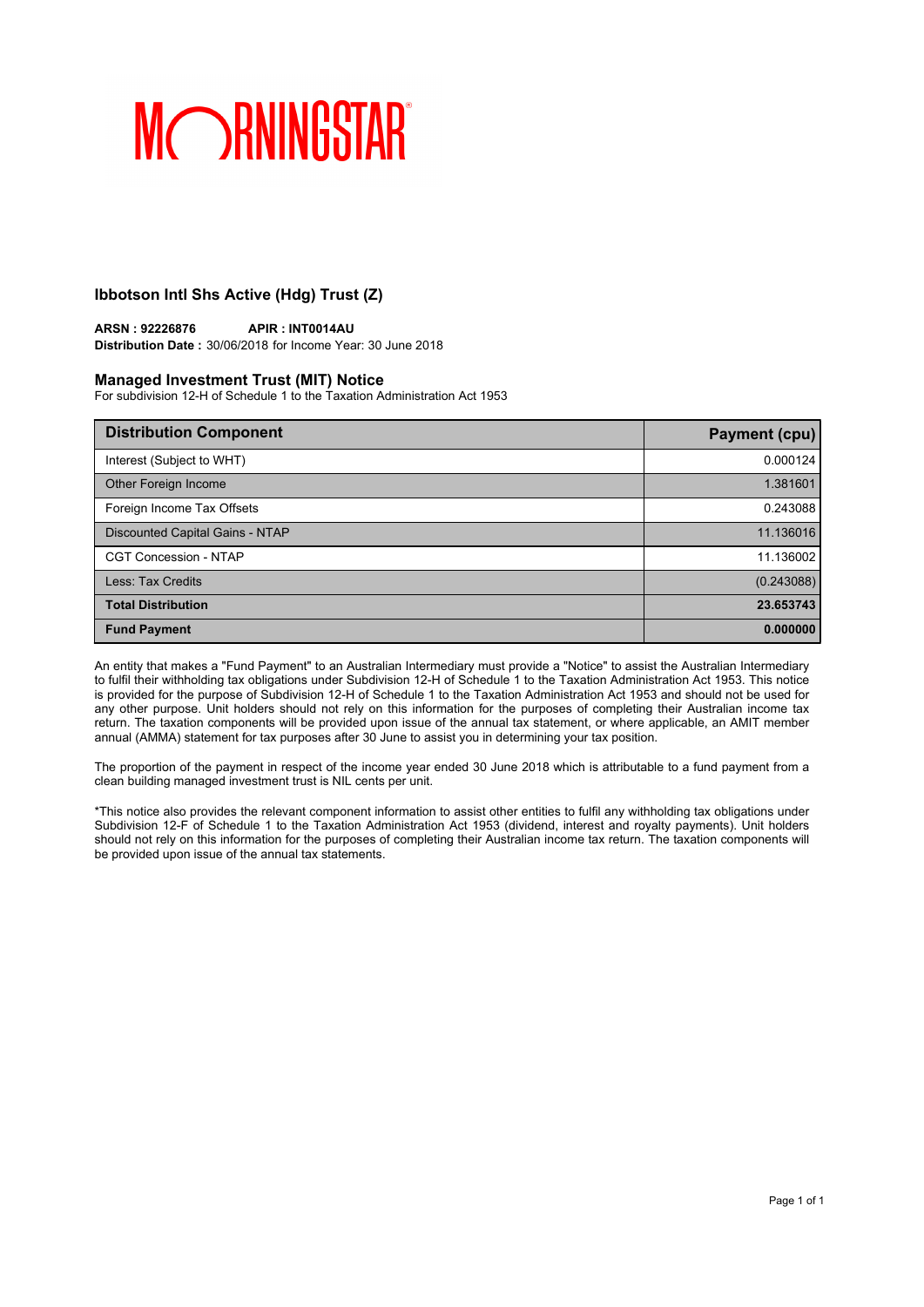## **Ibbotson Intl Shs Active (Unhdg) Trust-Z**

## **ARSN : 92234289 APIR : INT0015AU**

**Distribution Date :** 30/06/2018 for Income Year: 30 June 2018

### **Managed Investment Trust (MIT) Notice**

For subdivision 12-H of Schedule 1 to the Taxation Administration Act 1953

| <b>Distribution Component</b>   | Payment (cpu) |
|---------------------------------|---------------|
| Other Foreign Income            | 0.062876      |
| Foreign Income Tax Offsets      | 0.145166      |
| Discounted Capital Gains - NTAP | 1.655857      |
| Capital Gains - Other - NTAP    | 0.942347      |
| <b>CGT Concession - NTAP</b>    | 1.655857      |
| Less: Tax Credits               | (0.145166)    |
| <b>Total Distribution</b>       | 4.316937      |
| <b>Fund Payment</b>             | 0.000000      |

An entity that makes a "Fund Payment" to an Australian Intermediary must provide a "Notice" to assist the Australian Intermediary to fulfil their withholding tax obligations under Subdivision 12-H of Schedule 1 to the Taxation Administration Act 1953. This notice is provided for the purpose of Subdivision 12-H of Schedule 1 to the Taxation Administration Act 1953 and should not be used for any other purpose. Unit holders should not rely on this information for the purposes of completing their Australian income tax return. The taxation components will be provided upon issue of the annual tax statement, or where applicable, an AMIT member annual (AMMA) statement for tax purposes after 30 June to assist you in determining your tax position.

The proportion of the payment in respect of the income year ended 30 June 2018 which is attributable to a fund payment from a clean building managed investment trust is NIL cents per unit.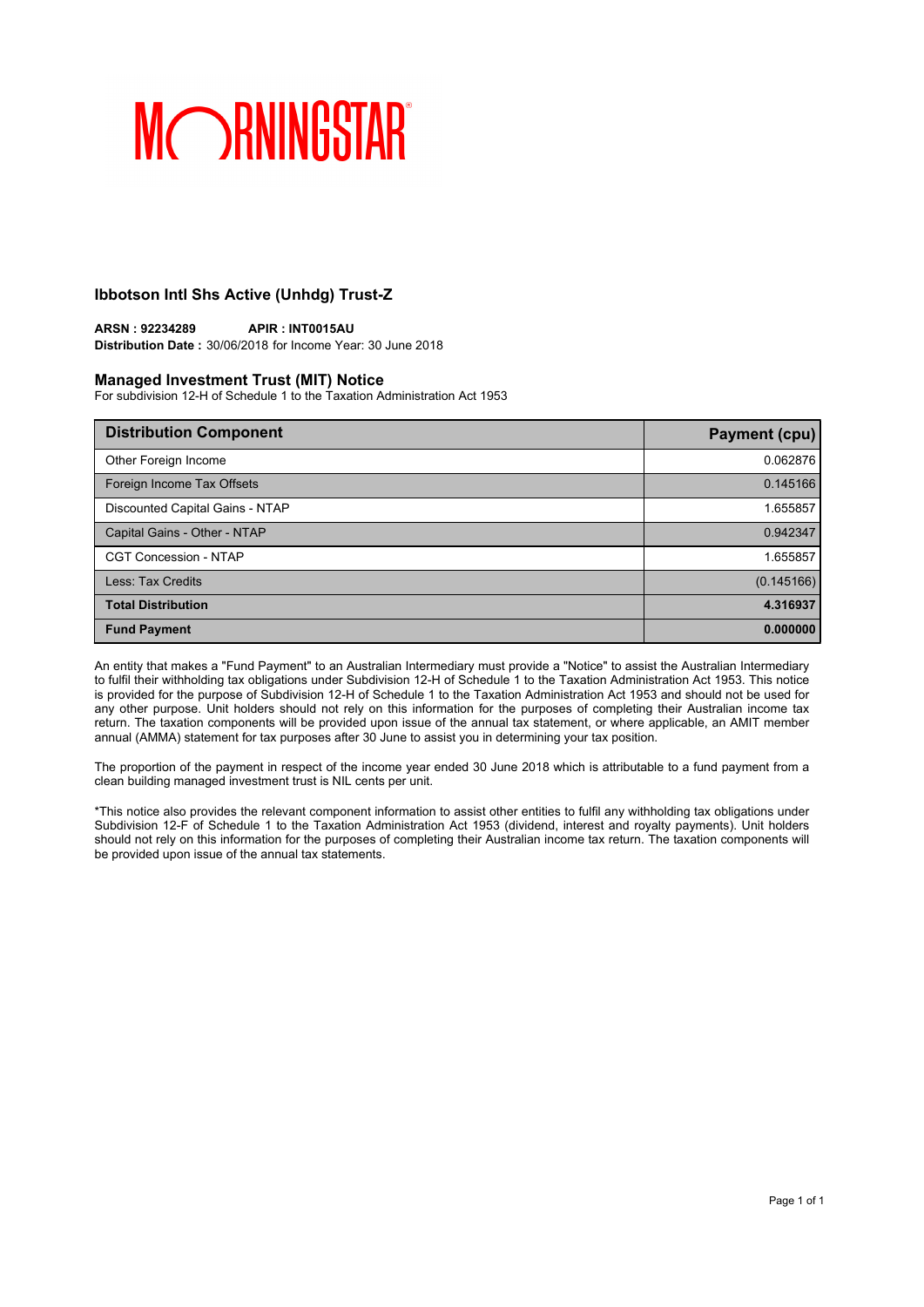## **Morningstar International Shares (Hedged) Fund Class B**

**ARSN : 92227435 APIR : INT0051AU Distribution Date :** 30/06/2018 for Income Year: 30 June 2018

## **Managed Investment Trust (MIT) Notice**

For subdivision 12-H of Schedule 1 to the Taxation Administration Act 1953

| <b>Distribution Component</b>   | <b>Payment (cpu)</b> |
|---------------------------------|----------------------|
| Foreign Income Tax Offsets      | 0.067687             |
| Discounted Capital Gains - NTAP | 0.543392             |
| <b>CGT Concession - NTAP</b>    | 0.543392             |
| Less: Tax Credits               | (0.067687)           |
| <b>Total Distribution</b>       | 1.086784             |
| <b>Fund Payment</b>             | 0.000000             |

An entity that makes a "Fund Payment" to an Australian Intermediary must provide a "Notice" to assist the Australian Intermediary to fulfil their withholding tax obligations under Subdivision 12-H of Schedule 1 to the Taxation Administration Act 1953. This notice is provided for the purpose of Subdivision 12-H of Schedule 1 to the Taxation Administration Act 1953 and should not be used for any other purpose. Unit holders should not rely on this information for the purposes of completing their Australian income tax return. The taxation components will be provided upon issue of the annual tax statement, or where applicable, an AMIT member annual (AMMA) statement for tax purposes after 30 June to assist you in determining your tax position.

The proportion of the payment in respect of the income year ended 30 June 2018 which is attributable to a fund payment from a clean building managed investment trust is NIL cents per unit.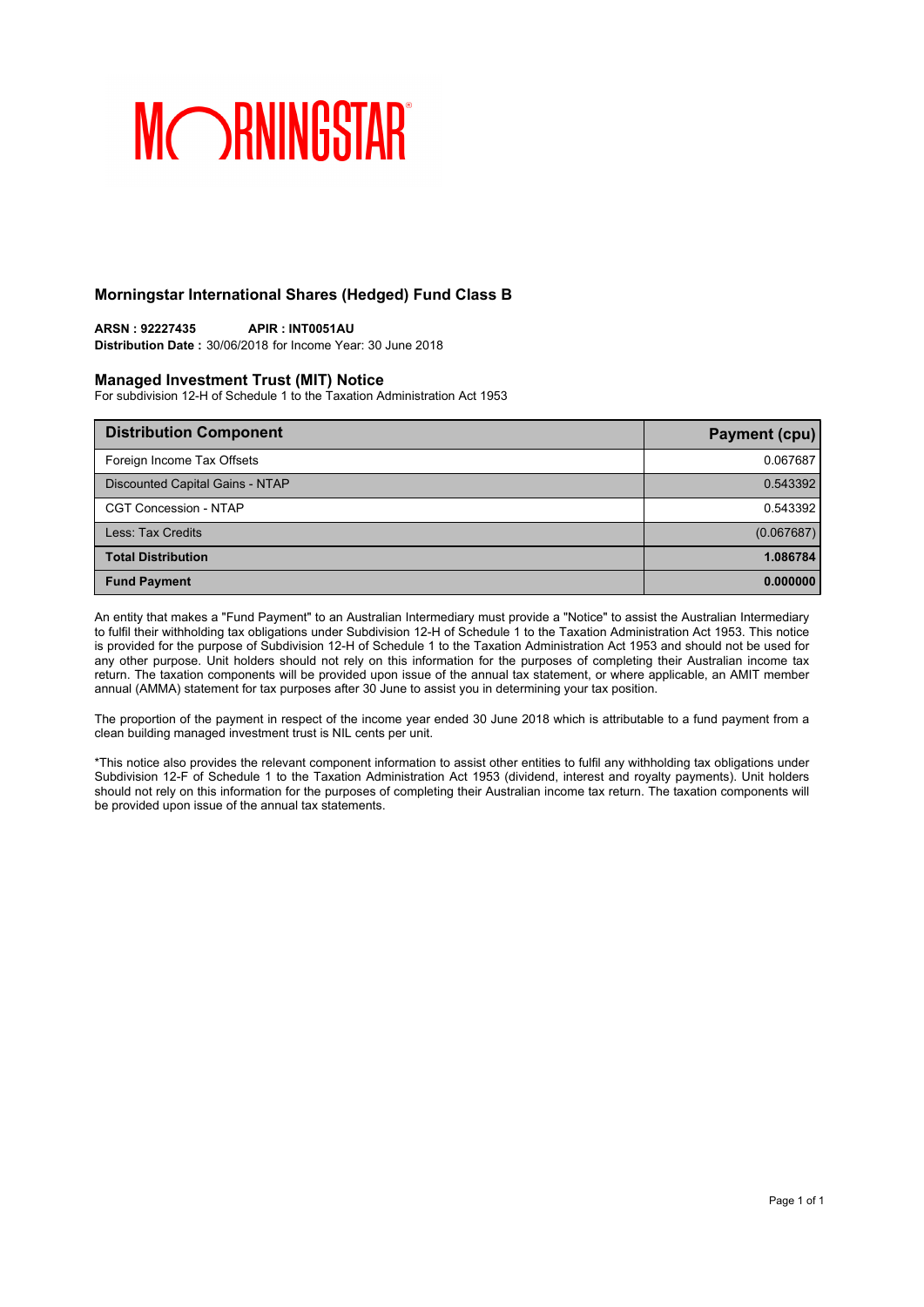## **Morningstar International Shares (Hedged) Fund Class Z**

**ARSN : 92227435 APIR : INT0016AU Distribution Date :** 30/06/2018 for Income Year: 30 June 2018

## **Managed Investment Trust (MIT) Notice**

For subdivision 12-H of Schedule 1 to the Taxation Administration Act 1953

| <b>Distribution Component</b>   | <b>Payment (cpu)</b> |
|---------------------------------|----------------------|
| Foreign Income Tax Offsets      | 0.073039             |
| Discounted Capital Gains - NTAP | 0.586361             |
| <b>CGT Concession - NTAP</b>    | 0.586361             |
| Less: Tax Credits               | (0.073039)           |
| <b>Total Distribution</b>       | 1.172722             |
| <b>Fund Payment</b>             | 0.000000             |

An entity that makes a "Fund Payment" to an Australian Intermediary must provide a "Notice" to assist the Australian Intermediary to fulfil their withholding tax obligations under Subdivision 12-H of Schedule 1 to the Taxation Administration Act 1953. This notice is provided for the purpose of Subdivision 12-H of Schedule 1 to the Taxation Administration Act 1953 and should not be used for any other purpose. Unit holders should not rely on this information for the purposes of completing their Australian income tax return. The taxation components will be provided upon issue of the annual tax statement, or where applicable, an AMIT member annual (AMMA) statement for tax purposes after 30 June to assist you in determining your tax position.

The proportion of the payment in respect of the income year ended 30 June 2018 which is attributable to a fund payment from a clean building managed investment trust is NIL cents per unit.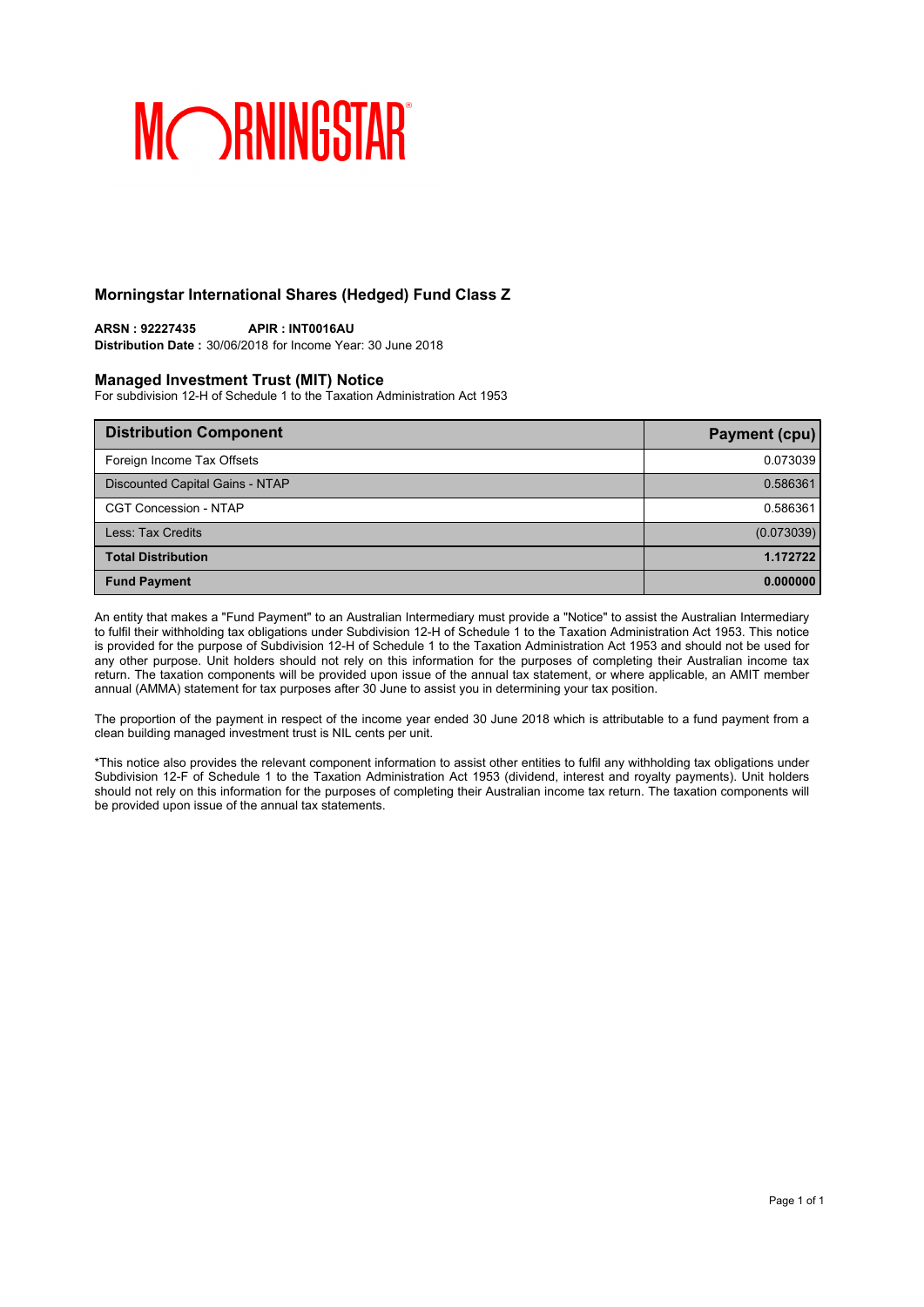## **Morningstar International Shares (Unhedged) Fund Class B**

### **ARSN : 92229199 APIR : INT0053AU Distribution Date :** 30/06/2018 for Income Year: 30 June 2018

### **Managed Investment Trust (MIT) Notice**

For subdivision 12-H of Schedule 1 to the Taxation Administration Act 1953

| <b>Distribution Component</b>   | <b>Payment (cpu)</b> |
|---------------------------------|----------------------|
| Other Foreign Income            | 0.805875             |
| Foreign Income Tax Offsets      | 0.098392             |
| Discounted Capital Gains - NTAP | 2.696354             |
| Capital Gains - Other - NTAP    | 0.741694             |
| <b>CGT Concession - NTAP</b>    | 2.696354             |
| Less: Tax Credits               | (0.098392)           |
| <b>Total Distribution</b>       | 6.940277             |
| <b>Fund Payment</b>             | 0.000000             |

An entity that makes a "Fund Payment" to an Australian Intermediary must provide a "Notice" to assist the Australian Intermediary to fulfil their withholding tax obligations under Subdivision 12-H of Schedule 1 to the Taxation Administration Act 1953. This notice is provided for the purpose of Subdivision 12-H of Schedule 1 to the Taxation Administration Act 1953 and should not be used for any other purpose. Unit holders should not rely on this information for the purposes of completing their Australian income tax return. The taxation components will be provided upon issue of the annual tax statement, or where applicable, an AMIT member annual (AMMA) statement for tax purposes after 30 June to assist you in determining your tax position.

The proportion of the payment in respect of the income year ended 30 June 2018 which is attributable to a fund payment from a clean building managed investment trust is NIL cents per unit.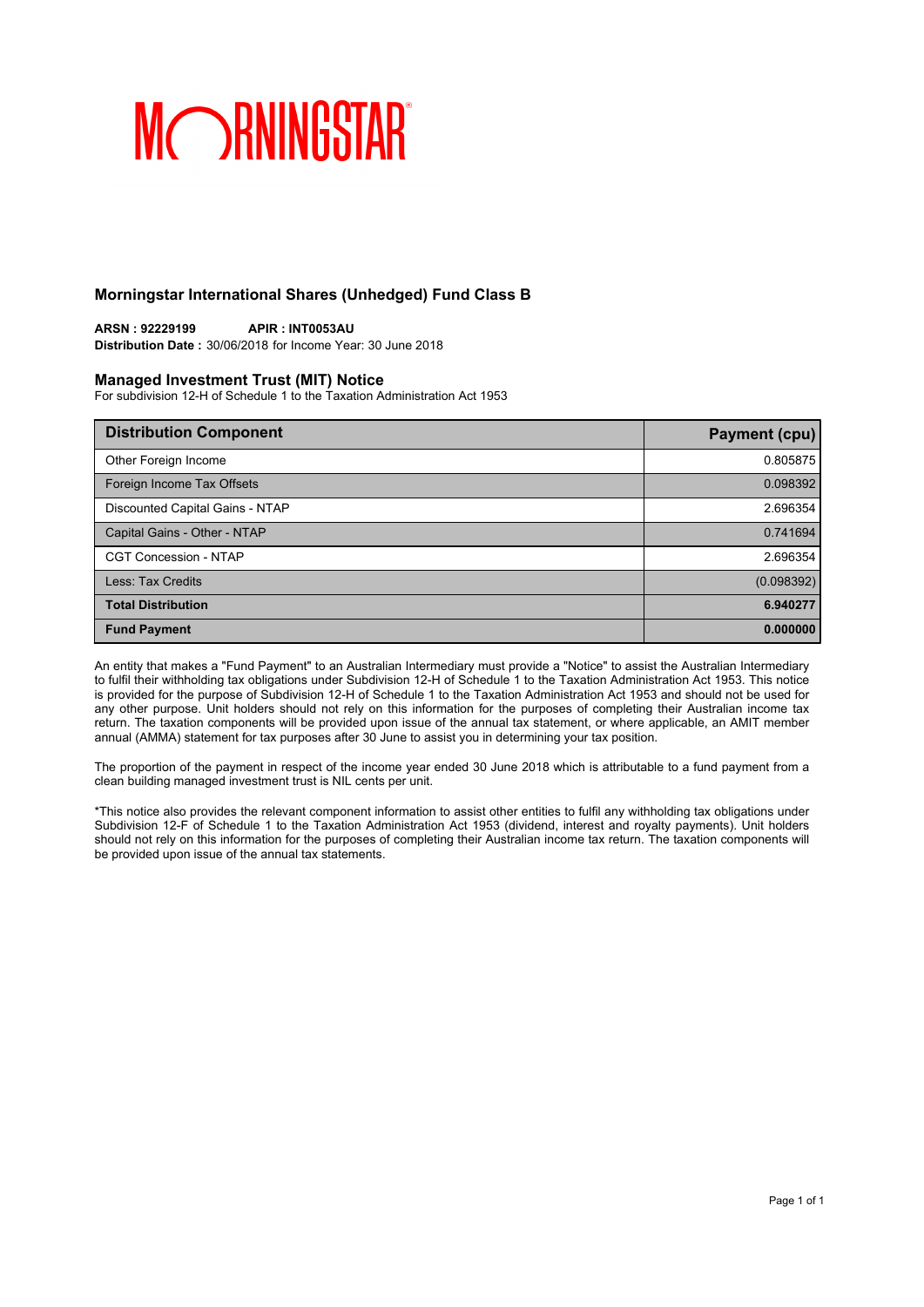## **Morningstar Australian Equity Income Fund Class A**

## **ARSN : 92234378 APIR : INT0054AU**

**Distribution Date :** 30/06/2018 for Income Year: 30 June 2018

### **Managed Investment Trust (MIT) Notice**

For subdivision 12-H of Schedule 1 to the Taxation Administration Act 1953

| <b>Distribution Component</b>   | Payment (cpu) |
|---------------------------------|---------------|
| Discounted Capital Gains - NTAP | 0.175434      |
| <b>CGT Concession - NTAP</b>    | 0.175752      |
| Non Assessable Non Exempt       | 0.006356      |
| <b>Total Distribution</b>       | 0.357542      |
| <b>Fund Payment</b>             | 0.000000      |

An entity that makes a "Fund Payment" to an Australian Intermediary must provide a "Notice" to assist the Australian Intermediary to fulfil their withholding tax obligations under Subdivision 12-H of Schedule 1 to the Taxation Administration Act 1953. This notice is provided for the purpose of Subdivision 12-H of Schedule 1 to the Taxation Administration Act 1953 and should not be used for any other purpose. Unit holders should not rely on this information for the purposes of completing their Australian income tax return. The taxation components will be provided upon issue of the annual tax statement, or where applicable, an AMIT member annual (AMMA) statement for tax purposes after 30 June to assist you in determining your tax position.

The proportion of the payment in respect of the income year ended 30 June 2018 which is attributable to a fund payment from a clean building managed investment trust is NIL cents per unit.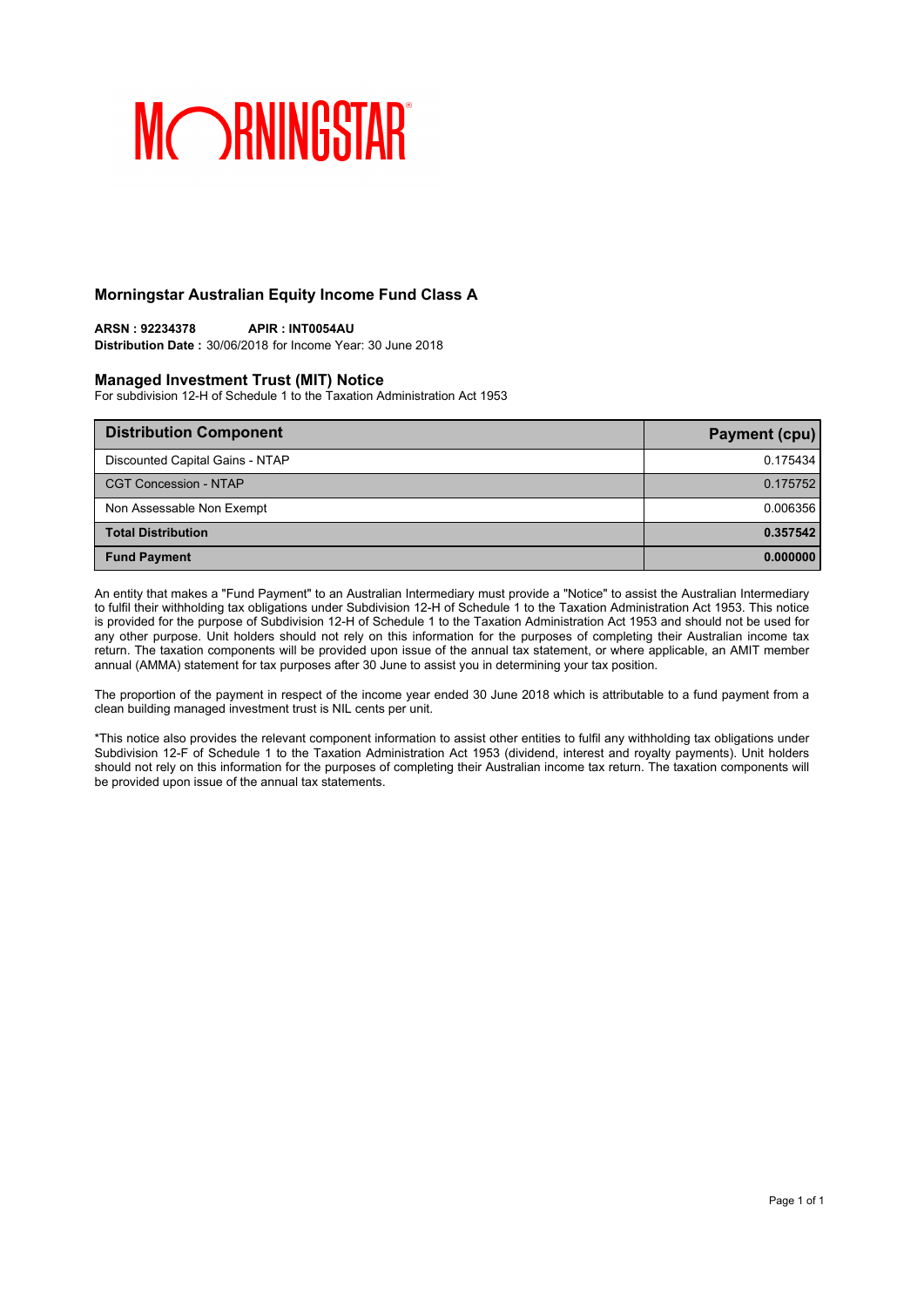## **Morningstar Balanced Real Return Fund Class A**

**ARSN : 92229975 APIR : INT0028AU Distribution Date :** 30/06/2018 for Income Year: 30 June 2018

### **Managed Investment Trust (MIT) Notice**

For subdivision 12-H of Schedule 1 to the Taxation Administration Act 1953

| <b>Distribution Component</b>   | <b>Payment (cpu)</b> |
|---------------------------------|----------------------|
| Interest (Subject to WHT)       | 0.037972             |
| Interest (Not Subject to WHT)   | 0.002365             |
| <b>Franked Dividends</b>        | 0.000771             |
| <b>Franking Credits</b>         | 0.010307             |
| Unfranked Dividend CFI          | 0.000331             |
| Domestic Other Income           | 0.243118             |
| Other Foreign Income            | 0.526870             |
| Foreign Income Tax Offsets      | 0.033450             |
| Discounted Capital Gains - NTAP | 1.048730             |
| <b>CGT Concession - NTAP</b>    | 1.048731             |
| Other Non-Assessable Amount     | 0.039132             |
| Less: Tax Credits               | (0.043757)           |
| <b>Total Distribution</b>       | 2.948020             |
| <b>Fund Payment</b>             | 0.243118             |

An entity that makes a "Fund Payment" to an Australian Intermediary must provide a "Notice" to assist the Australian Intermediary to fulfil their withholding tax obligations under Subdivision 12-H of Schedule 1 to the Taxation Administration Act 1953. This notice is provided for the purpose of Subdivision 12-H of Schedule 1 to the Taxation Administration Act 1953 and should not be used for any other purpose. Unit holders should not rely on this information for the purposes of completing their Australian income tax return. The taxation components will be provided upon issue of the annual tax statement, or where applicable, an AMIT member annual (AMMA) statement for tax purposes after 30 June to assist you in determining your tax position.

The proportion of the payment in respect of the income year ended 30 June 2018 which is attributable to a fund payment from a clean building managed investment trust is NIL cents per unit.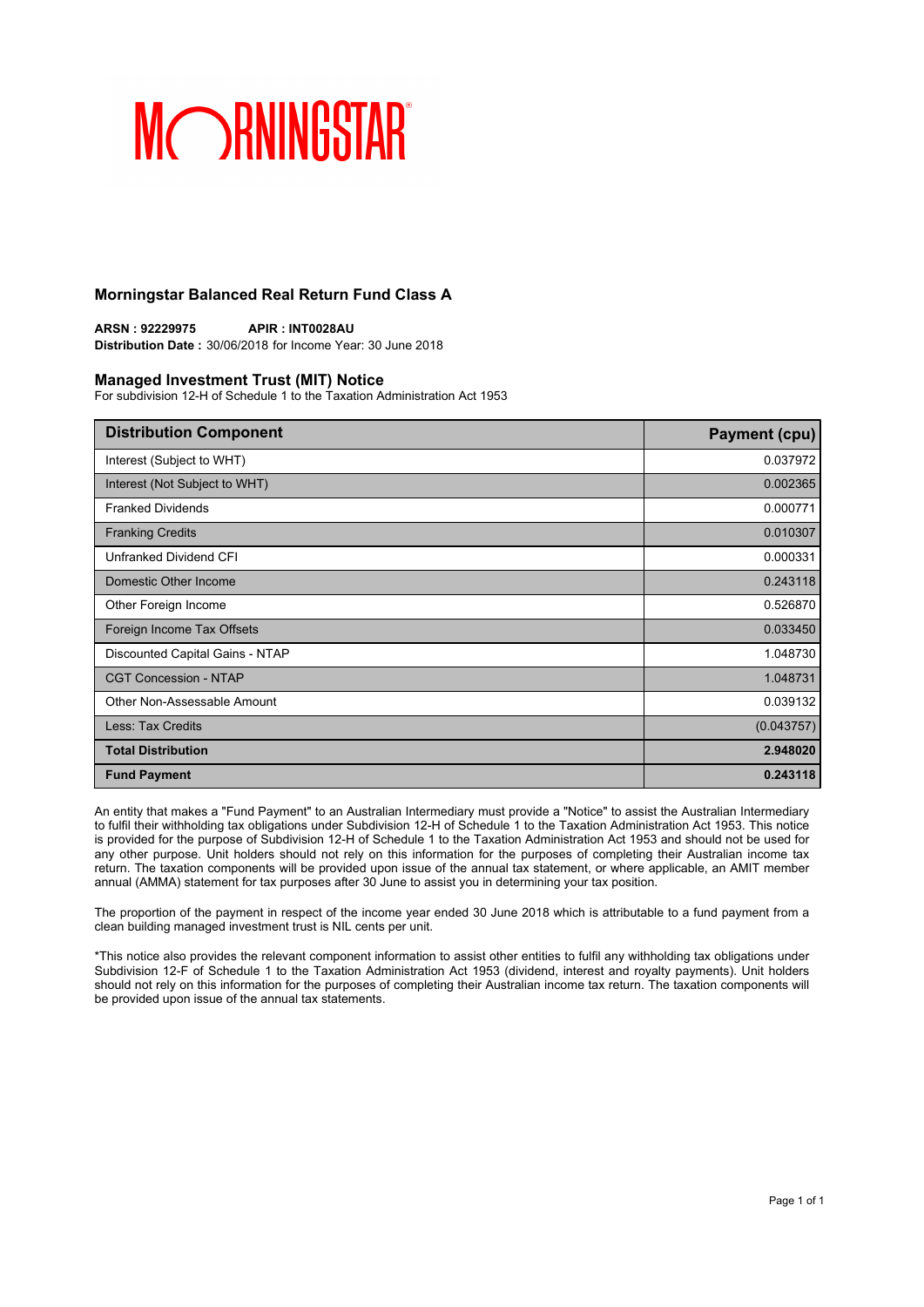## **Morningstar Moderate Real Return Fund Class A**

**ARSN : 92232589 APIR : INT0034AU Distribution Date :** 30/06/2018 for Income Year: 30 June 2018

## **Managed Investment Trust (MIT) Notice**

For subdivision 12-H of Schedule 1 to the Taxation Administration Act 1953

| <b>Distribution Component</b> | <b>Payment (cpu)</b> |
|-------------------------------|----------------------|
| Interest (Subject to WHT)     | 0.065122             |
| Interest (Not Subject to WHT) | 0.012702             |
| <b>Franked Dividends</b>      | 0.001901             |
| <b>Franking Credits</b>       | 0.005504             |
| Domestic Other Income         | 0.457782             |
| Other Foreign Income          | 0.716595             |
| Foreign Income Tax Offsets    | 0.017901             |
| Other Non-Assessable Amount   | 0.048934             |
| Less: Tax Credits             | (0.023405)           |
| <b>Total Distribution</b>     | 1.303036             |
| <b>Fund Payment</b>           | 0.457782             |

An entity that makes a "Fund Payment" to an Australian Intermediary must provide a "Notice" to assist the Australian Intermediary to fulfil their withholding tax obligations under Subdivision 12-H of Schedule 1 to the Taxation Administration Act 1953. This notice is provided for the purpose of Subdivision 12-H of Schedule 1 to the Taxation Administration Act 1953 and should not be used for any other purpose. Unit holders should not rely on this information for the purposes of completing their Australian income tax return. The taxation components will be provided upon issue of the annual tax statement, or where applicable, an AMIT member annual (AMMA) statement for tax purposes after 30 June to assist you in determining your tax position.

The proportion of the payment in respect of the income year ended 30 June 2018 which is attributable to a fund payment from a clean building managed investment trust is NIL cents per unit.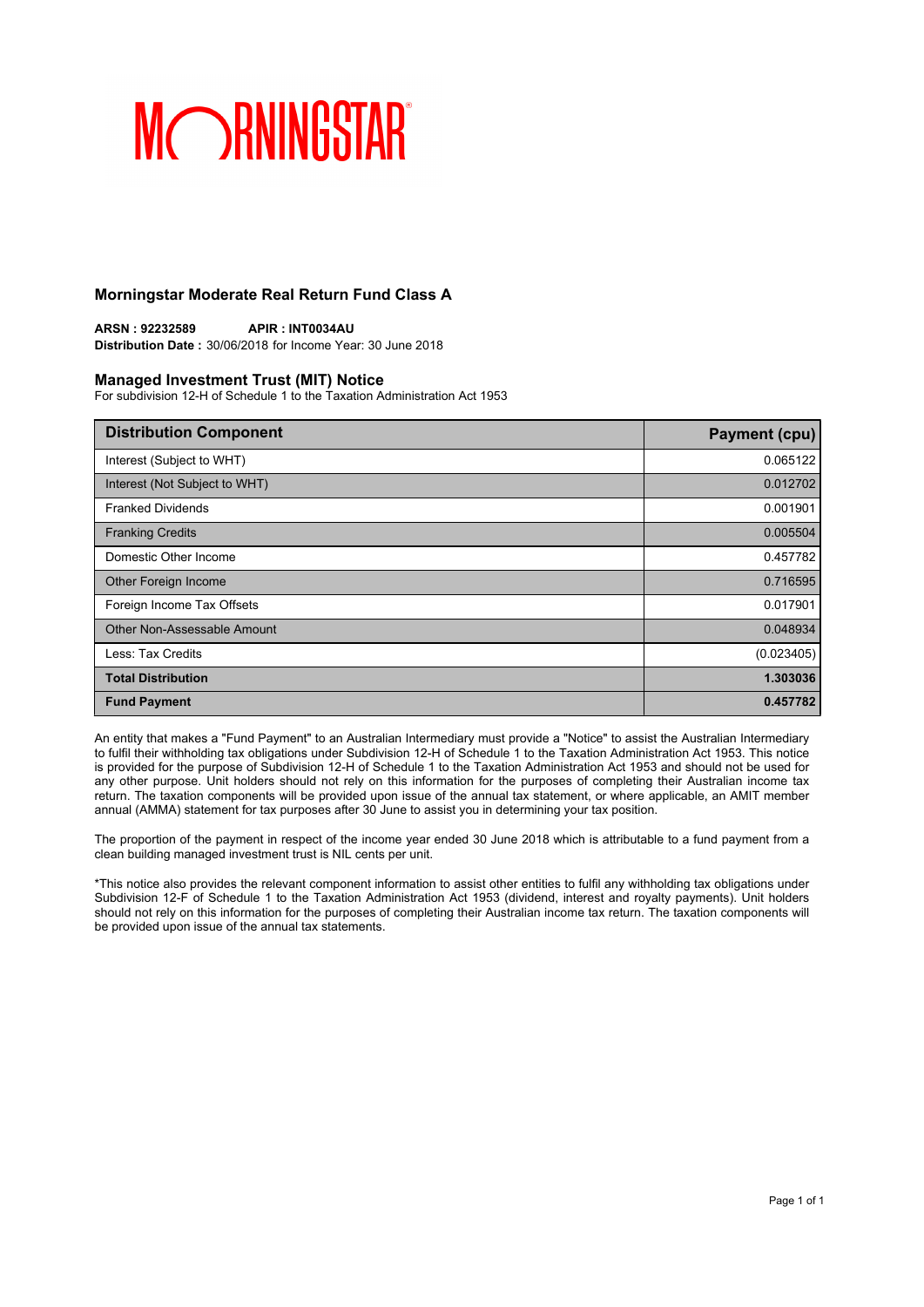## **Morningstar Growth Real Return Fund Class A**

**ARSN : 92234136 APIR : INT0038AU Distribution Date :** 30/06/2018 for Income Year: 30 June 2018

## **Managed Investment Trust (MIT) Notice**

For subdivision 12-H of Schedule 1 to the Taxation Administration Act 1953

| <b>Distribution Component</b> | <b>Payment (cpu)</b> |
|-------------------------------|----------------------|
| Interest (Subject to WHT)     | 0.019404             |
| <b>Franking Credits</b>       | 0.013631             |
| Unfranked Dividend CFI        | 0.000238             |
| Domestic Other Income         | 0.193915             |
| Other Foreign Income          | 0.398238             |
| Foreign Income Tax Offsets    | 0.044217             |
| Other Non-Assessable Amount   | 0.036251             |
| Less: Tax Credits             | (0.057848)           |
| <b>Total Distribution</b>     | 0.648046             |
| <b>Fund Payment</b>           | 0.193915             |

An entity that makes a "Fund Payment" to an Australian Intermediary must provide a "Notice" to assist the Australian Intermediary to fulfil their withholding tax obligations under Subdivision 12-H of Schedule 1 to the Taxation Administration Act 1953. This notice is provided for the purpose of Subdivision 12-H of Schedule 1 to the Taxation Administration Act 1953 and should not be used for any other purpose. Unit holders should not rely on this information for the purposes of completing their Australian income tax return. The taxation components will be provided upon issue of the annual tax statement, or where applicable, an AMIT member annual (AMMA) statement for tax purposes after 30 June to assist you in determining your tax position.

The proportion of the payment in respect of the income year ended 30 June 2018 which is attributable to a fund payment from a clean building managed investment trust is NIL cents per unit.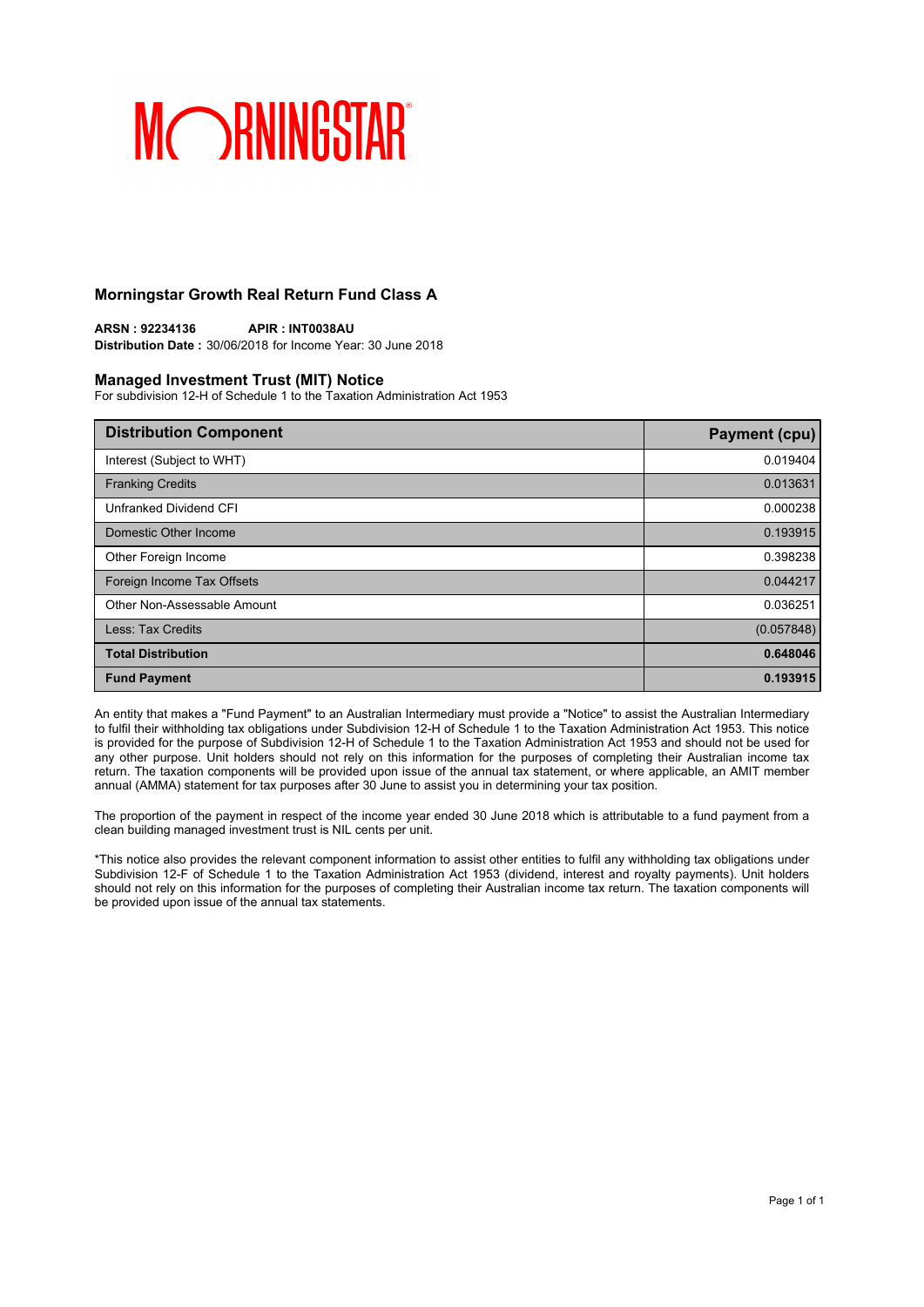## **Morningstar International Shares (Unhedged) Fund Class Z**

**ARSN : 92229199 APIR : INT0017AU Distribution Date :** 30/06/2018 for Income Year: 30 June 2018

### **Managed Investment Trust (MIT) Notice**

For subdivision 12-H of Schedule 1 to the Taxation Administration Act 1953

| <b>Distribution Component</b>   | <b>Payment (cpu)</b> |
|---------------------------------|----------------------|
| Other Foreign Income            | 0.827331             |
| Foreign Income Tax Offsets      | 0.101011             |
| Discounted Capital Gains - NTAP | 2.768143             |
| Capital Gains - Other - NTAP    | 0.761441             |
| <b>CGT Concession - NTAP</b>    | 2.768143             |
| Less: Tax Credits               | (0.101011)           |
| <b>Total Distribution</b>       | 7.125058             |
| <b>Fund Payment</b>             | 0.000000             |

An entity that makes a "Fund Payment" to an Australian Intermediary must provide a "Notice" to assist the Australian Intermediary to fulfil their withholding tax obligations under Subdivision 12-H of Schedule 1 to the Taxation Administration Act 1953. This notice is provided for the purpose of Subdivision 12-H of Schedule 1 to the Taxation Administration Act 1953 and should not be used for any other purpose. Unit holders should not rely on this information for the purposes of completing their Australian income tax return. The taxation components will be provided upon issue of the annual tax statement, or where applicable, an AMIT member annual (AMMA) statement for tax purposes after 30 June to assist you in determining your tax position.

The proportion of the payment in respect of the income year ended 30 June 2018 which is attributable to a fund payment from a clean building managed investment trust is NIL cents per unit.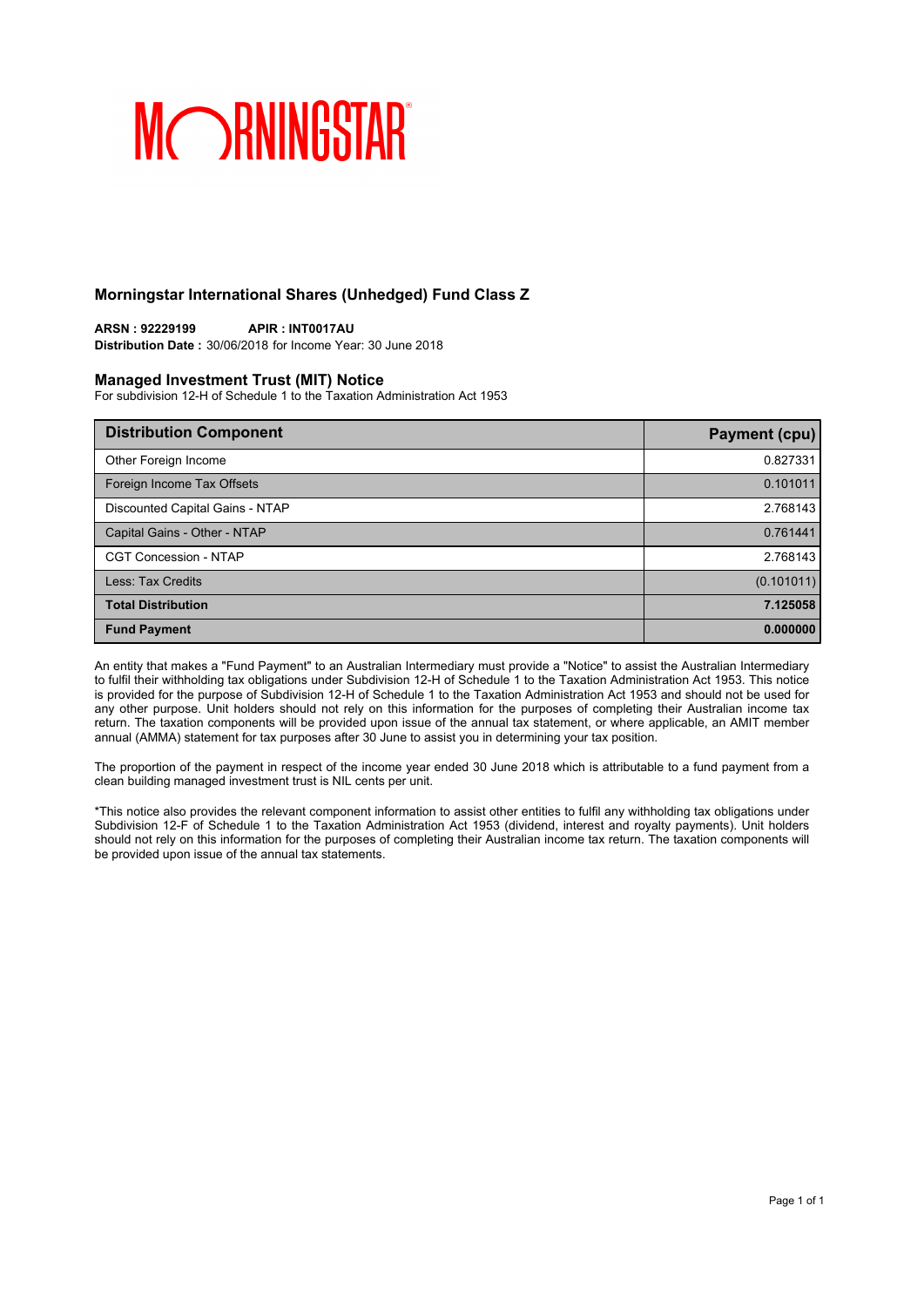## **Morningstar Intl Shares High Opps (Hedged) Fund Class B**

## **ARSN : 123814433 APIR : INT0087AU**

**Distribution Date :** 30/06/2018 for Income Year: 30 June 2018

## **Managed Investment Trust (MIT) Notice**

For subdivision 12-H of Schedule 1 to the Taxation Administration Act 1953

| <b>Distribution Component</b>   | Payment (cpu) |
|---------------------------------|---------------|
| <b>Franking Credits</b>         | 0.005531      |
| Foreign Income Tax Offsets      | 0.083995      |
| Discounted Capital Gains - NTAP | 1.403572      |
| <b>CGT Concession - NTAP</b>    | 1.403572      |
| Less: Tax Credits               | (0.089526)    |
| <b>Total Distribution</b>       | 2.807144      |
| <b>Fund Payment</b>             | 0.000000      |

An entity that makes a "Fund Payment" to an Australian Intermediary must provide a "Notice" to assist the Australian Intermediary to fulfil their withholding tax obligations under Subdivision 12-H of Schedule 1 to the Taxation Administration Act 1953. This notice is provided for the purpose of Subdivision 12-H of Schedule 1 to the Taxation Administration Act 1953 and should not be used for any other purpose. Unit holders should not rely on this information for the purposes of completing their Australian income tax return. The taxation components will be provided upon issue of the annual tax statement, or where applicable, an AMIT member annual (AMMA) statement for tax purposes after 30 June to assist you in determining your tax position.

The proportion of the payment in respect of the income year ended 30 June 2018 which is attributable to a fund payment from a clean building managed investment trust is NIL cents per unit.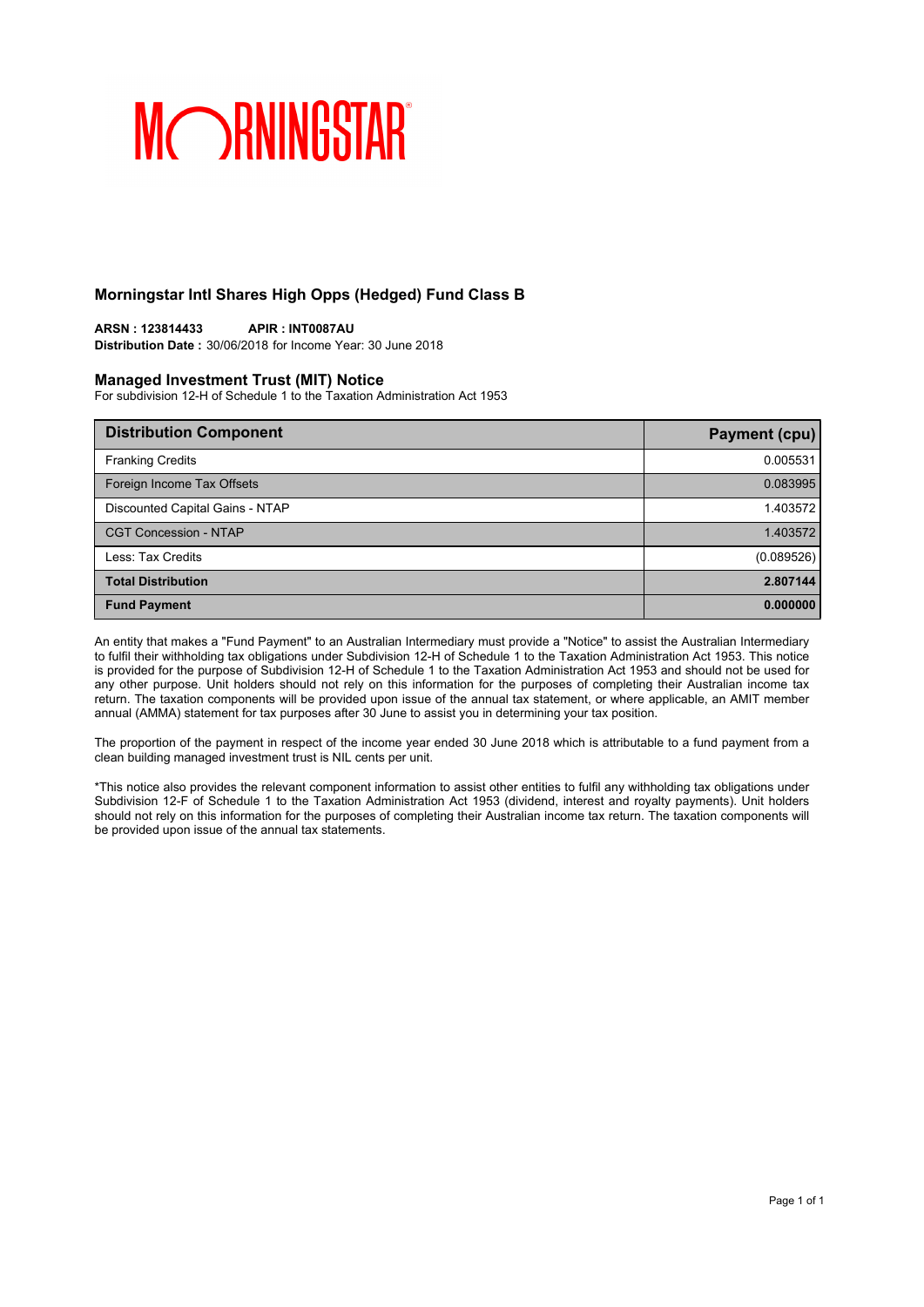## **Morningstar Intl Shares High Opps (Hedged) Fund Class Z**

## **ARSN : 123814433 APIR : INT0088AU**

**Distribution Date :** 30/06/2018 for Income Year: 30 June 2018

### **Managed Investment Trust (MIT) Notice**

For subdivision 12-H of Schedule 1 to the Taxation Administration Act 1953

| <b>Distribution Component</b>   | Payment (cpu) |
|---------------------------------|---------------|
| <b>Franking Credits</b>         | 0.007135      |
| Foreign Income Tax Offsets      | 0.108352      |
| Discounted Capital Gains - NTAP | 1.810588      |
| <b>CGT Concession - NTAP</b>    | 1.810588      |
| Less: Tax Credits               | (0.115487)    |
| <b>Total Distribution</b>       | 3.621176      |
| <b>Fund Payment</b>             | 0.000000      |

An entity that makes a "Fund Payment" to an Australian Intermediary must provide a "Notice" to assist the Australian Intermediary to fulfil their withholding tax obligations under Subdivision 12-H of Schedule 1 to the Taxation Administration Act 1953. This notice is provided for the purpose of Subdivision 12-H of Schedule 1 to the Taxation Administration Act 1953 and should not be used for any other purpose. Unit holders should not rely on this information for the purposes of completing their Australian income tax return. The taxation components will be provided upon issue of the annual tax statement, or where applicable, an AMIT member annual (AMMA) statement for tax purposes after 30 June to assist you in determining your tax position.

The proportion of the payment in respect of the income year ended 30 June 2018 which is attributable to a fund payment from a clean building managed investment trust is NIL cents per unit.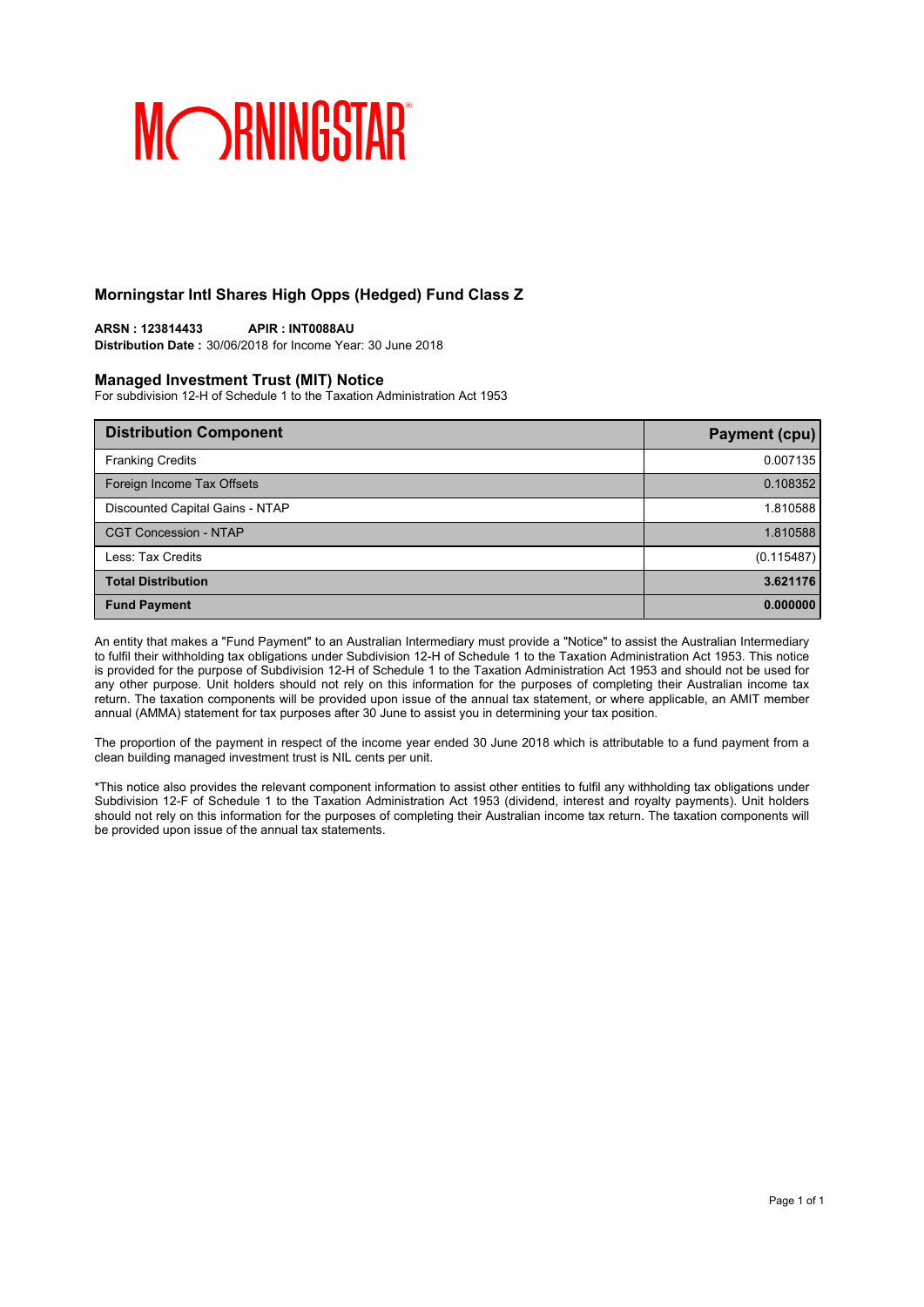## **Morningstar Intl Shares High Opps (Unhedged) Fund Class B**

**ARSN : 110632481 APIR : INT0070AU Distribution Date :** 30/06/2018 for Income Year: 30 June 2018

### **Managed Investment Trust (MIT) Notice**

For subdivision 12-H of Schedule 1 to the Taxation Administration Act 1953

| <b>Distribution Component</b> | <b>Payment (cpu)</b> |
|-------------------------------|----------------------|
| Interest (Subject to WHT)     | 0.000503             |
| <b>Franked Dividends</b>      | 0.011257             |
| <b>Franking Credits</b>       | 0.003140             |
| Unfranked Dividend CFI        | 0.001347             |
| Domestic Other Income         | 0.001083             |
| Other Foreign Income          | 1.439119             |
| Foreign Income Tax Offsets    | 0.053089             |
| Less: Tax Credits             | (0.056229)           |
| <b>Total Distribution</b>     | 1.453309             |
| <b>Fund Payment</b>           | 0.001083             |

An entity that makes a "Fund Payment" to an Australian Intermediary must provide a "Notice" to assist the Australian Intermediary to fulfil their withholding tax obligations under Subdivision 12-H of Schedule 1 to the Taxation Administration Act 1953. This notice is provided for the purpose of Subdivision 12-H of Schedule 1 to the Taxation Administration Act 1953 and should not be used for any other purpose. Unit holders should not rely on this information for the purposes of completing their Australian income tax return. The taxation components will be provided upon issue of the annual tax statement, or where applicable, an AMIT member annual (AMMA) statement for tax purposes after 30 June to assist you in determining your tax position.

The proportion of the payment in respect of the income year ended 30 June 2018 which is attributable to a fund payment from a clean building managed investment trust is NIL cents per unit.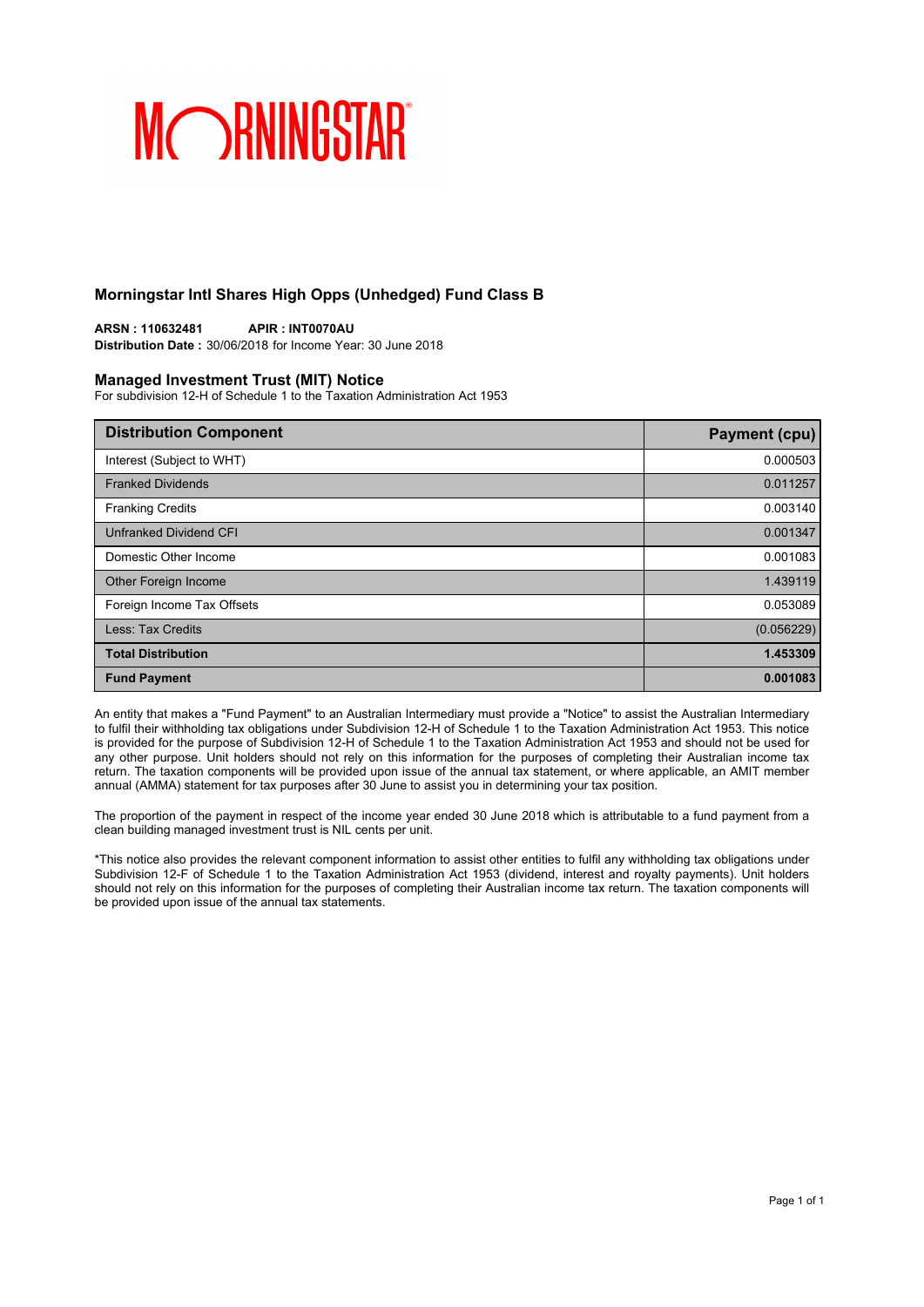## **Morningstar Multi Asset Real Return Fund Class A**

**ARSN : 92232356 APIR : INT0040AU Distribution Date :** 30/06/2018 for Income Year: 30 June 2018

### **Managed Investment Trust (MIT) Notice**

For subdivision 12-H of Schedule 1 to the Taxation Administration Act 1953

| <b>Distribution Component</b> | Payment (cpu) |
|-------------------------------|---------------|
| Interest (Subject to WHT)     | 0.046273      |
| Domestic Other Income         | 0.264574      |
| Other Foreign Income          | 0.249178      |
| Foreign Income Tax Offsets    | 0.054679      |
| Non Assessable Non Exempt     | 0.000545      |
| Other Non-Assessable Amount   | 0.026192      |
| Less: Tax Credits             | (0.054679)    |
| <b>Total Distribution</b>     | 0.586762      |
| <b>Fund Payment</b>           | 0.264574      |

An entity that makes a "Fund Payment" to an Australian Intermediary must provide a "Notice" to assist the Australian Intermediary to fulfil their withholding tax obligations under Subdivision 12-H of Schedule 1 to the Taxation Administration Act 1953. This notice is provided for the purpose of Subdivision 12-H of Schedule 1 to the Taxation Administration Act 1953 and should not be used for any other purpose. Unit holders should not rely on this information for the purposes of completing their Australian income tax return. The taxation components will be provided upon issue of the annual tax statement, or where applicable, an AMIT member annual (AMMA) statement for tax purposes after 30 June to assist you in determining your tax position.

The proportion of the payment in respect of the income year ended 30 June 2018 which is attributable to a fund payment from a clean building managed investment trust is NIL cents per unit.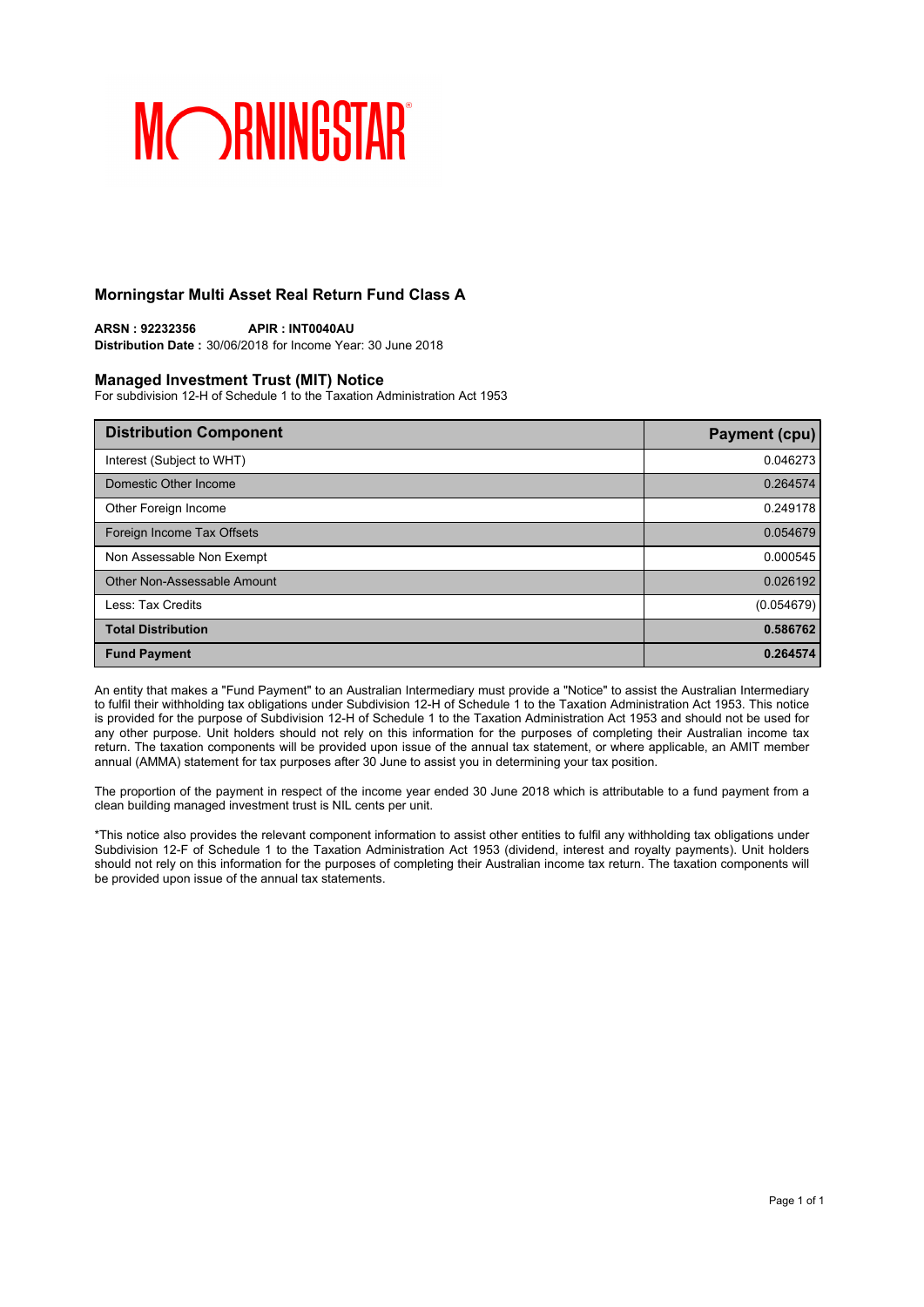## **Morningstar High Growth Real Return Fund Class A**

**ARSN : 92226358 APIR : INT0042AU Distribution Date :** 30/06/2018 for Income Year: 30 June 2018

## **Managed Investment Trust (MIT) Notice**

For subdivision 12-H of Schedule 1 to the Taxation Administration Act 1953

| <b>Distribution Component</b> | <b>Payment (cpu)</b> |
|-------------------------------|----------------------|
| <b>Franking Credits</b>       | 0.019657             |
| Domestic Other Income         | 0.104810             |
| Other Foreign Income          | 0.084822             |
| Foreign Income Tax Offsets    | 0.061618             |
| Return of Capital             | 0.000005             |
| Non Assessable Non Exempt     | 0.000038             |
| Other Non-Assessable Amount   | 0.024425             |
| Less: Tax Credits             | (0.081275)           |
| <b>Total Distribution</b>     | 0.214100             |
| <b>Fund Payment</b>           | 0.104810             |

An entity that makes a "Fund Payment" to an Australian Intermediary must provide a "Notice" to assist the Australian Intermediary to fulfil their withholding tax obligations under Subdivision 12-H of Schedule 1 to the Taxation Administration Act 1953. This notice is provided for the purpose of Subdivision 12-H of Schedule 1 to the Taxation Administration Act 1953 and should not be used for any other purpose. Unit holders should not rely on this information for the purposes of completing their Australian income tax return. The taxation components will be provided upon issue of the annual tax statement, or where applicable, an AMIT member annual (AMMA) statement for tax purposes after 30 June to assist you in determining your tax position.

The proportion of the payment in respect of the income year ended 30 June 2018 which is attributable to a fund payment from a clean building managed investment trust is NIL cents per unit.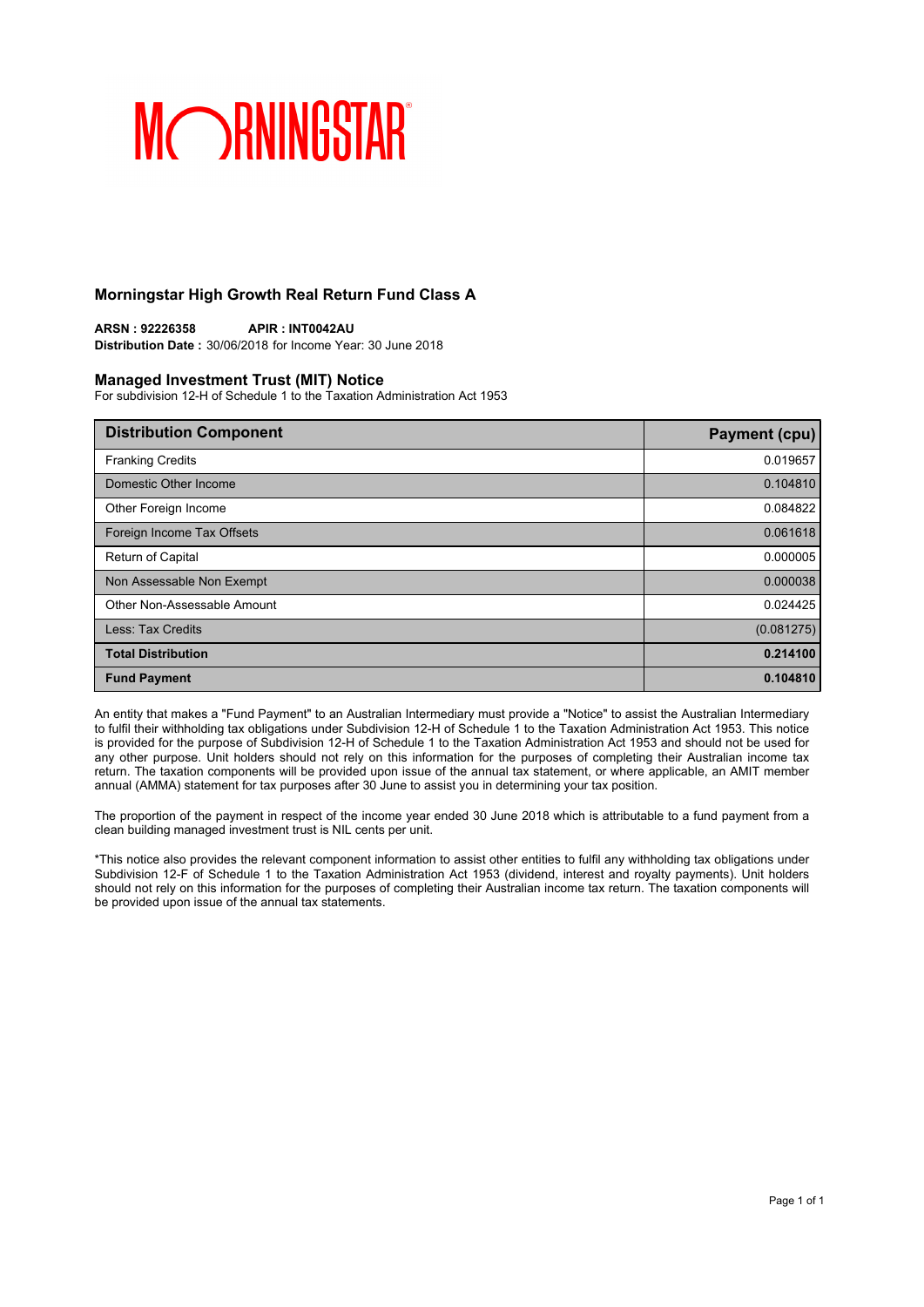## **Morningstar Global Property Securities (Hedged) Fund Class A**

### **ARSN : 118668929 APIR : INT0077AU Distribution Date :** 30/06/2018 for Income Year: 30 June 2018

## **Managed Investment Trust (MIT) Notice**

For subdivision 12-H of Schedule 1 to the Taxation Administration Act 1953

| <b>Distribution Component</b> | <b>Payment (cpu)</b> |
|-------------------------------|----------------------|
| <b>Franked Dividends</b>      | 0.008540             |
| Other Foreign Income          | 0.842197             |
| Foreign Income Tax Offsets    | 0.142803             |
| Other Non-Assessable Amount   | 0.123251             |
| Less: Tax Credits             | (0.142803)           |
| <b>Total Distribution</b>     | 0.973988             |
| <b>Fund Payment</b>           | 0.028503             |

An entity that makes a "Fund Payment" to an Australian Intermediary must provide a "Notice" to assist the Australian Intermediary to fulfil their withholding tax obligations under Subdivision 12-H of Schedule 1 to the Taxation Administration Act 1953. This notice is provided for the purpose of Subdivision 12-H of Schedule 1 to the Taxation Administration Act 1953 and should not be used for any other purpose. Unit holders should not rely on this information for the purposes of completing their Australian income tax return. The taxation components will be provided upon issue of the annual tax statement, or where applicable, an AMIT member annual (AMMA) statement for tax purposes after 30 June to assist you in determining your tax position.

The proportion of the payment in respect of the income year ended 30 June 2018 which is attributable to a fund payment from a clean building managed investment trust is NIL cents per unit.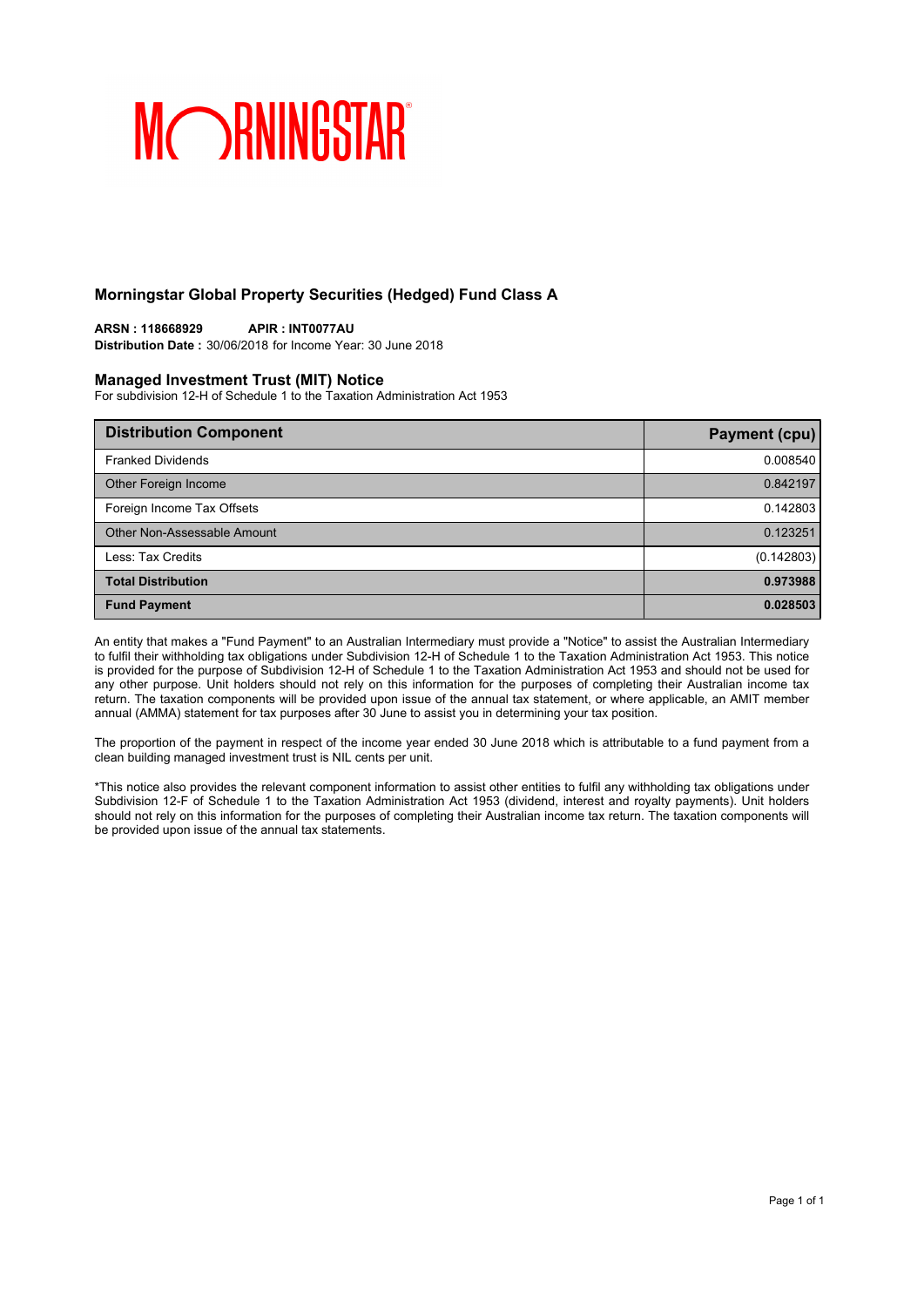## **Morningstar International Shares (Hedged) Fund Class A**

**ARSN : 92227435 APIR : INT0050AU Distribution Date :** 30/06/2018 for Income Year: 30 June 2018

## **Managed Investment Trust (MIT) Notice**

For subdivision 12-H of Schedule 1 to the Taxation Administration Act 1953

| <b>Distribution Component</b>   | <b>Payment (cpu)</b> |
|---------------------------------|----------------------|
| Foreign Income Tax Offsets      | 0.066065             |
| Discounted Capital Gains - NTAP | 0.530376             |
| <b>CGT Concession - NTAP</b>    | 0.530377             |
| Less: Tax Credits               | (0.066065)           |
| <b>Total Distribution</b>       | 1.060753             |
| <b>Fund Payment</b>             | 0.000000             |

An entity that makes a "Fund Payment" to an Australian Intermediary must provide a "Notice" to assist the Australian Intermediary to fulfil their withholding tax obligations under Subdivision 12-H of Schedule 1 to the Taxation Administration Act 1953. This notice is provided for the purpose of Subdivision 12-H of Schedule 1 to the Taxation Administration Act 1953 and should not be used for any other purpose. Unit holders should not rely on this information for the purposes of completing their Australian income tax return. The taxation components will be provided upon issue of the annual tax statement, or where applicable, an AMIT member annual (AMMA) statement for tax purposes after 30 June to assist you in determining your tax position.

The proportion of the payment in respect of the income year ended 30 June 2018 which is attributable to a fund payment from a clean building managed investment trust is NIL cents per unit.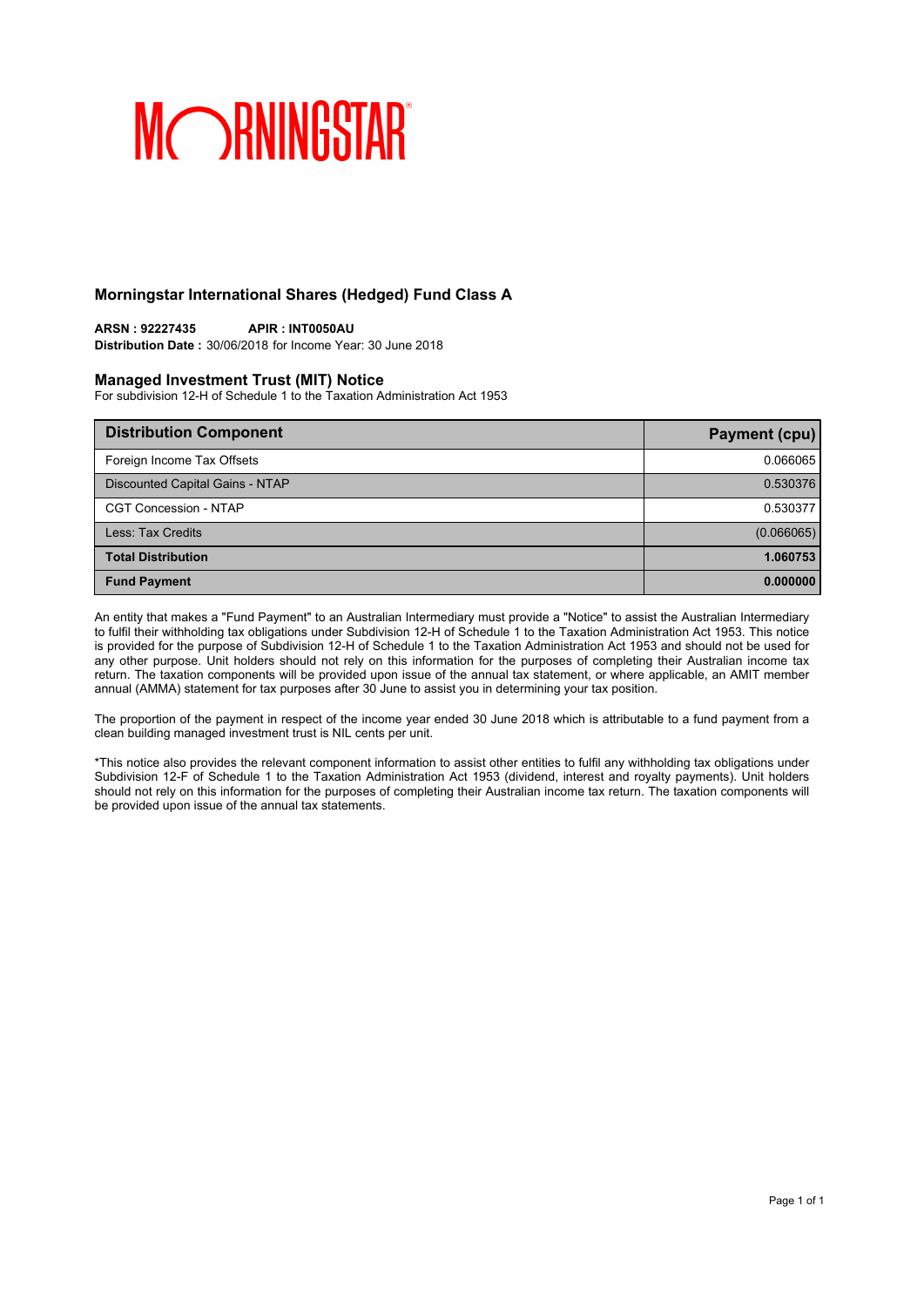## **Morningstar Intl Shares High Opps (Unhedged) Fund Class Z**

**ARSN : 110632481 APIR : INT0071AU Distribution Date :** 30/06/2018 for Income Year: 30 June 2018

### **Managed Investment Trust (MIT) Notice**

For subdivision 12-H of Schedule 1 to the Taxation Administration Act 1953

| <b>Distribution Component</b> | <b>Payment (cpu)</b> |
|-------------------------------|----------------------|
| Interest (Subject to WHT)     | 0.000692             |
| <b>Franked Dividends</b>      | 0.015510             |
| <b>Franking Credits</b>       | 0.004326             |
| Unfranked Dividend CFI        | 0.001856             |
| Domestic Other Income         | 0.001492             |
| Other Foreign Income          | 1.982844             |
| Foreign Income Tax Offsets    | 0.073147             |
| Less: Tax Credits             | (0.077473)           |
| <b>Total Distribution</b>     | 2.002394             |
| <b>Fund Payment</b>           | 0.001492             |

An entity that makes a "Fund Payment" to an Australian Intermediary must provide a "Notice" to assist the Australian Intermediary to fulfil their withholding tax obligations under Subdivision 12-H of Schedule 1 to the Taxation Administration Act 1953. This notice is provided for the purpose of Subdivision 12-H of Schedule 1 to the Taxation Administration Act 1953 and should not be used for any other purpose. Unit holders should not rely on this information for the purposes of completing their Australian income tax return. The taxation components will be provided upon issue of the annual tax statement, or where applicable, an AMIT member annual (AMMA) statement for tax purposes after 30 June to assist you in determining your tax position.

The proportion of the payment in respect of the income year ended 30 June 2018 which is attributable to a fund payment from a clean building managed investment trust is NIL cents per unit.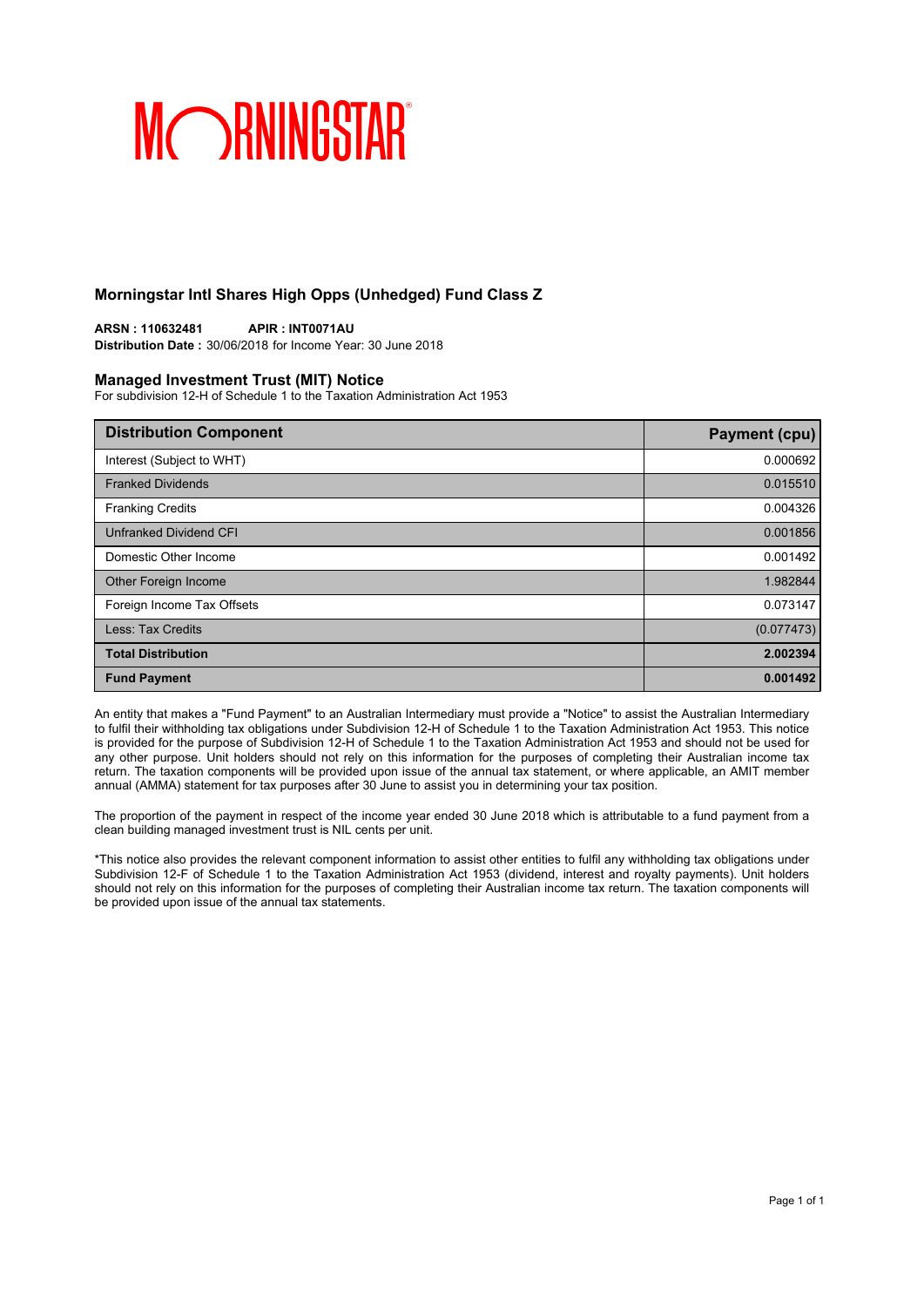## **Morningstar Growth Real Return Fund Class B**

**ARSN : 92234136 APIR : INT0039AU Distribution Date :** 30/06/2018 for Income Year: 30 June 2018

### **Managed Investment Trust (MIT) Notice**

For subdivision 12-H of Schedule 1 to the Taxation Administration Act 1953

| <b>Distribution Component</b> | <b>Payment (cpu)</b> |
|-------------------------------|----------------------|
| Interest (Subject to WHT)     | 0.019276             |
| <b>Franking Credits</b>       | 0.013541             |
| Unfranked Dividend CFI        | 0.000237             |
| Domestic Other Income         | 0.192637             |
| Other Foreign Income          | 0.395613             |
| Foreign Income Tax Offsets    | 0.043926             |
| Other Non-Assessable Amount   | 0.036013             |
| Less: Tax Credits             | (0.057467)           |
| <b>Total Distribution</b>     | 0.643776             |
| <b>Fund Payment</b>           | 0.192637             |

An entity that makes a "Fund Payment" to an Australian Intermediary must provide a "Notice" to assist the Australian Intermediary to fulfil their withholding tax obligations under Subdivision 12-H of Schedule 1 to the Taxation Administration Act 1953. This notice is provided for the purpose of Subdivision 12-H of Schedule 1 to the Taxation Administration Act 1953 and should not be used for any other purpose. Unit holders should not rely on this information for the purposes of completing their Australian income tax return. The taxation components will be provided upon issue of the annual tax statement, or where applicable, an AMIT member annual (AMMA) statement for tax purposes after 30 June to assist you in determining your tax position.

The proportion of the payment in respect of the income year ended 30 June 2018 which is attributable to a fund payment from a clean building managed investment trust is NIL cents per unit.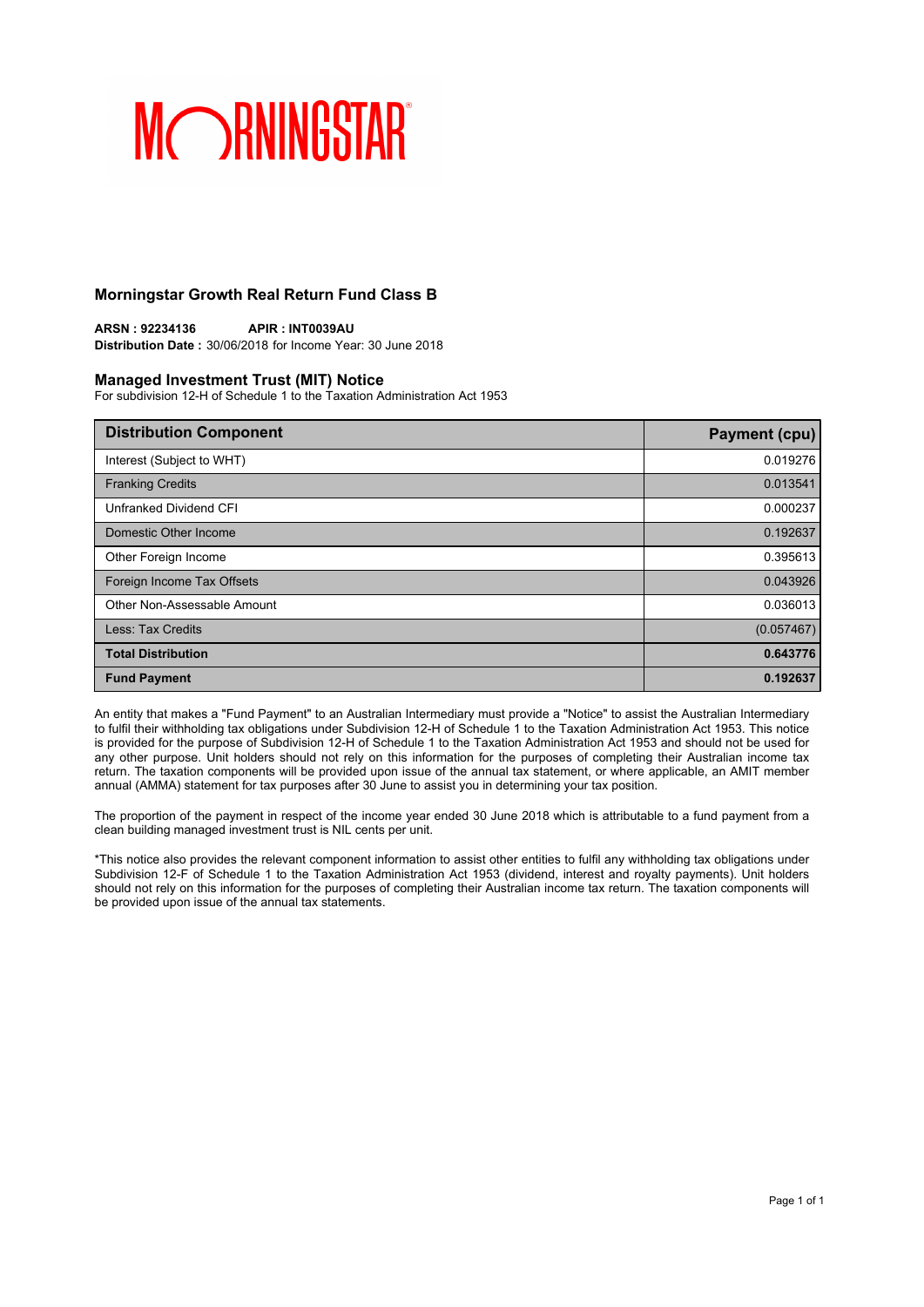## **Morningstar Growth Real Return Fund Class Z**

**ARSN : 92234136 APIR : INT0010AU Distribution Date :** 30/06/2018 for Income Year: 30 June 2018

## **Managed Investment Trust (MIT) Notice**

For subdivision 12-H of Schedule 1 to the Taxation Administration Act 1953

| <b>Distribution Component</b> | <b>Payment (cpu)</b> |
|-------------------------------|----------------------|
| Interest (Subject to WHT)     | 0.022551             |
| <b>Franking Credits</b>       | 0.015846             |
| Unfranked Dividend CFI        | 0.000256             |
| Domestic Other Income         | 0.225214             |
| Other Foreign Income          | 0.462558             |
| Foreign Income Tax Offsets    | 0.051338             |
| Other Non-Assessable Amount   | 0.042113             |
| Less: Tax Credits             | (0.067184)           |
| <b>Total Distribution</b>     | 0.752692             |
| <b>Fund Payment</b>           | 0.225214             |

An entity that makes a "Fund Payment" to an Australian Intermediary must provide a "Notice" to assist the Australian Intermediary to fulfil their withholding tax obligations under Subdivision 12-H of Schedule 1 to the Taxation Administration Act 1953. This notice is provided for the purpose of Subdivision 12-H of Schedule 1 to the Taxation Administration Act 1953 and should not be used for any other purpose. Unit holders should not rely on this information for the purposes of completing their Australian income tax return. The taxation components will be provided upon issue of the annual tax statement, or where applicable, an AMIT member annual (AMMA) statement for tax purposes after 30 June to assist you in determining your tax position.

The proportion of the payment in respect of the income year ended 30 June 2018 which is attributable to a fund payment from a clean building managed investment trust is NIL cents per unit.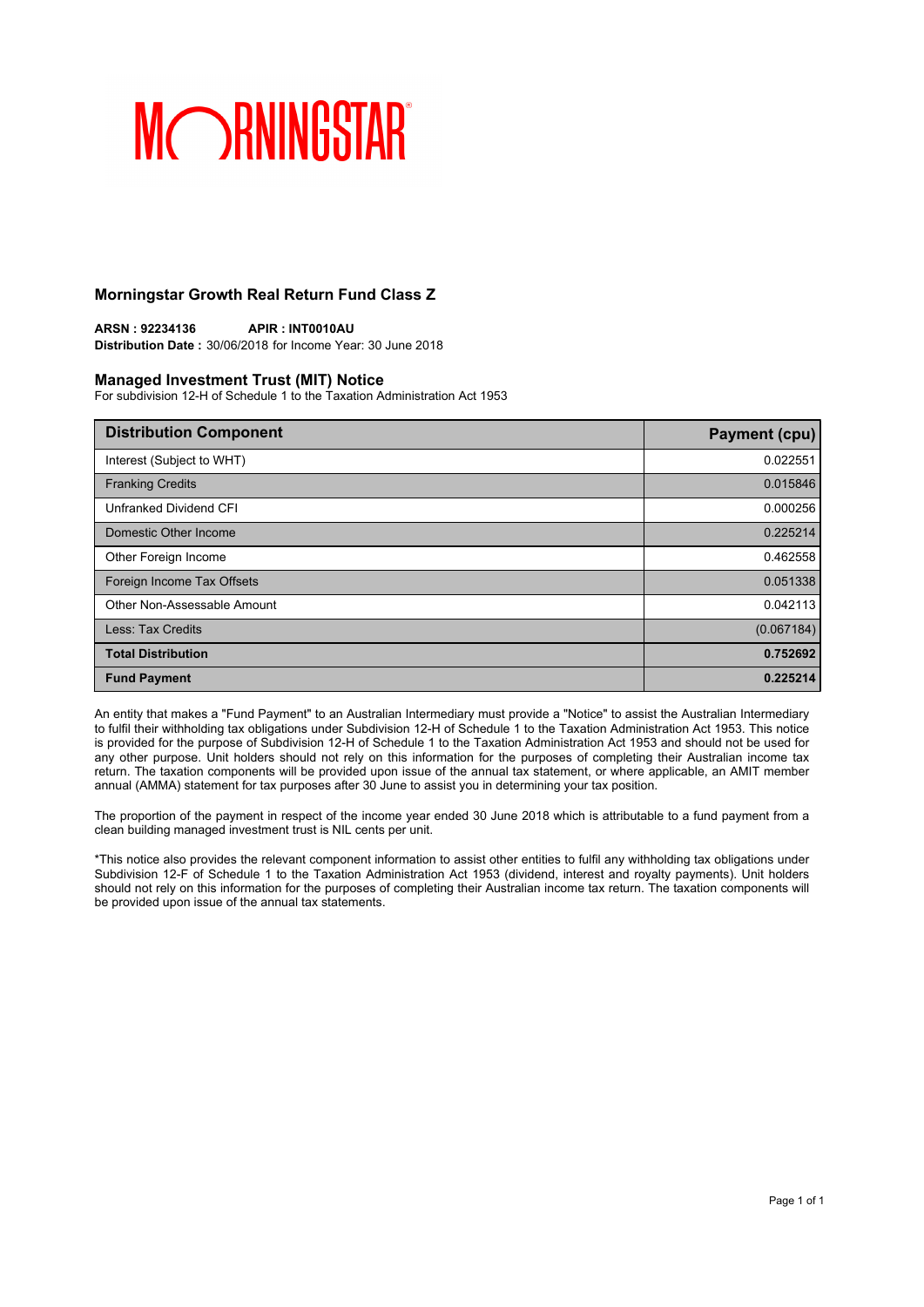## **Morningstar International Shares (Unhedged) Fund Class A**

### **ARSN : 92229199 APIR : INT0052AU Distribution Date :** 30/06/2018 for Income Year: 30 June 2018

### **Managed Investment Trust (MIT) Notice**

For subdivision 12-H of Schedule 1 to the Taxation Administration Act 1953

| <b>Distribution Component</b>   | <b>Payment (cpu)</b> |
|---------------------------------|----------------------|
| Other Foreign Income            | 0.830369             |
| Foreign Income Tax Offsets      | 0.101382             |
| Discounted Capital Gains - NTAP | 2.778306             |
| Capital Gains - Other - NTAP    | 0.764236             |
| <b>CGT Concession - NTAP</b>    | 2.778306             |
| Less: Tax Credits               | (0.101382)           |
| <b>Total Distribution</b>       | 7.151217             |
| <b>Fund Payment</b>             | 0.000000             |

An entity that makes a "Fund Payment" to an Australian Intermediary must provide a "Notice" to assist the Australian Intermediary to fulfil their withholding tax obligations under Subdivision 12-H of Schedule 1 to the Taxation Administration Act 1953. This notice is provided for the purpose of Subdivision 12-H of Schedule 1 to the Taxation Administration Act 1953 and should not be used for any other purpose. Unit holders should not rely on this information for the purposes of completing their Australian income tax return. The taxation components will be provided upon issue of the annual tax statement, or where applicable, an AMIT member annual (AMMA) statement for tax purposes after 30 June to assist you in determining your tax position.

The proportion of the payment in respect of the income year ended 30 June 2018 which is attributable to a fund payment from a clean building managed investment trust is NIL cents per unit.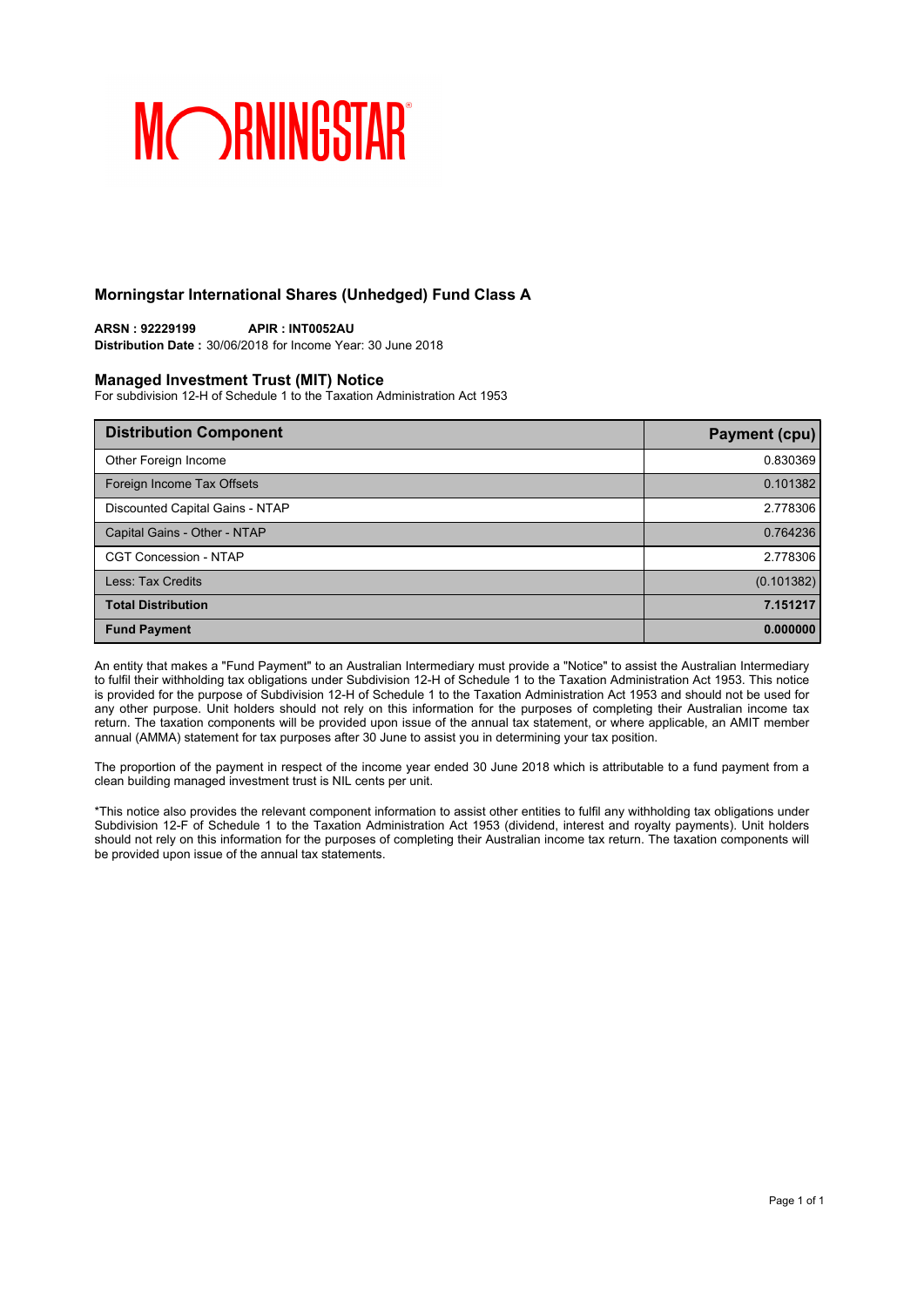## **Morningstar Intl Shares High Opps (Unhedged) Fund Class A**

**ARSN : 110632481 APIR : INT0069AU Distribution Date :** 30/06/2018 for Income Year: 30 June 2018

### **Managed Investment Trust (MIT) Notice**

For subdivision 12-H of Schedule 1 to the Taxation Administration Act 1953

| <b>Distribution Component</b> | <b>Payment (cpu)</b> |
|-------------------------------|----------------------|
| Interest (Subject to WHT)     | 0.000491             |
| <b>Franked Dividends</b>      | 0.010999             |
| <b>Franking Credits</b>       | 0.003068             |
| Unfranked Dividend CFI        | 0.001316             |
| Domestic Other Income         | 0.001058             |
| Other Foreign Income          | 1.406175             |
| Foreign Income Tax Offsets    | 0.051874             |
| Less: Tax Credits             | (0.054942)           |
| <b>Total Distribution</b>     | 1.420039             |
| <b>Fund Payment</b>           | 0.001058             |

An entity that makes a "Fund Payment" to an Australian Intermediary must provide a "Notice" to assist the Australian Intermediary to fulfil their withholding tax obligations under Subdivision 12-H of Schedule 1 to the Taxation Administration Act 1953. This notice is provided for the purpose of Subdivision 12-H of Schedule 1 to the Taxation Administration Act 1953 and should not be used for any other purpose. Unit holders should not rely on this information for the purposes of completing their Australian income tax return. The taxation components will be provided upon issue of the annual tax statement, or where applicable, an AMIT member annual (AMMA) statement for tax purposes after 30 June to assist you in determining your tax position.

The proportion of the payment in respect of the income year ended 30 June 2018 which is attributable to a fund payment from a clean building managed investment trust is NIL cents per unit.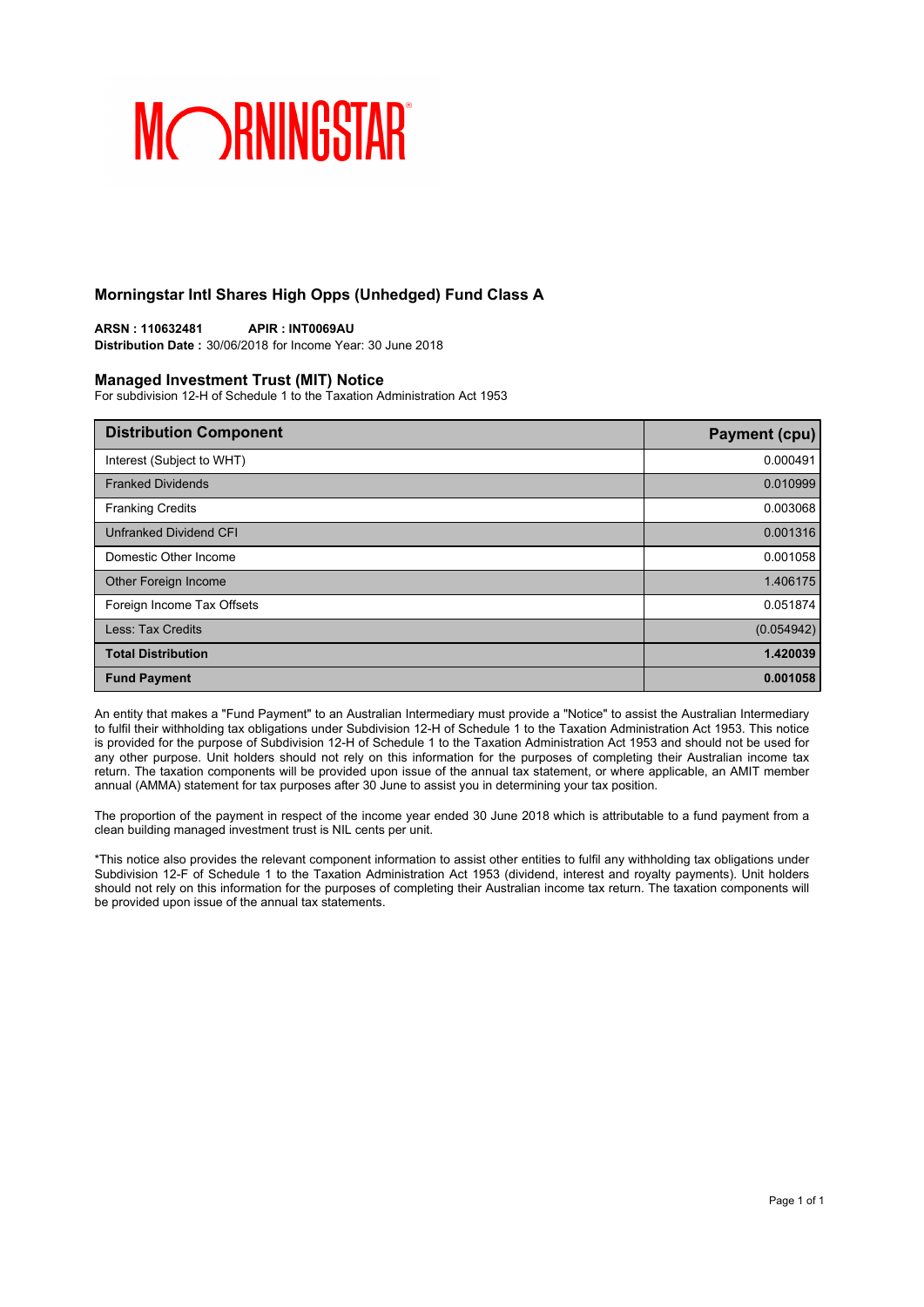## **Morningstar Alpha Strategies Fund Class B**

**ARSN : 26314538 APIR : INT0099AU Distribution Date :** 30/06/2018 for Income Year: 30 June 2018

### **Managed Investment Trust (MIT) Notice**

For subdivision 12-H of Schedule 1 to the Taxation Administration Act 1953

| <b>Distribution Component</b> | Payment (cpu) |
|-------------------------------|---------------|
| Interest (Subject to WHT)     | 0.002174      |
| Interest (Not Subject to WHT) | 0.000327      |
| Domestic Other Income         | 0.001381      |
| Other Foreign Income          | 6.622668      |
| <b>Total Distribution</b>     | 6.626550      |
| <b>Fund Payment</b>           | 0.001381      |

An entity that makes a "Fund Payment" to an Australian Intermediary must provide a "Notice" to assist the Australian Intermediary to fulfil their withholding tax obligations under Subdivision 12-H of Schedule 1 to the Taxation Administration Act 1953. This notice is provided for the purpose of Subdivision 12-H of Schedule 1 to the Taxation Administration Act 1953 and should not be used for any other purpose. Unit holders should not rely on this information for the purposes of completing their Australian income tax return. The taxation components will be provided upon issue of the annual tax statement, or where applicable, an AMIT member annual (AMMA) statement for tax purposes after 30 June to assist you in determining your tax position.

The proportion of the payment in respect of the income year ended 30 June 2018 which is attributable to a fund payment from a clean building managed investment trust is NIL cents per unit.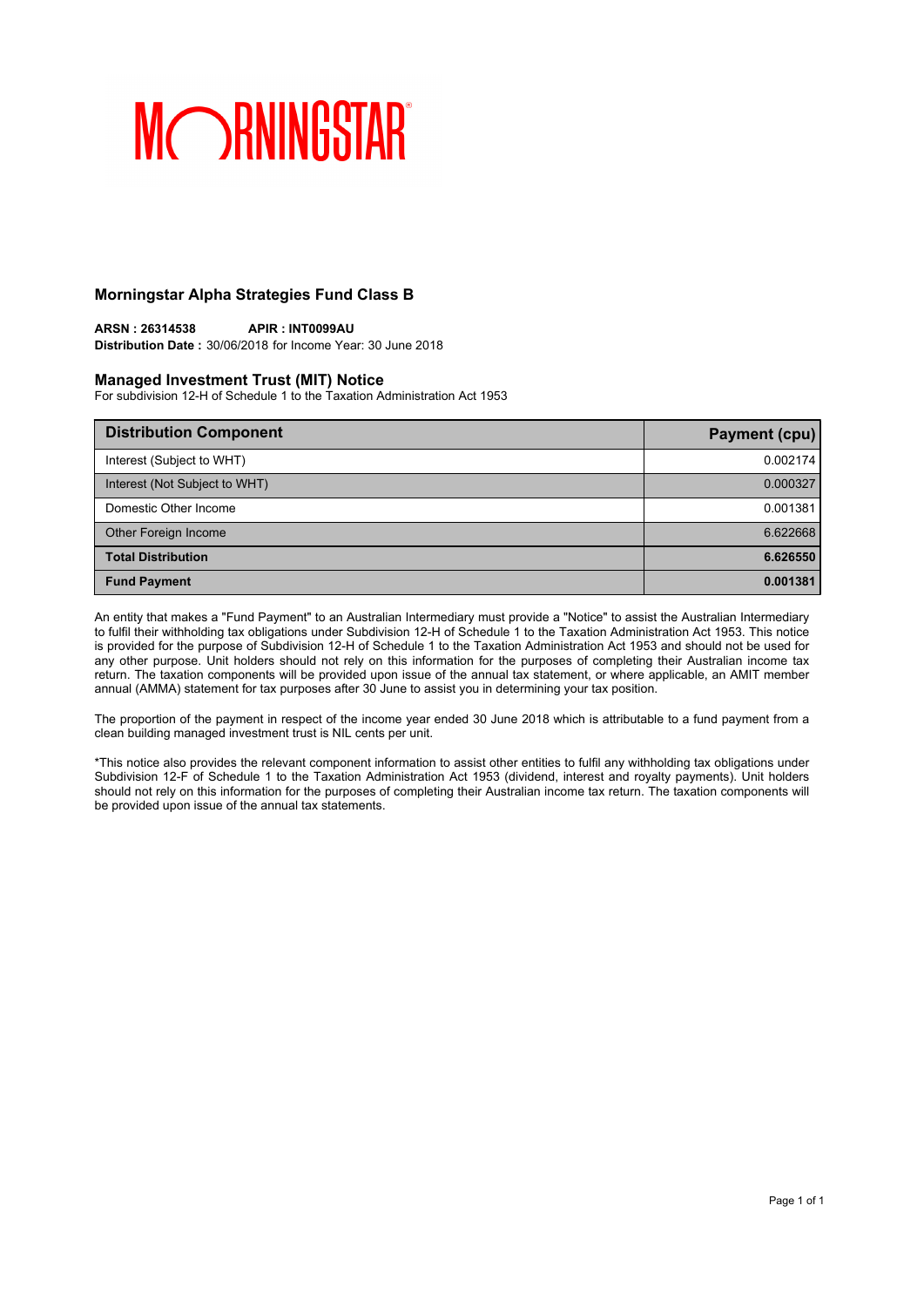## **Morningstar Alpha Strategies Fund Class Z**

**ARSN : 26314538 APIR : INT0100AU Distribution Date :** 30/06/2018 for Income Year: 30 June 2018

### **Managed Investment Trust (MIT) Notice**

For subdivision 12-H of Schedule 1 to the Taxation Administration Act 1953

| <b>Distribution Component</b> | <b>Payment (cpu)</b> |
|-------------------------------|----------------------|
| Interest (Subject to WHT)     | 0.002720             |
| Interest (Not Subject to WHT) | 0.000409             |
| Domestic Other Income         | 0.001727             |
| Other Foreign Income          | 8.283795             |
| <b>Total Distribution</b>     | 8.288651             |
| <b>Fund Payment</b>           | 0.001727             |

An entity that makes a "Fund Payment" to an Australian Intermediary must provide a "Notice" to assist the Australian Intermediary to fulfil their withholding tax obligations under Subdivision 12-H of Schedule 1 to the Taxation Administration Act 1953. This notice is provided for the purpose of Subdivision 12-H of Schedule 1 to the Taxation Administration Act 1953 and should not be used for any other purpose. Unit holders should not rely on this information for the purposes of completing their Australian income tax return. The taxation components will be provided upon issue of the annual tax statement, or where applicable, an AMIT member annual (AMMA) statement for tax purposes after 30 June to assist you in determining your tax position.

The proportion of the payment in respect of the income year ended 30 June 2018 which is attributable to a fund payment from a clean building managed investment trust is NIL cents per unit.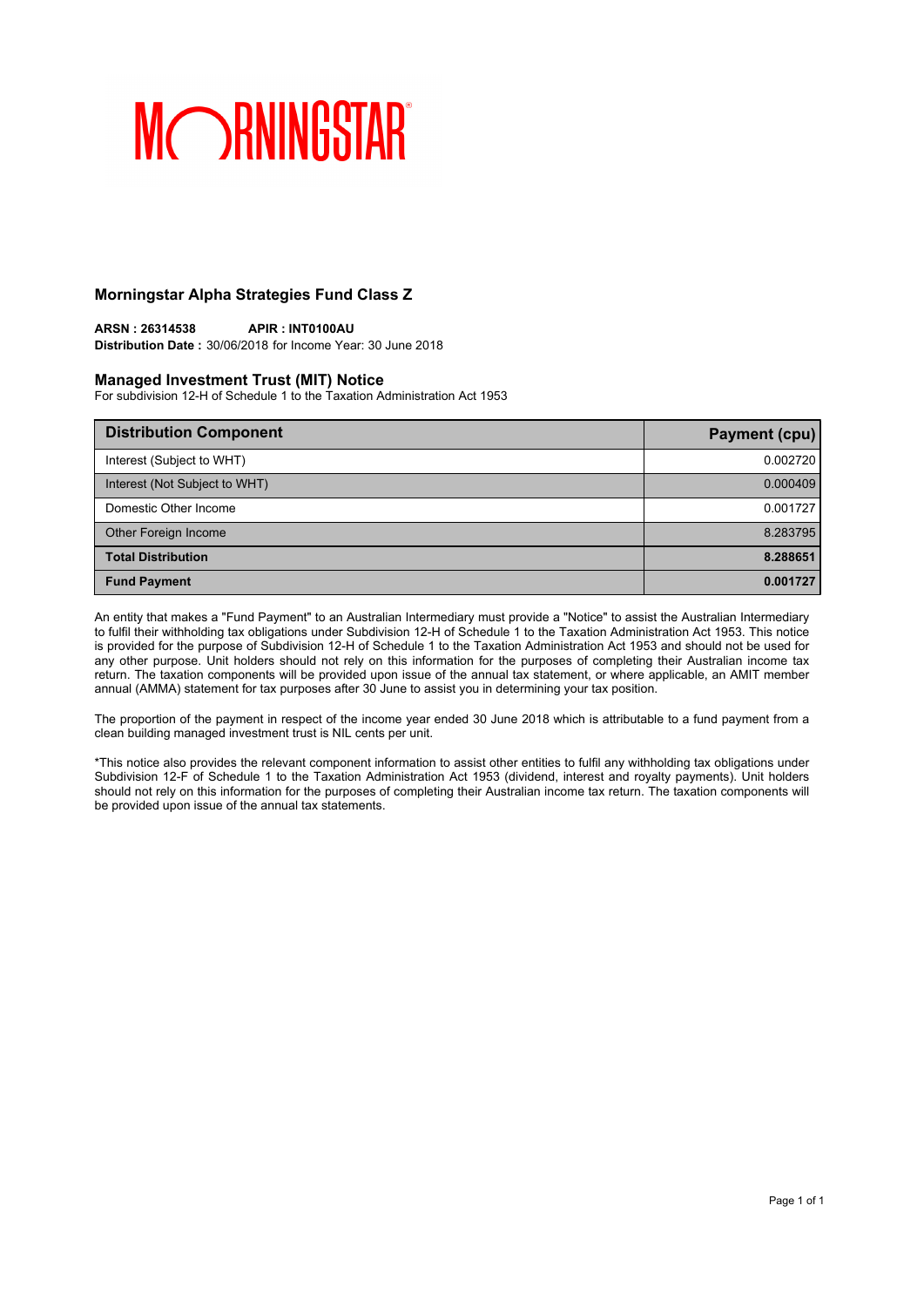## **Morningstar Balanced Real Return Fund Class B**

**ARSN : 92229975 APIR : INT0029AU Distribution Date :** 30/06/2018 for Income Year: 30 June 2018

### **Managed Investment Trust (MIT) Notice**

For subdivision 12-H of Schedule 1 to the Taxation Administration Act 1953

| <b>Distribution Component</b>   | <b>Payment (cpu)</b> |
|---------------------------------|----------------------|
| Interest (Subject to WHT)       | 0.037445             |
| Interest (Not Subject to WHT)   | 0.002332             |
| <b>Franked Dividends</b>        | 0.000761             |
| <b>Franking Credits</b>         | 0.010164             |
| Unfranked Dividend CFI          | 0.000326             |
| Domestic Other Income           | 0.239742             |
| Other Foreign Income            | 0.519556             |
| Foreign Income Tax Offsets      | 0.032986             |
| Discounted Capital Gains - NTAP | 1.034171             |
| <b>CGT Concession - NTAP</b>    | 1.034171             |
| Other Non-Assessable Amount     | 0.038589             |
| Less: Tax Credits               | (0.043150)           |
| <b>Total Distribution</b>       | 2.907093             |
| <b>Fund Payment</b>             | 0.239742             |

An entity that makes a "Fund Payment" to an Australian Intermediary must provide a "Notice" to assist the Australian Intermediary to fulfil their withholding tax obligations under Subdivision 12-H of Schedule 1 to the Taxation Administration Act 1953. This notice is provided for the purpose of Subdivision 12-H of Schedule 1 to the Taxation Administration Act 1953 and should not be used for any other purpose. Unit holders should not rely on this information for the purposes of completing their Australian income tax return. The taxation components will be provided upon issue of the annual tax statement, or where applicable, an AMIT member annual (AMMA) statement for tax purposes after 30 June to assist you in determining your tax position.

The proportion of the payment in respect of the income year ended 30 June 2018 which is attributable to a fund payment from a clean building managed investment trust is NIL cents per unit.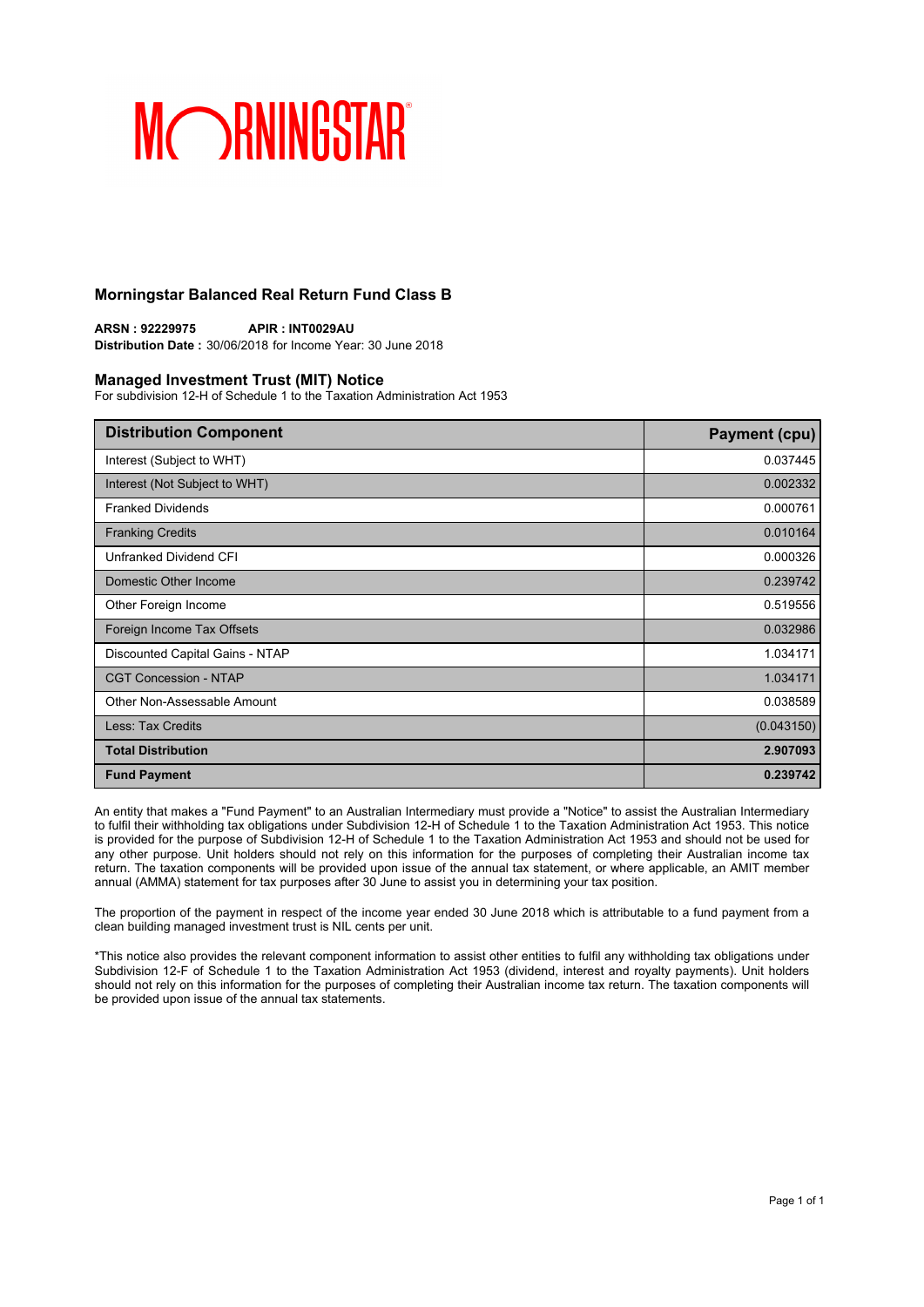## **Morningstar Balanced Real Return Fund Class Z**

**ARSN : 92229975 APIR : INT0005AU Distribution Date :** 30/06/2018 for Income Year: 30 June 2018

### **Managed Investment Trust (MIT) Notice**

For subdivision 12-H of Schedule 1 to the Taxation Administration Act 1953

| <b>Distribution Component</b>   | <b>Payment (cpu)</b> |
|---------------------------------|----------------------|
| Interest (Subject to WHT)       | 0.039655             |
| Interest (Not Subject to WHT)   | 0.002735             |
| <b>Franked Dividends</b>        | 0.000684             |
| <b>Franking Credits</b>         | 0.010939             |
| Unfranked Dividend CFI          | 0.000684             |
| Domestic Other Income           | 0.253656             |
| Other Foreign Income            | 0.550386             |
| Foreign Income Tax Offsets      | 0.034869             |
| Discounted Capital Gains - NTAP | 1.095302             |
| <b>CGT Concession - NTAP</b>    | 1.095302             |
| Other Non-Assessable Amount     | 0.041023             |
| Less: Tax Credits               | (0.045808)           |
| <b>Total Distribution</b>       | 3.079427             |
| <b>Fund Payment</b>             | 0.253656             |

An entity that makes a "Fund Payment" to an Australian Intermediary must provide a "Notice" to assist the Australian Intermediary to fulfil their withholding tax obligations under Subdivision 12-H of Schedule 1 to the Taxation Administration Act 1953. This notice is provided for the purpose of Subdivision 12-H of Schedule 1 to the Taxation Administration Act 1953 and should not be used for any other purpose. Unit holders should not rely on this information for the purposes of completing their Australian income tax return. The taxation components will be provided upon issue of the annual tax statement, or where applicable, an AMIT member annual (AMMA) statement for tax purposes after 30 June to assist you in determining your tax position.

The proportion of the payment in respect of the income year ended 30 June 2018 which is attributable to a fund payment from a clean building managed investment trust is NIL cents per unit.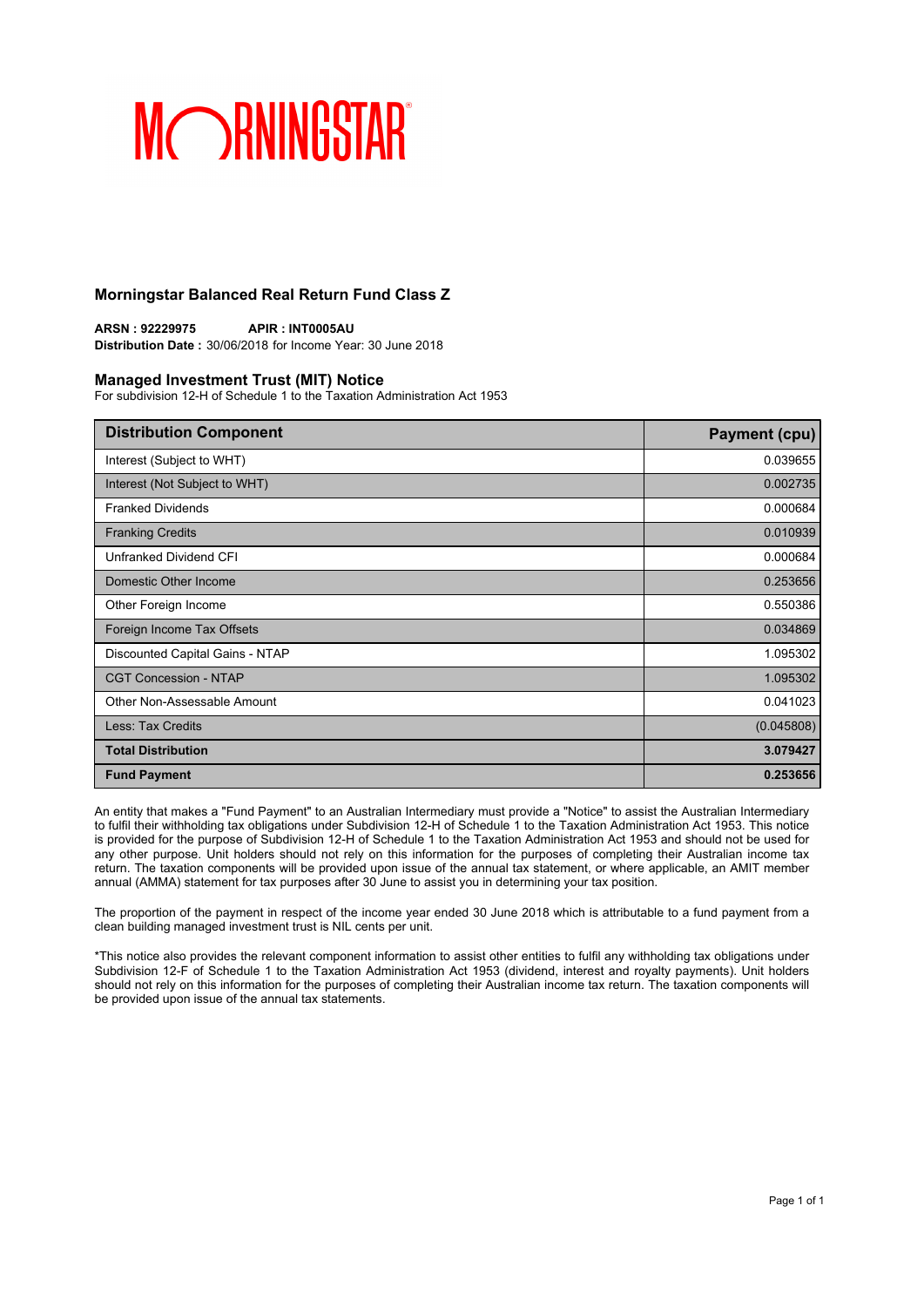## **Morningstar Moderate Real Return Fund Class B**

**ARSN : 92232589 APIR : INT0035AU Distribution Date :** 30/06/2018 for Income Year: 30 June 2018

### **Managed Investment Trust (MIT) Notice**

For subdivision 12-H of Schedule 1 to the Taxation Administration Act 1953

| <b>Distribution Component</b> | <b>Payment (cpu)</b> |
|-------------------------------|----------------------|
| Interest (Subject to WHT)     | 0.065809             |
| Interest (Not Subject to WHT) | 0.012836             |
| <b>Franked Dividends</b>      | 0.001921             |
| <b>Franking Credits</b>       | 0.005562             |
| Domestic Other Income         | 0.462615             |
| Other Foreign Income          | 0.724158             |
| Foreign Income Tax Offsets    | 0.018090             |
| Other Non-Assessable Amount   | 0.049451             |
| Less: Tax Credits             | (0.023652)           |
| <b>Total Distribution</b>     | 1.316790             |
| <b>Fund Payment</b>           | 0.462615             |

An entity that makes a "Fund Payment" to an Australian Intermediary must provide a "Notice" to assist the Australian Intermediary to fulfil their withholding tax obligations under Subdivision 12-H of Schedule 1 to the Taxation Administration Act 1953. This notice is provided for the purpose of Subdivision 12-H of Schedule 1 to the Taxation Administration Act 1953 and should not be used for any other purpose. Unit holders should not rely on this information for the purposes of completing their Australian income tax return. The taxation components will be provided upon issue of the annual tax statement, or where applicable, an AMIT member annual (AMMA) statement for tax purposes after 30 June to assist you in determining your tax position.

The proportion of the payment in respect of the income year ended 30 June 2018 which is attributable to a fund payment from a clean building managed investment trust is NIL cents per unit.